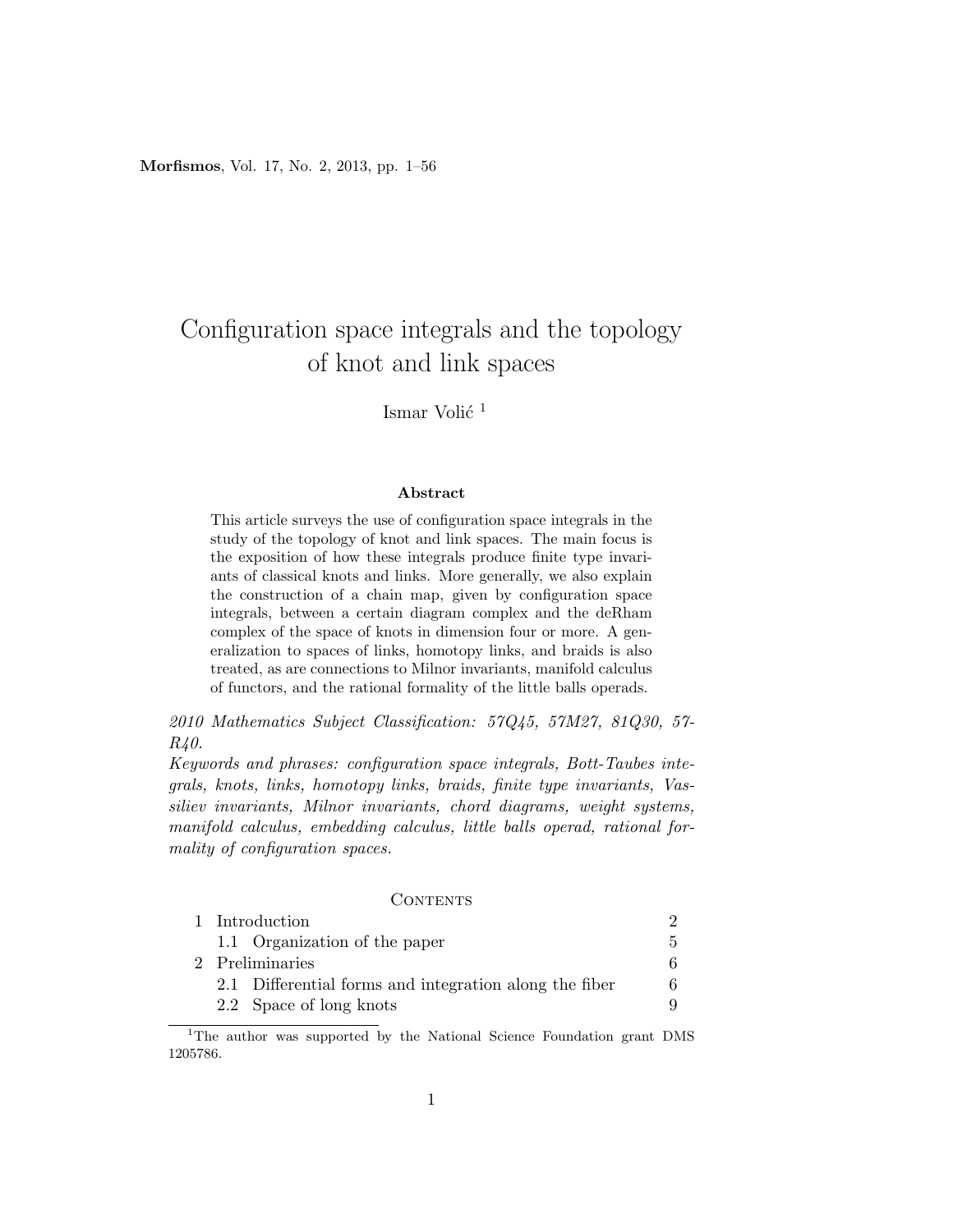|            | 2.3 Finite type invariants                          | 10 |
|------------|-----------------------------------------------------|----|
|            | 2.4 Configuration spaces and their compactification | 17 |
| 3          | Configuration space integrals and finite type knot  |    |
|            | invariants                                          | 20 |
|            | 3.1 Motivation: The linking number                  | 20 |
|            | 3.2 "Self-linking" for knots                        | 22 |
|            | 3.3 Finite type two knot invariant                  | 23 |
|            | 3.4 Finite type $k$ knot invariants                 | 30 |
| 4          | Generalization to $\mathcal{K}^n$ , $n > 3$         | 33 |
| 5.         | Further generalizations and applications            | 38 |
|            | 5.1 Spaces of links                                 | 38 |
|            | 5.2 Manifold calculus of functors and finite type   |    |
|            | invariants                                          | 43 |
|            | 5.3 Formality of the little balls operad            | 48 |
| References |                                                     | 52 |
|            |                                                     |    |

## 1 Introduction

Configuration space integrals are fascinating objects that lie at the intersection of physics, combinatorics, topology, and geometry. Since their inception over twenty years ago, they have emerged as an important tool in the study of the topology of spaces of embeddings and in particular of spaces of knots and links.

The beginnings of configuration space integrals can be traced back to Guadagnini, Martellini, and Mintchev [19] and Bar-Natan [4] whose work was inspired by Chern-Simons theory. The more topological point of view was introduced by Bott and Taubes [9]; configuration space integrals are because of this sometimes even called Bott-Taubes integrals in the literature (more on Bott and Taubes' work can be found in Section 3.3). The point of this early work was to use configuration space integrals to construct a knot invariant in the spirit of the classical linking number of a two-component link. This invariant turned out to be of finite type (finite type invariants are reviewed in Section 2.3) and D. Thurston [51] generalized it to construct all finite type invariants. We will explain D. Thurston's result in Section 3.4, but the idea is as follows:

Given a trivalent diagram Γ (see Section 2.3), one can construct a bundle

 $\pi\colon \operatorname{Conf}[p,q;\mathcal{K}^3,\mathbb{R}^n] \longrightarrow \mathcal{K}^3,$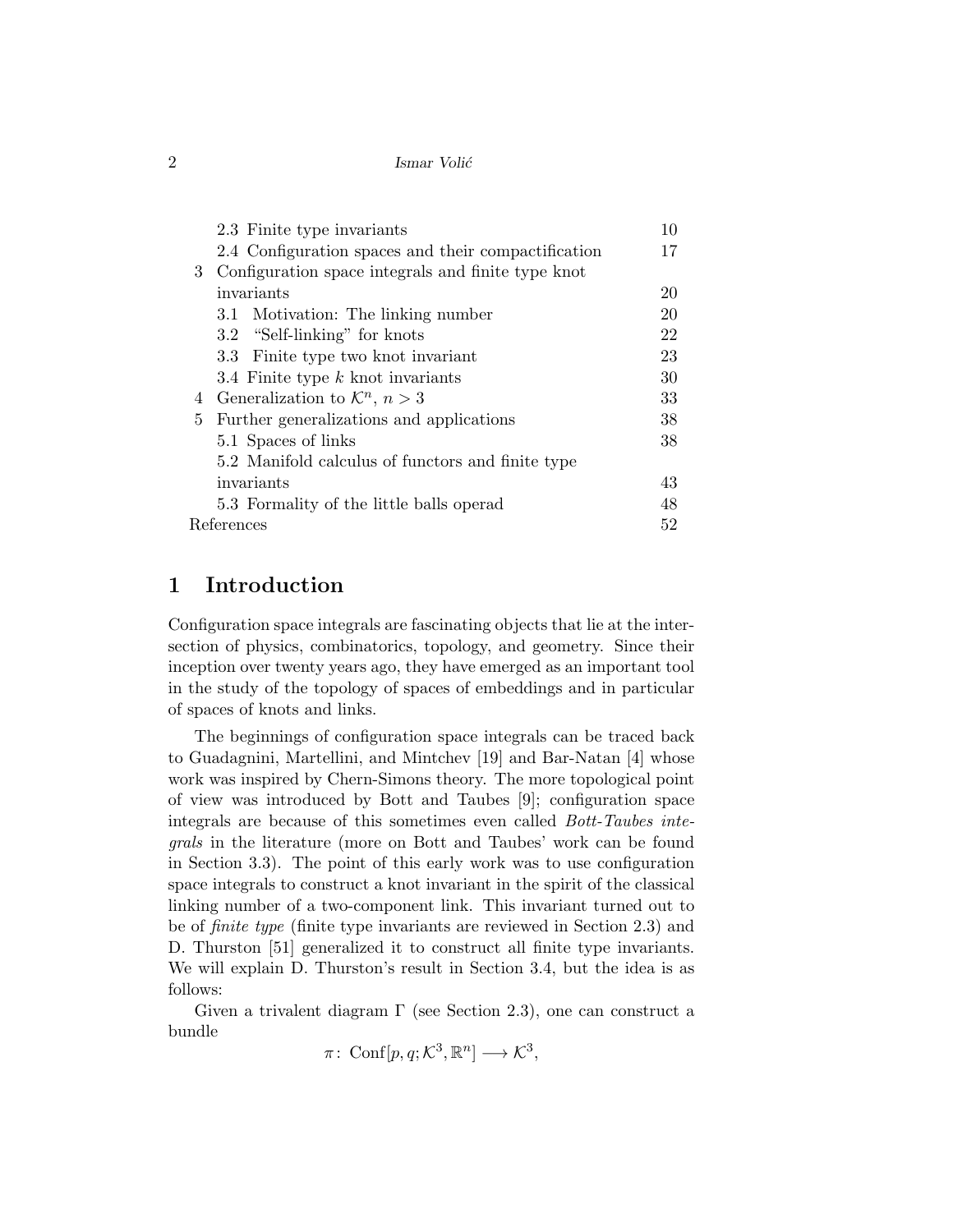where  $\mathcal{K}^3$  is the space of knots in  $\mathbb{R}^3$ . Here p and q are the numbers of certain kinds of vertices in  $\Gamma$  and  $\text{Conf}[p, q; \mathcal{K}^3, \mathbb{R}^n]$  is a pullback space constructed from an evaluation map and a projection map. The fiber of  $\pi$  over a knot  $K \in \mathcal{K}^3$  is the compactified configuration space of  $p + q$ points in  $\mathbb{R}^3$ , first p of which are constrained to lie on K. The edges of Γ also give a prescription for pulling back a product of volume forms on  $S^2$  to Conf[p, q;  $K^3$ ,  $\mathbb{R}^n$ ]. The resulting form can then be integrated along the fiber, or pushed forward, to  $K^3$ . The dimensions work out so that this is a 0-form and, after adding the pushforwards over all trivalent diagrams of a certain type, this form is in fact closed, i.e. it is an invariant. Thurston then proves that this is a finite type invariant and that this procedure gives all finite type invariants.

The next generalization was carried out by Cattaneo, Cotta-Ramusino, and Longoni [12]. Namely, let  $\mathcal{K}^n$ ,  $n > 3$ , be the space of knots in  $\mathbb{R}^n$ . The main result of [12] is that there is a cochain map

$$
(1) \t\t\t \mathcal{D}^n \longrightarrow \Omega^*(\mathcal{K}^n)
$$

between a certain diagram complex  $\mathcal{D}^n$  generalizing trivalent diagrams and the deRham complex of  $\mathcal{K}^n$ . The map is given by exactly the same integration procedure as Thurston's, except the degree of the form that is produced on  $\mathcal{K}^n$  is no longer zero. Specializing to classical knots (where there is no longer a cochain map due to the so-called "anomalous face"; see Section 3.4) and degree zero, one recovers the work of Thurston. Cattaneo, Cotta-Ramusino, and Longoni have used the map (1) to show that spaces of knots have cohomology in arbitrarily high degrees in [13] by studying certain algebraic structures on  $\mathcal{D}^n$  that correspond to those in the cohomology ring of  $\mathcal{K}^n$ . Longoni also proved in [33] that some of these classes arise from non-trivalent diagrams.

Even though configuration space integrals were in all of the aforementioned work constructed for ordinary closed knots, it has in recent years become clear that the variant for long knots is also useful. Because some of the applications we describe here have a slight preference for the long version, this is the space we will work with. The difference between the closed and the long version is minimal from the perspective of this paper, as explained at the beginning of Section 2.2.

More recently, configuration space integrals have been generalized to (long) links, homotopy links, and braids [30, 57], and this work is summarized in Section 5.1. One nice feature of this generalization is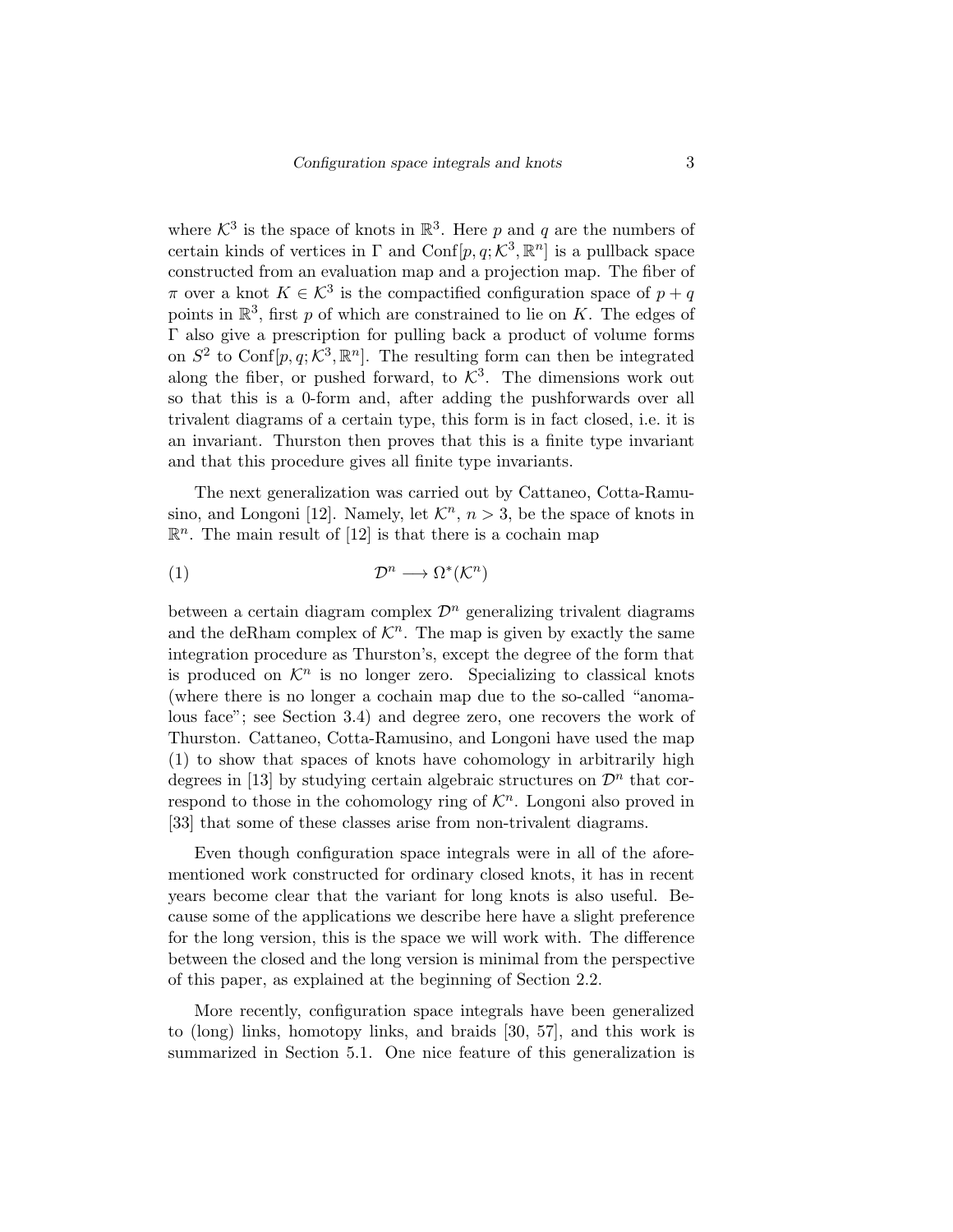that it provides the connection to Milnor invariants. This is because configuration space integrals give finite type invariants of homotopy links, and, since Milnor invariants are finite type, this immediately gives integral expressions for these classical invariants.

We also describe two more surprising applications of configuration space integrals. Namely, one can use manifold calculus of functors to place finite type invariants in a more homotopy-theoretic setting as described in Section 5.2. Functor calculus also combines with the *formality* of the little n-discs operad to give a description of the rational homology of  $\mathcal{K}^n$ ,  $n > 3$ . Configuration space integrals play a central role here since they are at the heart of the proof of operad formality. Some details about this are provided in Section 5.3.

In order to keep the focus of this paper on knot and links and keep its length to a manageable size, we will regrettably only point the reader to three other topics that are growing in promise and popularity. The first is the work of Sakai [44] and its expansion by Sakai and Watanabe [49] on long planes, namely embeddings of  $\mathbb{R}^k$  in  $\mathbb{R}^n$  fixed outside a compact set. These authors use configuration space integrals to produce nontrivial cohomology classes of this space with certain conditions on k and n. This work generalizes classes produced by others  $[14, 58]$ and complements recent work by Arone and Turchin [2] who show, using homotopy-theoretic methods, that the homology of  $\text{Emb}(\mathbb{R}^k, \mathbb{R}^n)$  is given by a certain graph complex for  $n \geq 2k+2$ . Sakai has further used configuration space integrals to produce a cohomology class of  $\mathcal{K}^3$  in degree one that is related to the Casson invariant [43] and has given a new interpretation of the Haefliger invariant for  $\text{Emb}(\mathbb{R}^k, \mathbb{R}^n)$  for some k and  $n$  [44]. In an interesting bridge between two different points of view on spaces of knots, Sakai has in [44] also combined the configuration space integrals with Budney's action of the little discs operad on  $\mathcal{K}^n$  [10].

The other interesting development is the recent work of Koytcheff [29] who develops a homotopy-theoretic replacement of configuration space integrals. He uses the Pontryagin-Thom construction to "push forward" forms from Conf $[p, q; \mathcal{K}^n, \mathbb{R}^n]$  to  $\mathcal{K}^n$ . The advantage of this approach is that is works over any coefficients, unlike ordinary configuration space integration, which takes values in R. A better understanding of how Koytcheff's construction relates to the original configuration space integrals is still needed.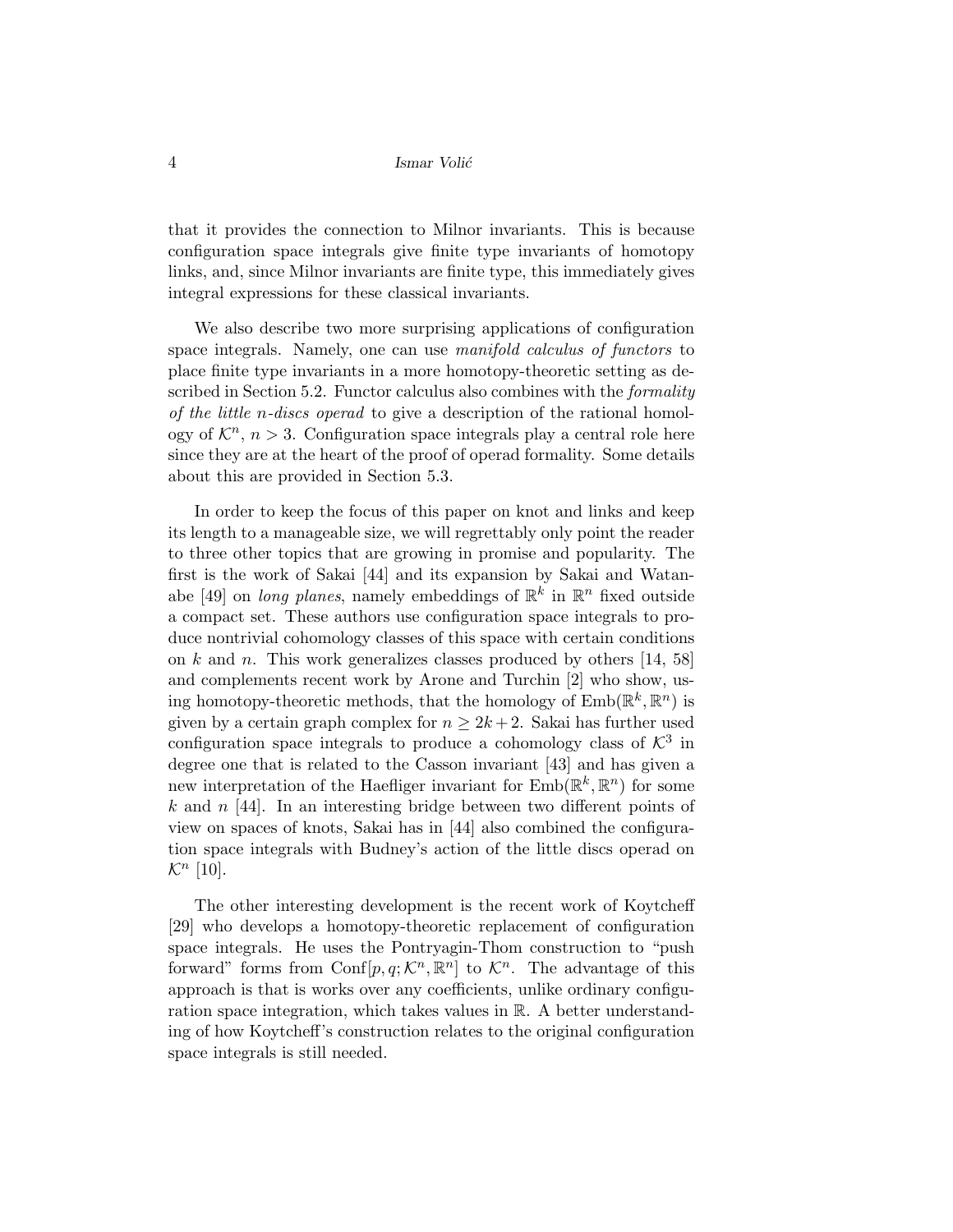The third topic is the role configuration space integrals have recently played in the construction of asymptotic finite type invariants of divergence-free vector fields [25]. The approach in this work is to apply configuration space integrals to trajectories of a vector field. In this way, generalizations of some familiar asymptotic vector field invariants like asymptotic linking number, helicity, and the asymptotic signature can be derived.

Lastly, some notes on the style and expositional choices we have made in this paper are in order. We will assume an informal tone, especially at times when writing down something precisely would require us to introduce cumbersome notation. To quote from a friend and coauthor Brian Munson [40], "we will frequently omit arguments which would distract us from our attempts at being lighthearted". Whenever this is the case, a reference to the place where the details appear will be supplied. In particular, most of the proofs we present here have been worked out in detail elsewhere, and if we feel that the original source is sufficient, we will simply give a sketch of the proof and provide ample references for further reading. It is also worth pointing out that many open problems are stated througout and our ultimate hope is that, upon looking at this paper, the reader will be motivated to tackle some of them.

### 1.1 Organization of the paper

We begin by recall some of the necessary background in Section 2. We only give the basics but furnish abundant references for further reading. In particular, we review integration along the fiber in Section 2.1 and pay special attention to integration for infinite-dimensional manifolds and manifolds with corners. In Section 2.2 we define the space of long knots and state some observations about it. A review of finite type invariants is provided in Section 2.3; they will play a central role later. This section also includes a discussion of chord diagrams and trivalent diagrams. Finally in Section 2.4, we talk about configuration spaces and their Fulton-MacPherson compactification. These are the spaces over which our integration will take place.

Section 3 is devoted to the construction of finite type invariants via configuration space integrals. The motivating notion of the linking number is recalled in Section 3.1, and that leads to the failed construction of the "self-linking" number in Section 3.2 and its improvement to the simplest finite type (Casson) invariant in Section 3.3. This section is at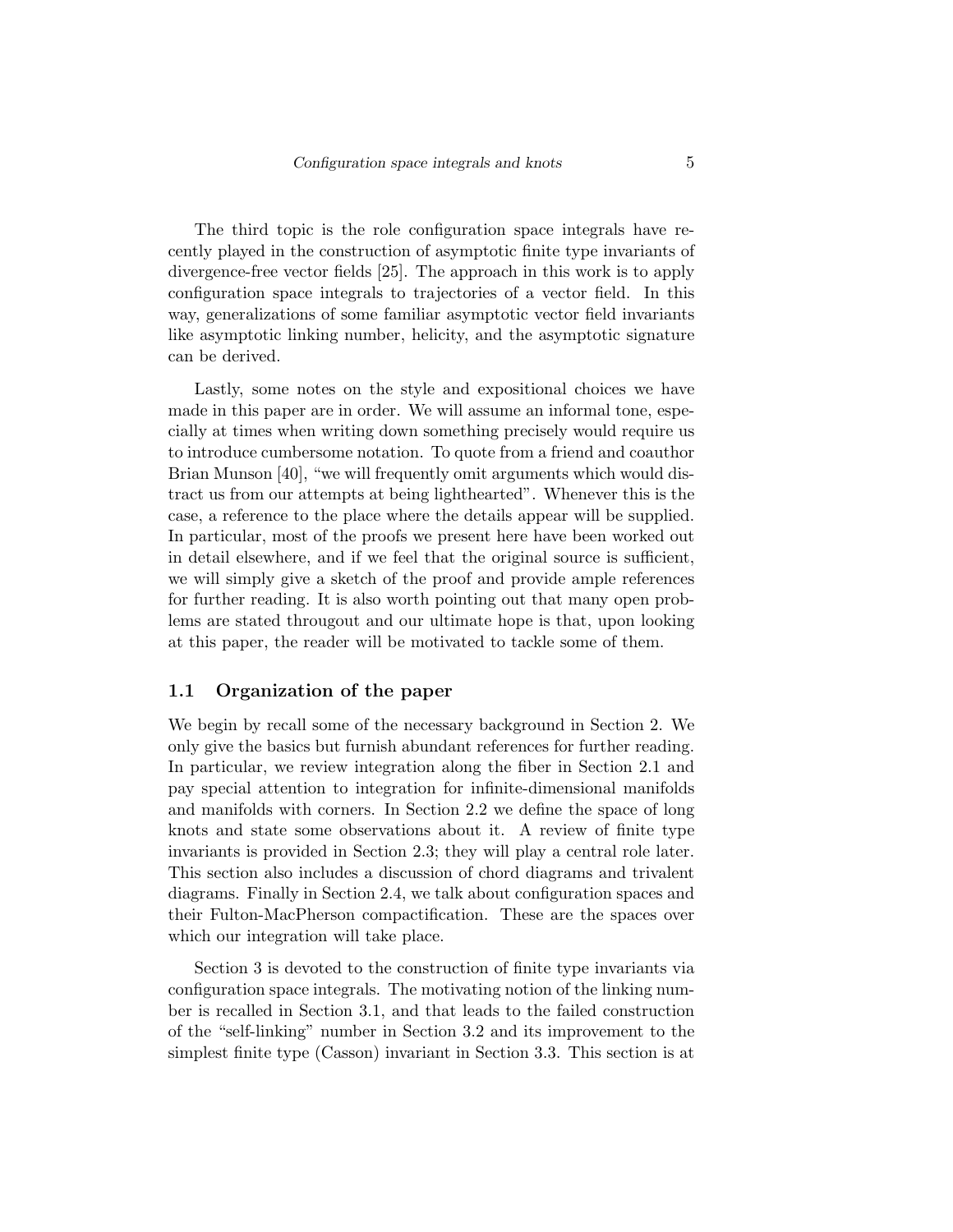the heart of the paper since it gives all the necessary ideas for all of the constructions encountered from then on. Finally in Section 3.4 we construct all finite type knot invariants via configuration space integrals.

Section 4 is dedicated to the description of the cochain map (1) and includes the definition of the cochain complex  $\mathcal{D}^n$ . We also discuss how this generalizes D. Thurston's construction that yields finite type invariants.

Finally in Section 5, we give brief accounts of some other features, generalizations, and applications of configuration space integrals. More precisely, in Section 5.1, we generalize the constructions we will have seen for knots to links, homotopy links, and braids; in Section 5.2, we explore the connections between manifold calculus of functors and configuration space integrals; and in Section 5.3, we explain how configuration space integrals are used in the proof of the formality of the little n-discs operad and how this leads to information about the homology of spaces of knots.

### 2 Preliminaries

### 2.1 Differential forms and integration along the fiber

The strategy we will employ in this paper is to produce differential forms on spaces of knots and links via configuration space integrals. Since introductory literature on differential forms is abundant (see for example [8]), we will not recall their definition here. We also assume the reader is familiar with integration of forms over manifolds.

We will, however, recall some terminology that will be used throughout: Given a smooth oriented manifold  $M$ , one has the  $deRham$  cochain complex  $\Omega^*(M)$  of differential forms:

$$
0 \longrightarrow \Omega^{0}(M) \stackrel{d}{\longrightarrow} \Omega^{1}(M) \stackrel{d}{\longrightarrow} \Omega^{2}(M) \longrightarrow \cdots
$$

where  $\Omega^k(M)$  is the space of smooth k-forms on M. The differential d is the *exterior derivative*. A form  $\alpha \in \Omega^k(M)$  is *closed* if  $d\alpha = 0$  and exact if  $\alpha = d\beta$  for some  $\beta \in \Omega^{k-1}(M)$ . The kth deRham cohomology group of M,  $H^k(M)$ , is defined the usual way as the kernel of d modulo the image of  $d$ , i.e. the space of closed forms modulo the subspace of exact forms. All the cohomology we consider will be over R.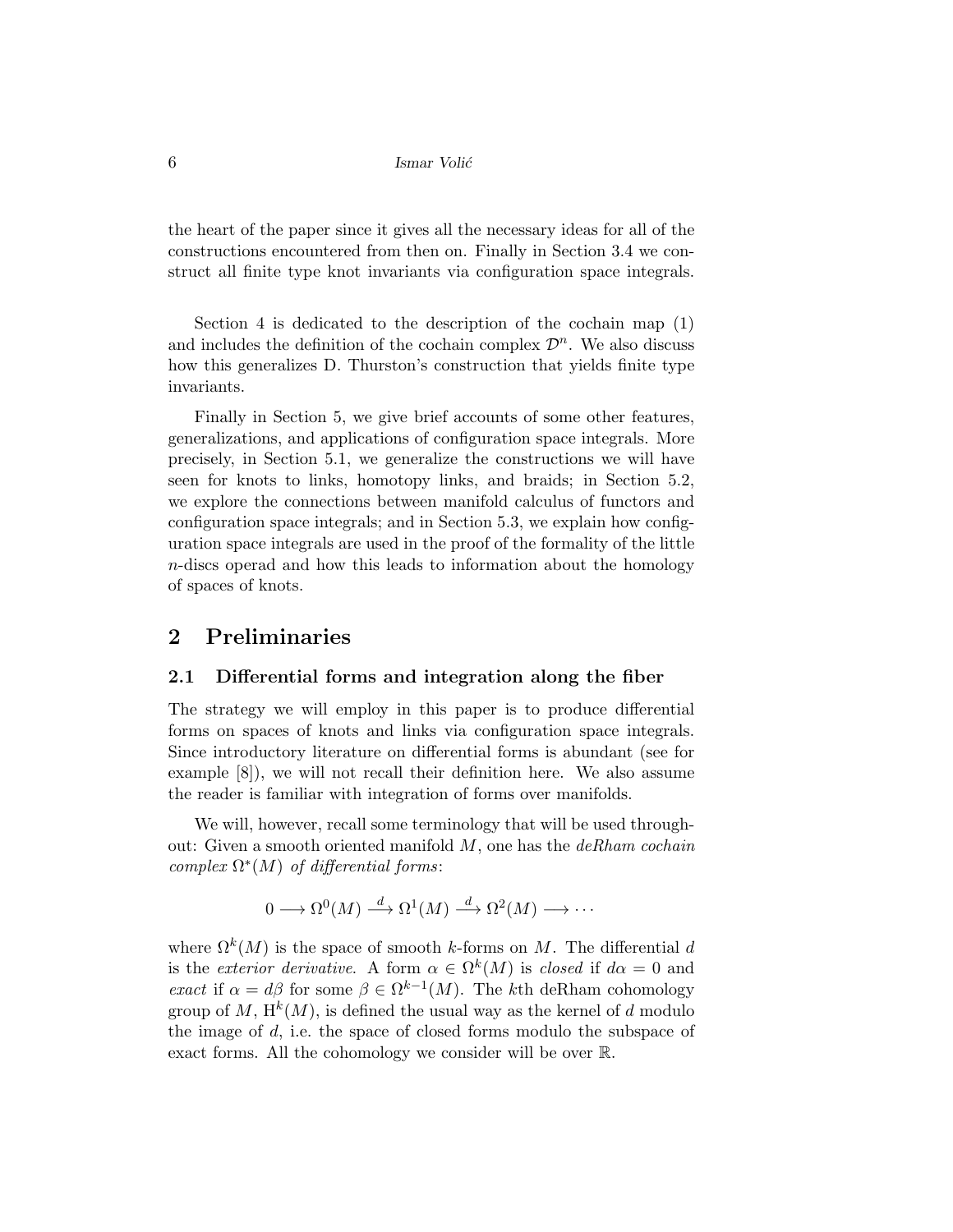The wedge product, or exterior product, of differential forms gives  $\Omega^*(M)$  the structure of an algebra, called the *deRham*, or exterior algebra of M.

According to the deRham Theorem, deRham cohomology is isomorphic to the ordinary singular cohomology. In particular,  $H^0(M)$  is the space of functionals on connected components of  $M$ , i.e. the space of invariants of M. The bulk of this paper is concerned with invariants of knots and links.

The complex  $\Omega^*(M)$  can be defined for manifolds with boundary by simply restricting the form to the boundary. Locally, we take restrictions of forms on open subsets of  $\mathbb{R}^k$  to  $\mathbb{R}^{k-1} \times \mathbb{R}_+$ . Further, one can define differential forms on *manifolds with corners* (an *n*-dimensional manifold with corners is locally modeled on  $\mathbb{R}^k_+ \times \mathbb{R}^{n-k}$ ,  $0 \leq k \leq n$ ; see [23] for a nice introduction to these spaces) in exactly the same fashion by restricting forms to the boundary components, or strata of M.

The complex  $\Omega^*(M)$  can also be defined for infinite-dimensional manifolds such as the spaces of knots and links we will consider here. One usually considers the forms on the vector space on which  $M$  is locally modeled and then patches them together into forms on all of M. When M satisfies conditions such as paracompactness, this "patchedtogether" complex again computes the ordinary cohomology of M. Another way to think about forms on an infinite-dimensional manifold M is via the diffeological point of view which considers forms on open sets mapping into  $M$ . For more details, see [30, Section 2.2] which gives further references.

Given a smooth fiber bundle  $\pi: E \to B$  whose fibers are compact oriented k-dimensional manifolds, there is a map

(2) 
$$
\pi_* \colon \Omega^n(E) \longrightarrow \Omega^{n-k}(B)
$$

called the pushforward or integration along the fiber. The idea is to define the form on B pointwise by integrating over each fiber of  $\pi$ . Namely, since  $\pi$  is a bundle, each point  $b \in B$  has a k-dimensional neighborhood  $U_b$  such that  $\pi^{-1}(b) \cong B \times U_b$ . Then a form  $\alpha \in \Omega^n(E)$  can be restricted to this fiber, and the coordinates on  $U_b$  can be "integrated away". The result is a form on B whose dimension is that of the original form but reduced by the dimension of the fiber. The idea is to then patch these values together into a form on  $B$ . Thus the map  $(2)$  can be described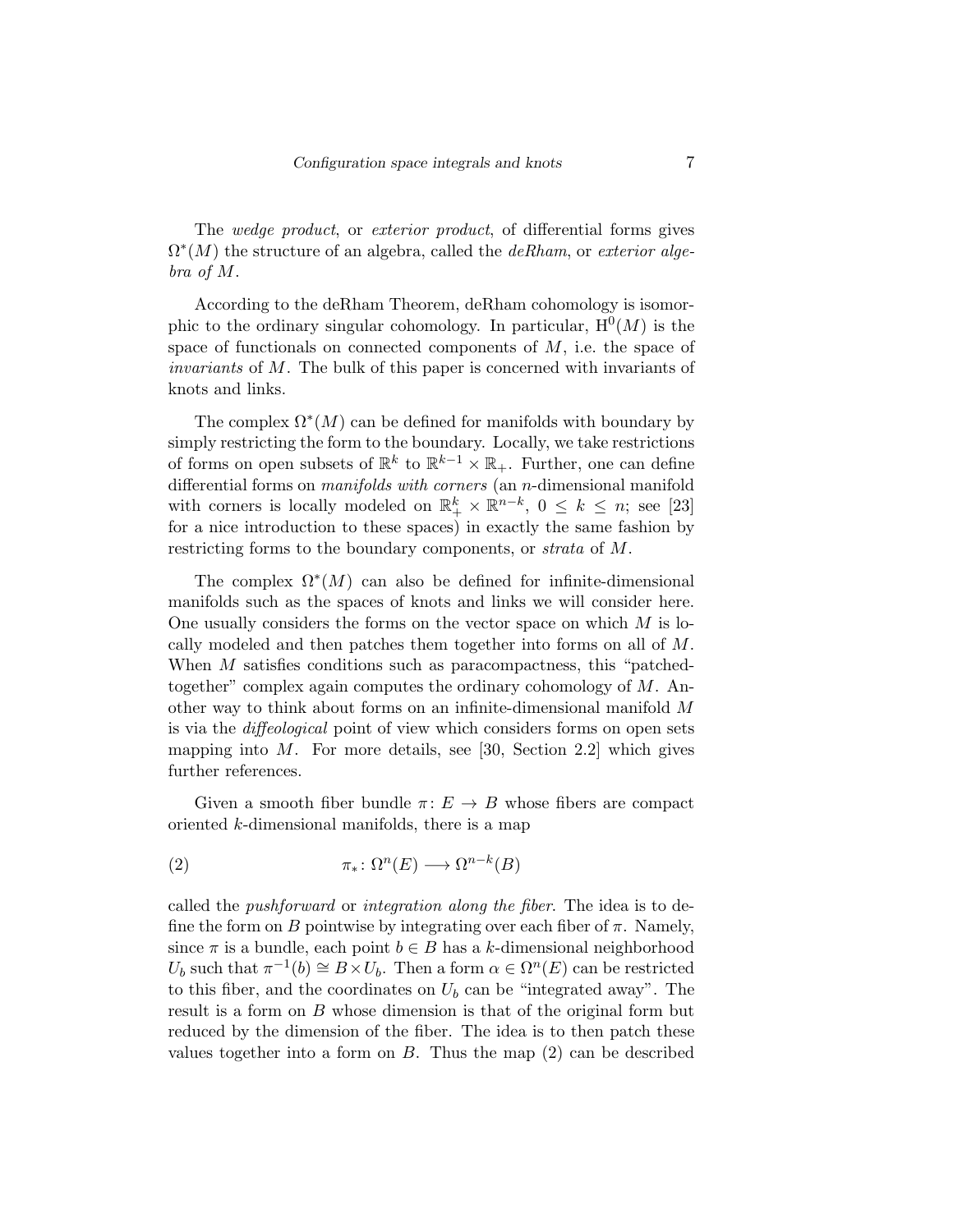by

(3) 
$$
\alpha \longmapsto \left(b \longmapsto \int_{\pi^{-1}(b)} \alpha\right).
$$

In terms of evaluation on cochains,  $\pi_*\alpha$  can be thought of as an  $(n - k)$ -form on B who value on a k-chain X is

$$
\int_X \pi_* \alpha = \int_{\pi^{-1}(X)} \alpha.
$$

For introductions to the pushforward, see [8, 21].

**Remark 2.1.1.** The assumption that the fibers of  $\pi$  be compact can be dropped, but then forms with compact support should be used to guarantee the convergence of the integral.

To check if  $\pi_* \alpha$  is a closed form, it suffices to integrate  $d\alpha$ , i.e. we have [8, Proposition 6.14.1]

$$
d\pi_*\alpha = \pi_*d\alpha.
$$

The situation changes when the fiber is a manifold with boundary or with corners, as will be the case for us. Then by Stokes' Theorem,  $d\pi_*\alpha$ has another term. Namely, we have

(4) 
$$
d\pi_*\alpha = \pi_*d\alpha + (\partial\pi)_*\alpha
$$

where  $(\partial \pi)_*\alpha$  is the integral of the restriction of  $\alpha$  to the codimension one boundary of the fiber. This can be seen by an argument similar to the proof of the ordinary Stokes' Theorem. For Stokes' Theorem for manifolds with corners, see, for example [31, Chapter 10].

In the situations we will encounter here,  $\alpha$  will be a closed form, in which case  $d\alpha = 0$ . Thus the first term in the above formula vanishes, so that we get

(5) 
$$
d\pi_*\alpha = (\partial \pi)_*\alpha.
$$

Our setup will combine various situations described above – we will have a smooth bundle  $\pi: E \to B$  of infinite-dimensional spaces with fibers that are finite-dimensional compact manifolds with corners.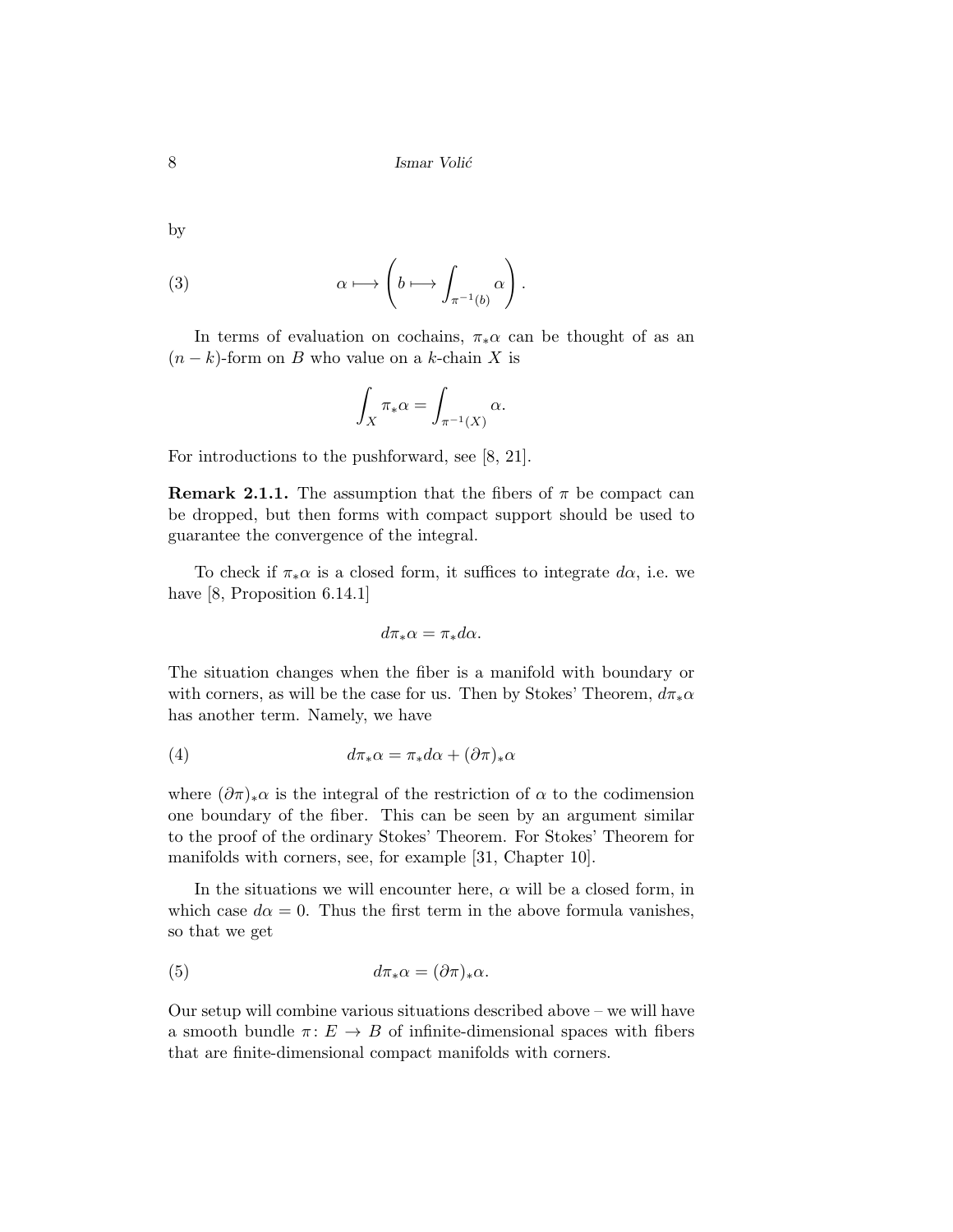### 2.2 Space of long knots

We will be working with *long* knots and links (links will be defined in Section 5.1), which are easier to work with than ordinary closed knots and links in many situations. For example, long knots are Hspaces via the operation of stacking, or concatenation, which gives their (co)homology groups more structure. Also, the applications of manifold calculus of functors to these spaces (Section 5.2) prefer the long model. Working with long knots is not much different than working with ordinary closed ones since the theory of long knots in  $\mathbb{R}^n$  is the same as the theory of based knots in  $S<sup>n</sup>$ . From the point of view of configuration space integrals, the only difference is that, for the long version, we will have to consider certain *faces at infinity* (see Remark 2.4.4).

Before we define long knots, we remind the reader that a smooth map  $f: M \to N$  between smooth manifolds M and N is

- an *immersion* if the derivative of  $f$  is everywhere injective;
- an *embedding* if it is an immersion and a homeomorphism onto its image.

Now let  $\text{Map}_c(\mathbb{R}, \mathbb{R}^n)$  be the space of smooth maps of  $\mathbb{R}$  to  $\mathbb{R}^n$ ,  $n \geq 3$ , which outside the standard interval  $I$  (or any compact set, really) agrees with the map

$$
\mathbb{R} \longrightarrow \mathbb{R}^n
$$
  

$$
t \longmapsto (t, 0, 0, ..., 0).
$$

Give  $\text{Map}_c(\mathbb{R}, \mathbb{R}^n)$  the  $\mathcal{C}^{\infty}$  topology (see, for example, [22, Chapter 2]).

**Definition 2.2.1.** Define the space of long (or string) knots  $\mathcal{K}^n$  ⊂  $\text{Map}_c(\mathbb{R}, \mathbb{R}^n)$  as the subset of maps  $K \in \text{Map}_c(\mathbb{R}, \mathbb{R}^n)$  that are embeddings, endowed with the subspace topology.

A related space that we will occassionally have use for is the space of long immersions  $\text{Imm}_c(\mathbb{R}, \mathbb{R}^n)$  defined the same way as the space of long knots except its points are immersions. Note that  $\mathcal{K}^n$  is a subspace of  $\text{Imm}_c(\mathbb{R}, \mathbb{R}^n)$ .

A homotopy in  $\mathcal{K}^n$  (or any other space of embeddings) is called an isotopy. A homotopy in  $\text{Imm}_c(\mathbb{R}, \mathbb{R}^n)$  is a regular homotopy.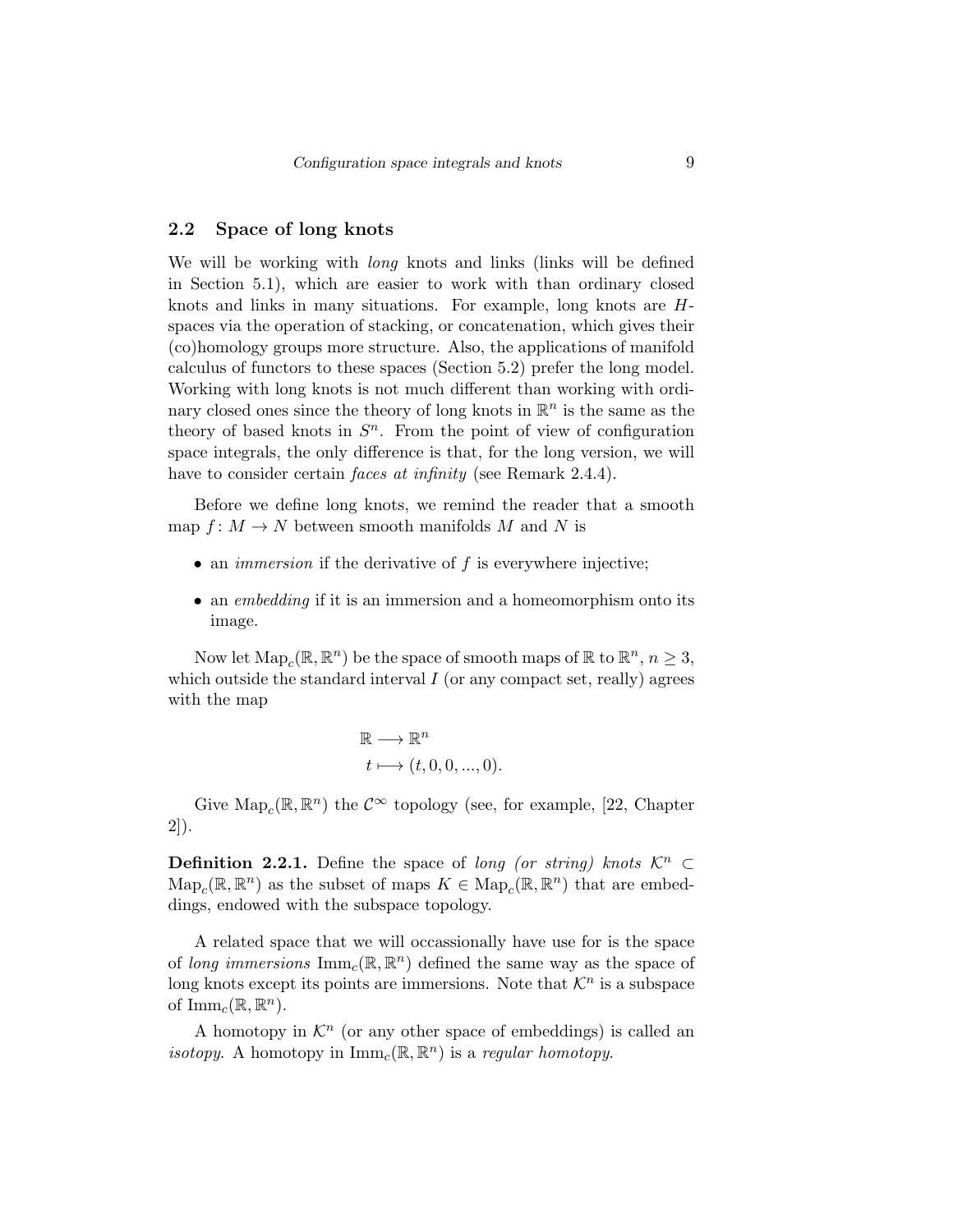```
10 Ismar Volić
```


Figure 1: An example of a knot in  $\mathbb{R}^n$ .

An example of a long knot is given in Figure 1. Note that we have confused the map K with its image in  $\mathbb{R}^n$ . We will do this routinely and it will not cause any issues.

From now on, the adjective "long" will be dropped; should we need to talk about closed knots, we will say this explicitly.

The space  $\mathcal{K}^n$  is a smooth inifinite-dimensional paracompact manifold [30, Section 2.2], which means that, as explained in Section 2.1, we can consider differential forms on it and study their deRham cohomology.

Classical knot theory  $(n = 3)$  is mainly concerned with computing

- H<sub>0</sub> $(\mathcal{K}^3)$ , which is generated (over R; recall that in this paper, the coefficient ring is always  $\mathbb{R}$ ) by knot types, i.e. by isotopy classes of knots; and
- $H^0(\mathcal{K}^3)$ , the set of knot invariants, namely locally constant ( $\mathbb{R}$ valued) functions on  $K^3$ . These are therefore precisely the functions that take the same value on isotopic knots.

The question of computation of knot invariants will be of particular interest to us (see Section 3).

However, higher (co)homology of  $\mathcal{K}^n$  is also interesting, even for  $n > 3$ . Of course, in this case there is no knotting or linking (by a simple general position argument), so  $H^0$  and  $H_0$  are trivial, but one can then ask about  $H^{>0}$  and  $H_{>0}$ . It turns out that our configuration space integrals contain much information about cohomology in various degrees and for all  $n > 3$  (see Section 4).

### 2.3 Finite type invariants

An interesting set of knot invariants that our configuration space integrals will produce are finite type, or Vassiliev invariants. These invari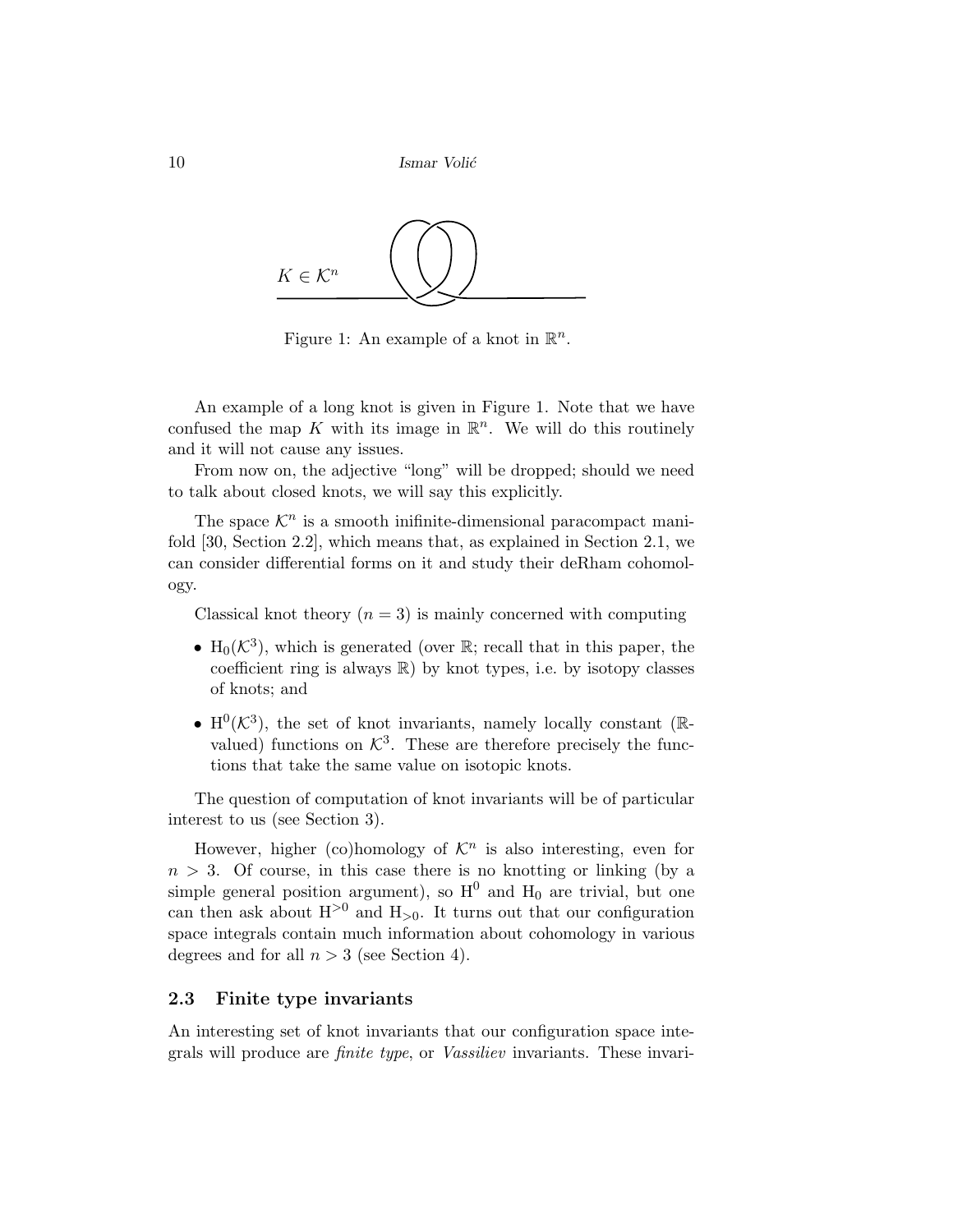ants are conjectured to separate knots, i.e. to form a complete set of invariants. To explain, there is no known invariant or a set of invariants (that is reasonably computable) with the following property:

Given two non-isotopic knots, there is an invariant in this set that takes on different values on these two knots.

The conjecture that finite type invariants form such a set of invariants has been open for some twenty years. There is some evidence that this might be true since finite type invariants do separate homotopy links [20] and braids [6, 24] (see Section 5.1 for the definitions of these spaces).

Since finite type invariants will feature prominently in Section 3, we give a brief overview here. In addition to the separation conjecture, these invariants have received much attention because of their connection to physics (they arise from Chern-Simons Theory), Lie algebras, three-manifold topology, etc. The literature on finite type invariants is abundant, but a good start is [5, 15].

Suppose V is a knot invariant, so  $V \in H^0(\mathcal{K}^3)$ . Consider the space of *singular links*, which is the subspace of  $\text{Imm}_c(\mathbb{R}, \mathbb{R}^n)$  consisting of immersions that are embeddings except for a finite number of doublepoint self-intersections at which the two derivatives (coming from traveling through the singularity along two different pieces of the knot) are linearly independent.

Each singularity can be locally "resolved" in two natural ways (up to isotopy), with one strand pushed off the other in one of two directions. A k-singular knot (a knot with  $k$  self-intersections) can thus be resolved into  $2^k$  ordinary embedded knots. We can then define V on singular knots as the sum of the values of  $V$  on those resolutions, with signs as prescribed in Figure 2. The expression given in that picture is called the Vassiliev skein relation and it depicts the situation locally around a singularity. The rest of the knot is the same for all three pictures. The knot should be oriented (by, say, the natural orientation of  $\mathbb{R}$ ); otherwise the two resolutions can be rotated into one another.

**Definition 2.3.1.** A knot invariant V is *finite type k* (or *Vassiliev of* type k) if it vanishes on singular knots with  $k+1$  self-intersections.

Example 2.3.2. There is only one (up to constant multiple) type 0 invariant, since such an invariant takes the same value on two knots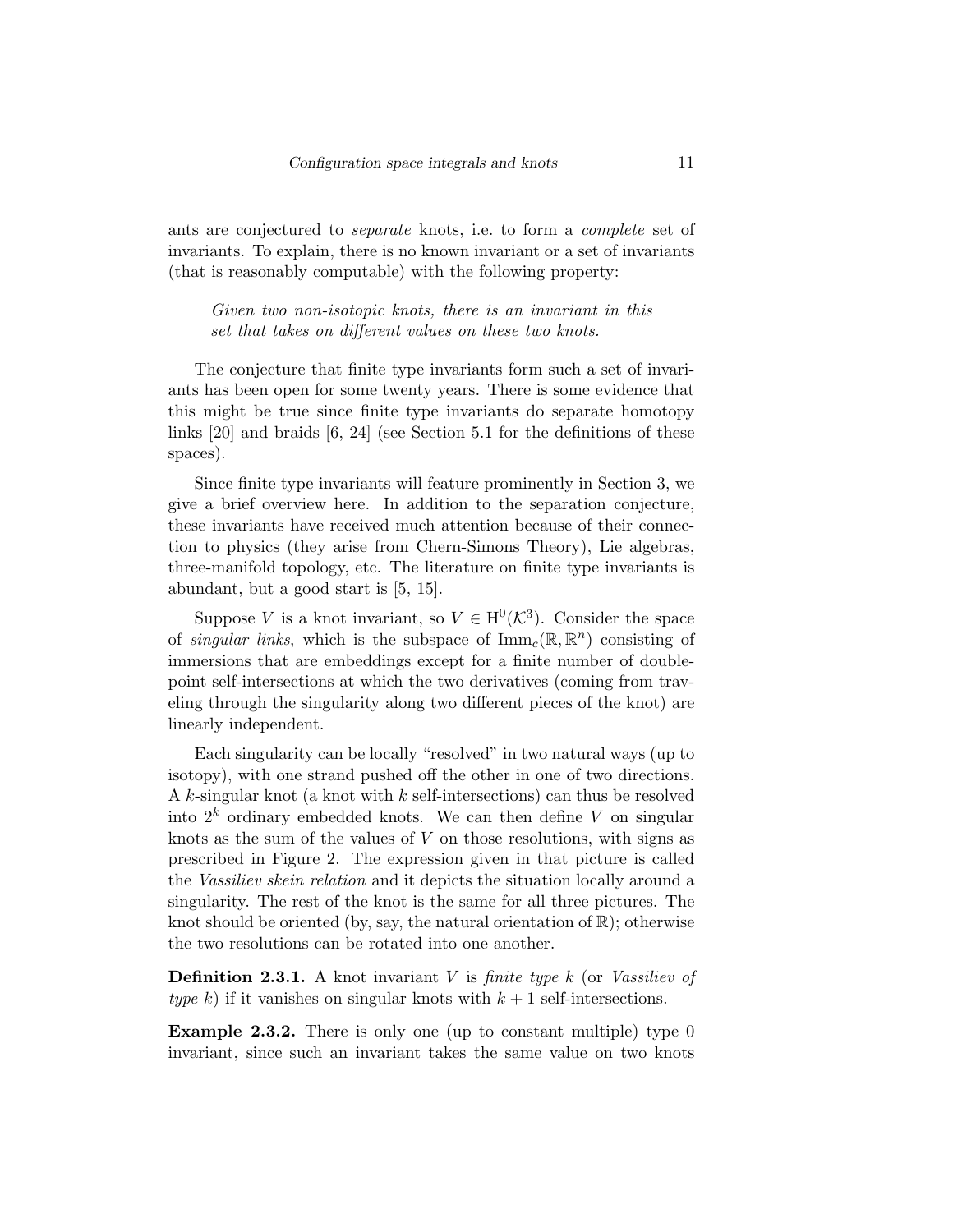

Figure 2: Vassiliev skein relation.

that only differ by a crossing change. Since all knots are related by crossing changes, this invariant must take the same value on all knots. It is not hard to see that there is also only one type 1 invariant.

Example 2.3.3. The coefficients of the Conway, Jones, HOMFLY, and Kauffman polynomials are all finite type invariants [4, 7].

Let  $\mathcal{V}_k$  be the real vector space generated by all finite type k invariants and let

$$
\mathcal{V}=\bigoplus_k \mathcal{V}_k.
$$

This space is filtered; it is immediate from the definitions that  $\mathcal{V}_k \subset$  $\mathcal{V}_{k+1}$ .

One of the most interesting features of finite type invariants is that a value of a type k invariant V on a k-singular knot only depends on the placement of the singularities and not on the immersion itself. This is due to a simple observation that, if a crossing of a  $k$ -singular knot is changed, the difference of the evaluation of  $V$  on the two knots (before and after the switch) is the value of V on a  $(k+1)$ -singular knot by the Vassiliev skein relation. But V is type  $k$  so the latter value is zero, and hence  $V$  "does not see" the crossing change. Since one can get from any singular knot to any other singular knot that has the singularities in the same place ("same place" in the sense that for both knots, there are  $2k$ points on R that are partitioned in pairs the same way; these pairs will make up the k singularities upon the immersion of  $\mathbb R$  in  $\mathbb R^3$ ), V in fact takes the same value on all  $k$  singular knots with the same singularity pattern.

The notion of what it means for singularities to be in the "same place" warrants more explanation and leads to the beautiful and rich connections between finite type invariants and the combinatorics of chord diagrams as follows.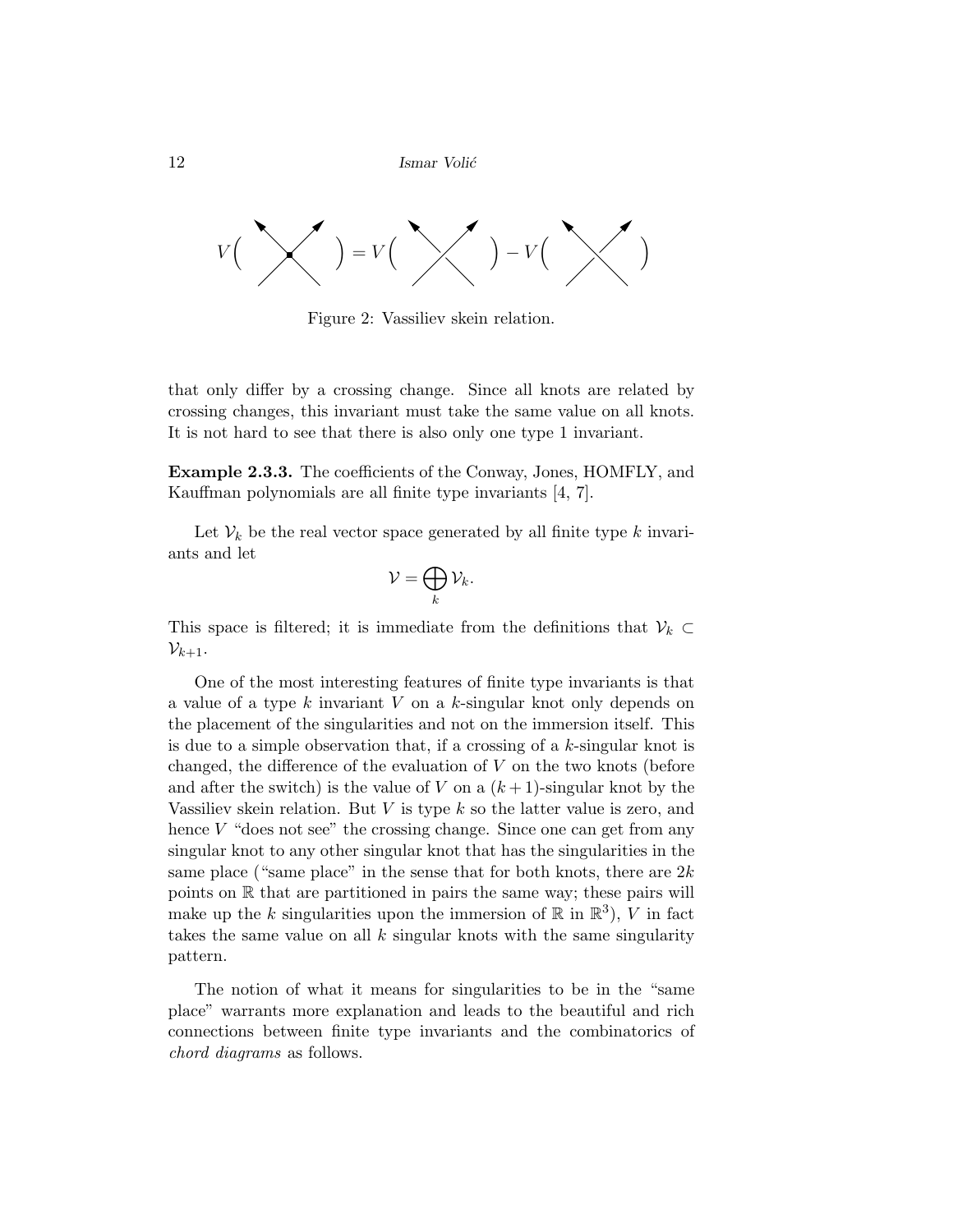**Definition 2.3.4.** A *chord diagram of degree*  $k$  is a connected graph (one should think of a 1-dimensional cell complex) consisting of an oriented line segment and 2k labeled vertices marked on it (considered up to orientation-preserving diffeomorphism of the segment). The graph also contains k oriented chords pairing off the vertices (so each vertex is connected to exactly one other vertex by a chord).

We will refer to labels and orientations as *decorations* and, when there is no danger of confusion, we will sometimes draw diagrams without them.

Examples of chord diagrams are given in Figure 3. The reader might wish for a more proper combinatorial (rather than descriptive) definition of a chord diagram, and such a definition can be found in [30, Section 3.1] (where the definition is for the case of trivalent diagrams which we will encounter below, but it specializes to chord diagrams as the latter are a special case of the former).



Figure 3: Examples of chord diagrams. The left one is of degree 2 and the right one is of degree 3. We will always assume the segment is oriented from left to right.

**Definition 2.3.5.** Define  $CD_k$  to be the real vector space generated by chord diagrams of degree k modulo the relations

- 1. If Γ contains more than one chord connecting two vertices, then  $\Gamma = 0;$
- 2. If a diagram  $\Gamma$  differs from  $\Gamma'$  by a relabeling of vertices or orientations of chords, then

$$
\Gamma - (-1)^{\sigma} \Gamma' = 0
$$

where  $\sigma$  is the sum of the order of the permutation of the labels and the number of chords with different orientation;

3. If Γ contains a chord connecting two consecutive vertices, then  $\Gamma = 0$  (this is the *one-term*, or 1T relation);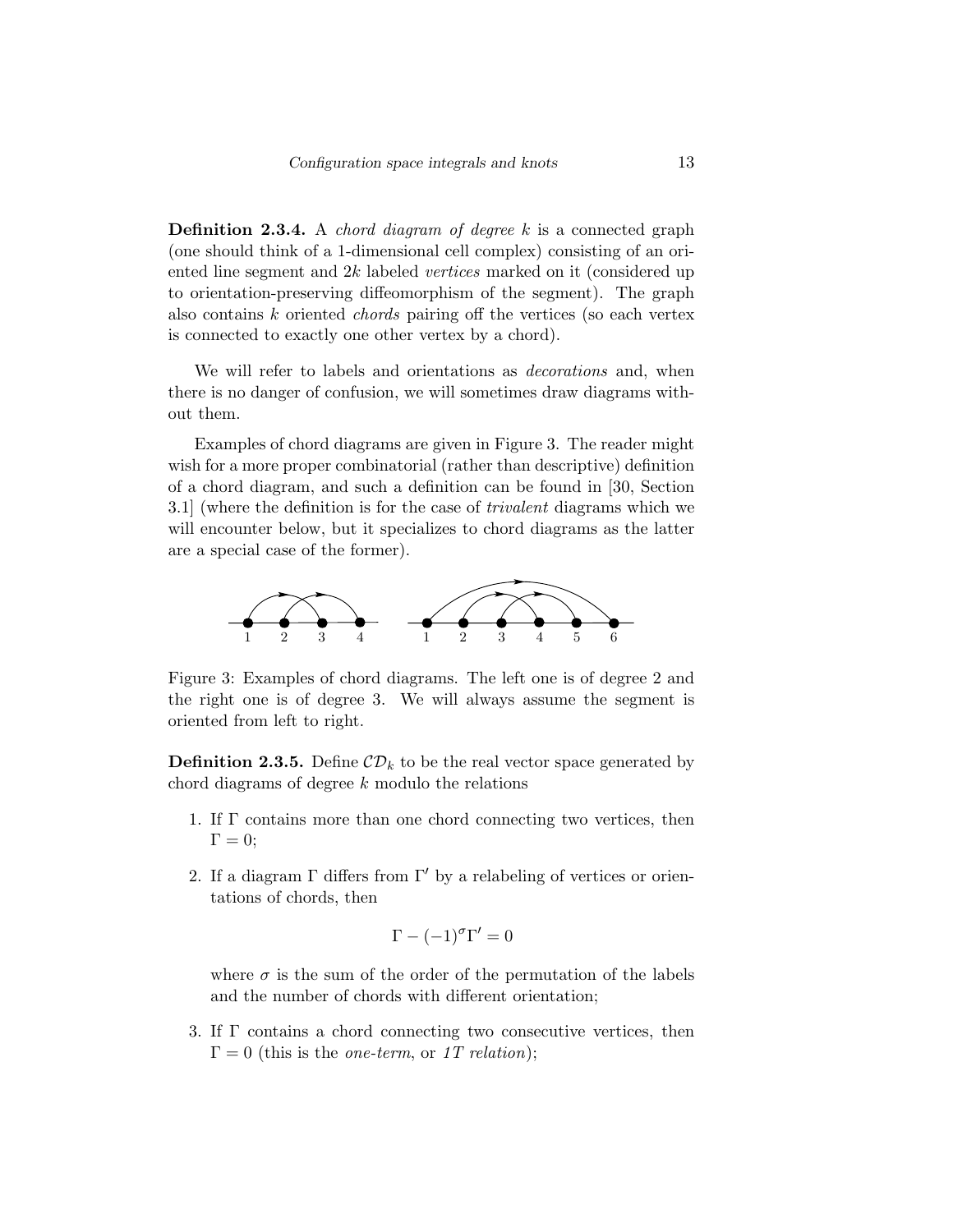

Figure 4: The four-term (4T) relation. Chord orientations have been omitted, but they should be the same for all four pictures.

4. If four diagrams differ only in portions as pictured in Figure 4, then their sum is 0 (this is the *four-term*, or  $\angle T$  *relation*).

We can now also define the graded vector space

$$
\mathcal{CD} = \bigoplus_k \mathcal{CD}_k.
$$

Let  $\mathcal{CW}_k = \text{Hom}(\mathcal{CD}_k, \mathbb{R})$ , the dual of  $\mathcal{CD}_k$ . This is called the space of weight systems of degree  $k$ , and is by definition the space of functionals on chord diagrams that vanish on 1T and 4T relations.

We can now define a function

$$
f: \mathcal{V}_k \longrightarrow \mathcal{CW}_k
$$
  

$$
V \longrightarrow \left( \begin{array}{ccc} W: \mathcal{CD}_k & \longrightarrow \mathbb{R} \\ & \Gamma & \longmapsto V(K_{\Gamma}) \end{array} \right)
$$

where  $K_{\Gamma}$  is any k-singular knot with singularities as prescribed by Γ. By this we mean that there are 2k points on R labeled the same way as in Γ, and if x and y are points for which there exists a chord in Γ, then  $K_{\Gamma}(x) = K_{\Gamma}(y)$ . The map f is well-defined because of the observation that type k invariant does not depend on the immersion when evaluated on a k-singular knot.

The reason that the image of f is indeed in  $\mathcal{CW}_k$ , i.e. the reason that the function  $W$  we defined above vanishes on the 1T and 4T relations is not hard to see (in fact, 1T and 4T relations are part of the definition of  $CD_k$  precisely because W vanishes on them): 1T relation corresponds to the singular knot essentially having a loop at the singularity; resolving those in two ways results in two isotopic knots on which V has to take the same value (since it is an invariant). Thus the difference of those values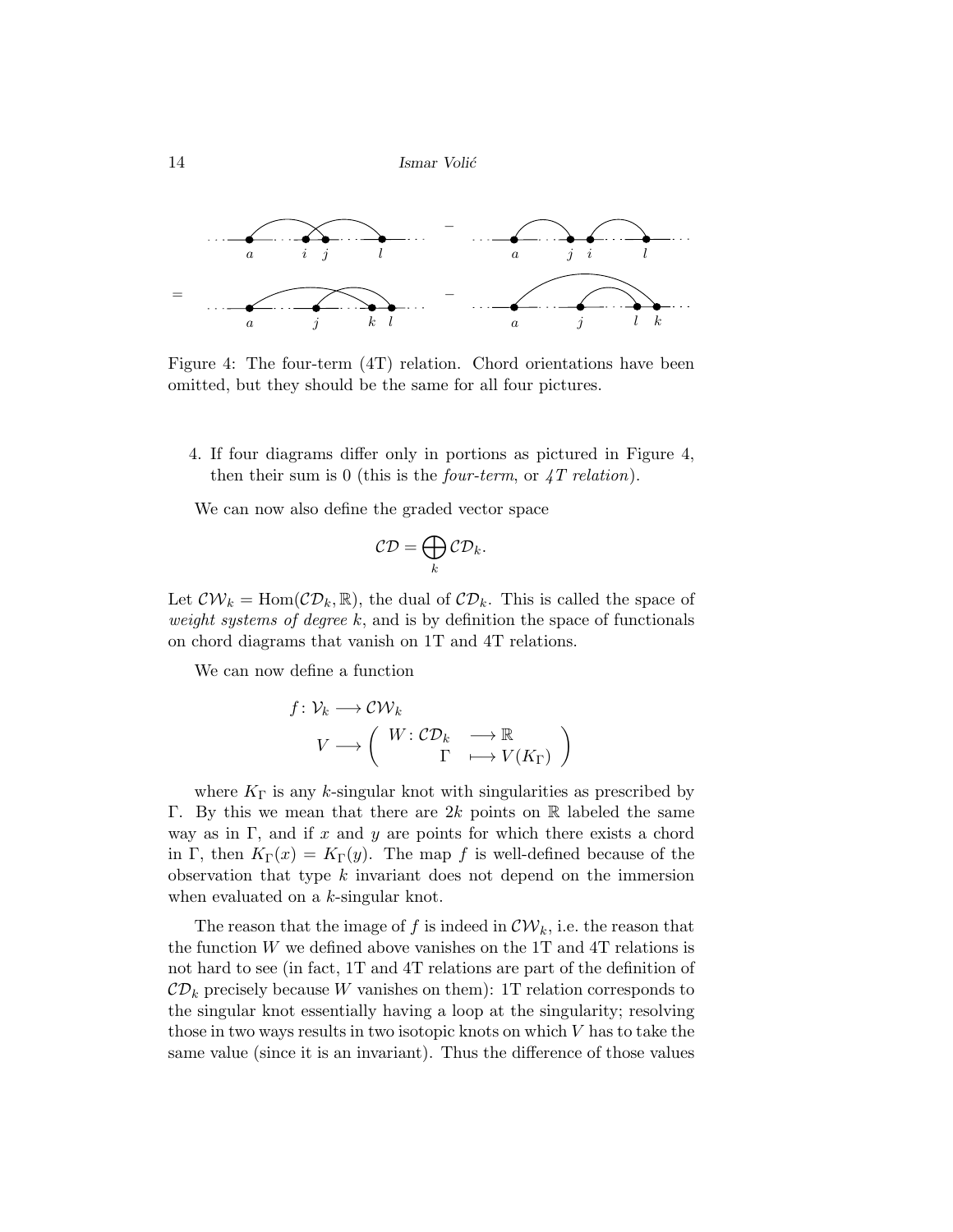is zero, but by the skein relation,  $V$  is then zero on a knot containing such a singularity. The vanishing on the 4T relation arises from the fact that passing a strand around a singularity of a  $(k-1)$ -singular knot introduces four k-singular knots, and the 4T relation reflects the fact that at the end one gets back to the same  $(k-1)$ -singular knot.

It is also immediate from the definitions that the kernel of  $f$  is precisely type  $k-1$  invariants, so that we have an injection (which we will denote by the same letter  $f$ )

(6) 
$$
f: \mathcal{V}_k/\mathcal{V}_{k-1} \hookrightarrow \mathcal{CW}_k.
$$

The following theorem is usually referred to as the Fundamental Theorem of Finite Type Invariants, and is due to Kontsevich [27].

#### **Theorem 2.3.6.** The map  $f$  from equation  $(6)$  is an isomorphism.

Kontsevich proves this remarkable theorem by constructing the inverse to  $f$ , a map defined by integration that is now known as the Kontsevich Integral. There are now several proof of this theorem, and the one relevant to us gives the inverse of  $f$  in terms of configuration space integrals. See Remark 3.4.2 for details.

Lastly we describe an alternative space of diagrams that will be better suited for our purposes.

**Definition 2.3.7.** A *trivalent diagram of degree*  $k$  is a connected graph consisting of an oriented line segment (considered up to orientationpreserving diffeomorphism) and 2k labeled vertices of two types: segment vertices, lying on the segment, and free vertices, lying off the segment. The graph also contains some number of oriented chords connecting segment vertices and some number of oriented edges connecting two free vertices or a free vertex and a segment vertex. Each vertex is trivalent, with the segment adding two to the count of the valence of a segment vertex.

Note that chord diagrams as described in Definition 2.3.4 are also trivalent diagrams. Examples of trivalent diagrams that are not chord diagrams are given in Figure 5.

As mentioned before, a more combinatorial definition of trivalent diagrams is given in [30, Section 3.1].

Analogously to Definition 2.3.5, we have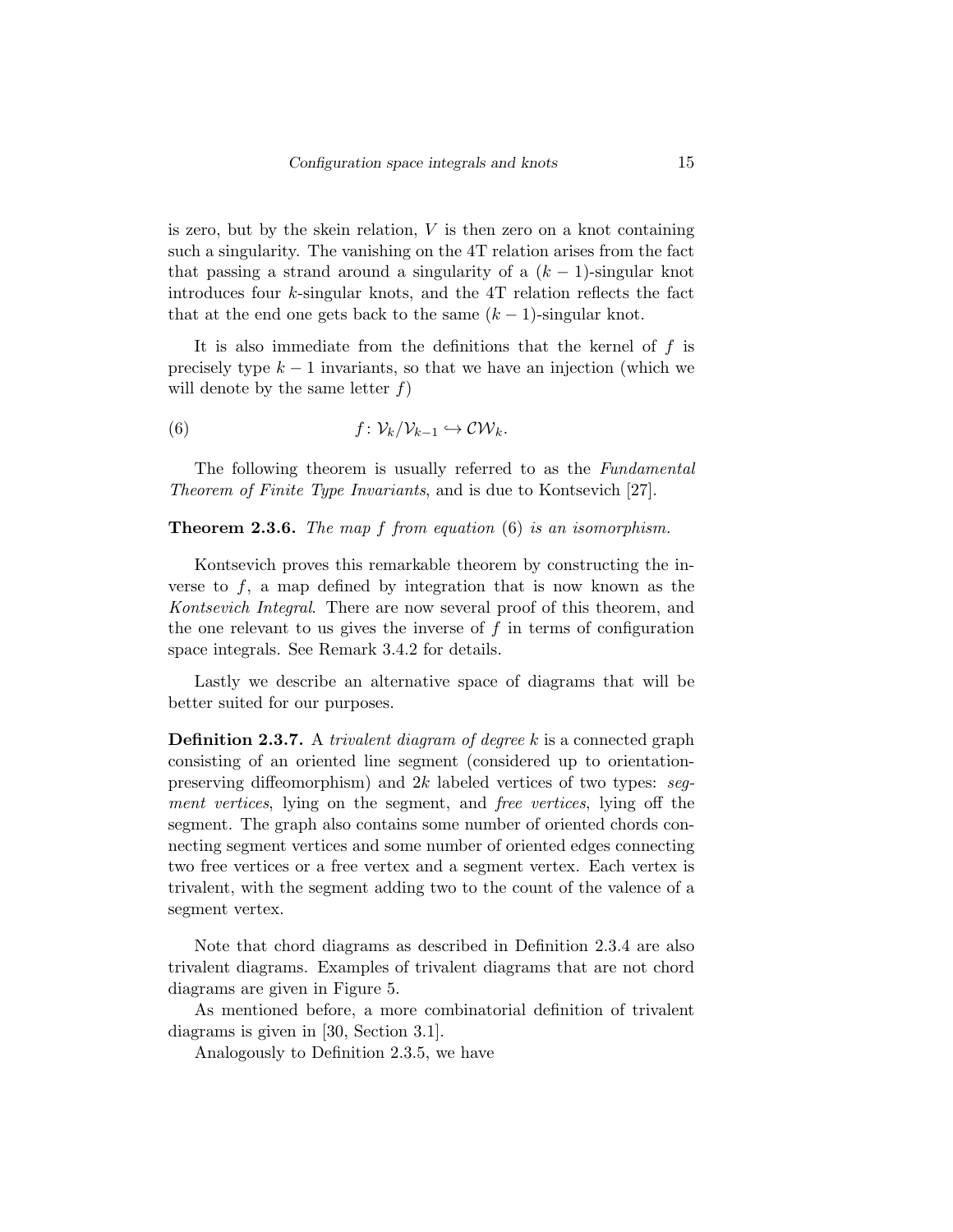

Figure 5: Examples of trivalent diagrams (that are not chord diagrams). The left one is of degree 4 and the right one is of degree 3.

**Definition 2.3.8.** Define  $\mathcal{TD}_k$  to be the real vector space generated by trivalent diagrams of degree k modulo the relations

- 1. If Γ contains more than one edge connecting two vertices, then  $\Gamma = 0$ :
- 2. If a diagram  $\Gamma$  differs from  $\Gamma'$  by a relabeling of vertices or orientations of chords or edges, then

$$
\Gamma - (-1)^{\sigma} \Gamma' = 0
$$

where  $\sigma$  is the sum of the order of the permutation of the labels and the number of chords and edges with different orientation;

- 3. If Γ contains a chord connecting two consecutive segment vertices, then  $\Gamma = 0$  (this is same 1T relation from before);
- 4. If three diagrams differ only in portions as pictured in Figure 6, then their sum is 0 (these are called the STU and IHX relation, respectively.).

Finally let

$$
\mathcal{T}\mathcal{D} = \bigoplus_k \mathcal{T}\mathcal{D}_k.
$$

Remark 2.3.9. The IHX relations actually follows from the STU relation [5, Figure 9], but it is important enough that it is usually left in the definition of the space of trivalent diagrams (it gives a connection between finite type invariants and Lie algebras).

**Theorem 2.3.10** ([5], Theorem 6). There is an isomorphism

$$
\mathcal{CD}_k \cong \mathcal{TD}_k.
$$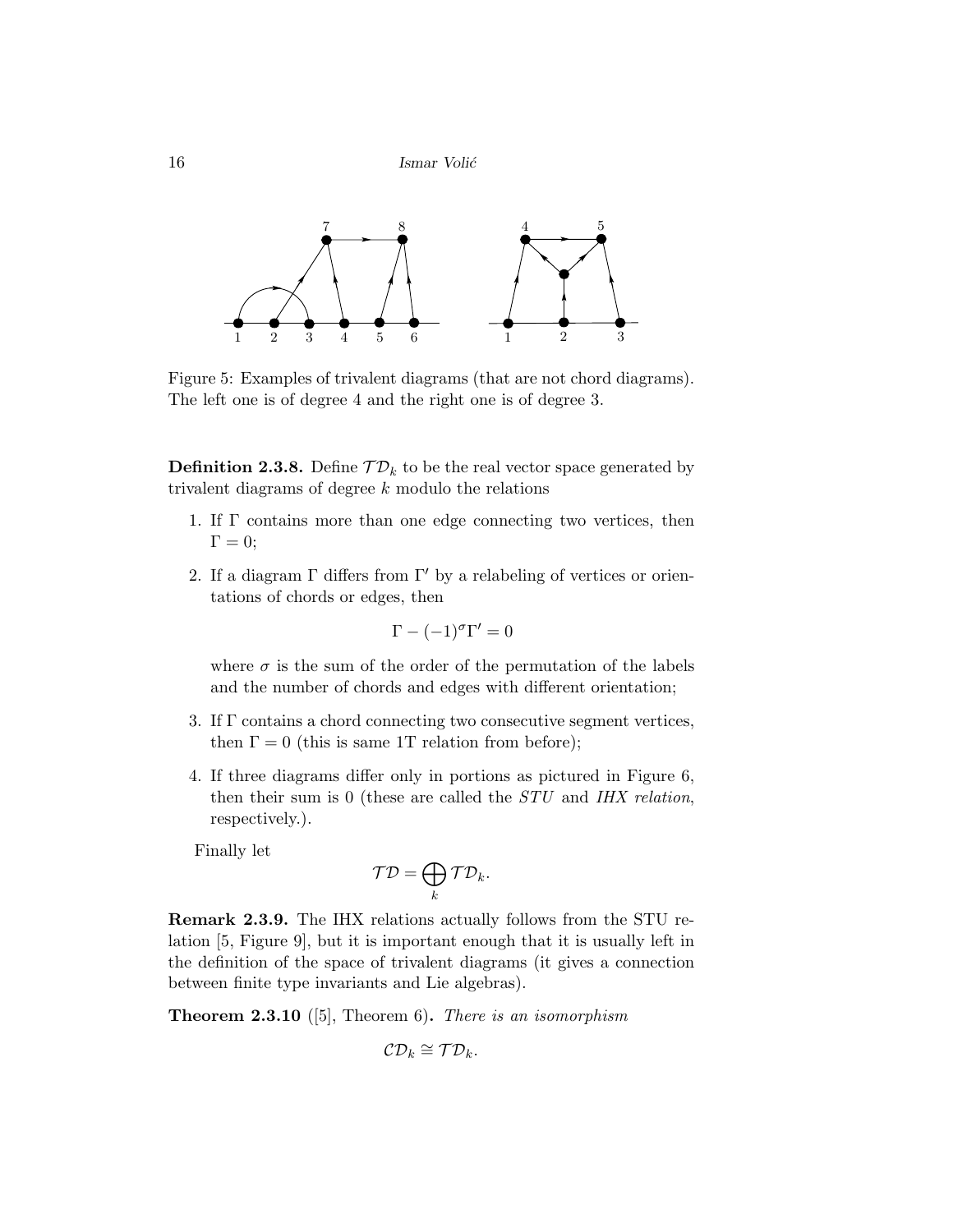Configuration space integrals and knots 17



Figure 6: The STU and the IHX relations.

The isomorphism is given by using the STU relation repeatedly to remove all free vertices and turn a trivalent diagram into a chord diagram. The relationship between the STU and the 4T relation is that the latter is the difference of two STU relations applied to two different edges of the "tripod" diagram in Figure 11.

One can now again define the space of weight systems of degree  $k$ for trivalent diagrams as the space of functionals on  $\mathcal{TD}_k$  that vanish on the 1T, STU, and IHX relations. We will denote these by  $\mathcal{TW}_k$ . From Theorem 2.3.10, we then have

$$
(7) \t\t\t\t\t\mathcal{CW}_k \cong \mathcal{TW}_k.
$$

### 2.4 Configuration spaces and their compactifications

At the heart of the construction of our invariants and other cohomology classes of spaces of knots are configuration spaces and their compactifications.

**Definition 2.4.1.** The configuration space of p points in a manifold M is the space

Conf
$$
(p, M)
$$
 = { $(x_1, x_2, ..., x_p)$   $\in M^p$ :  $x_i \neq x_j$  for  $i \neq j$ }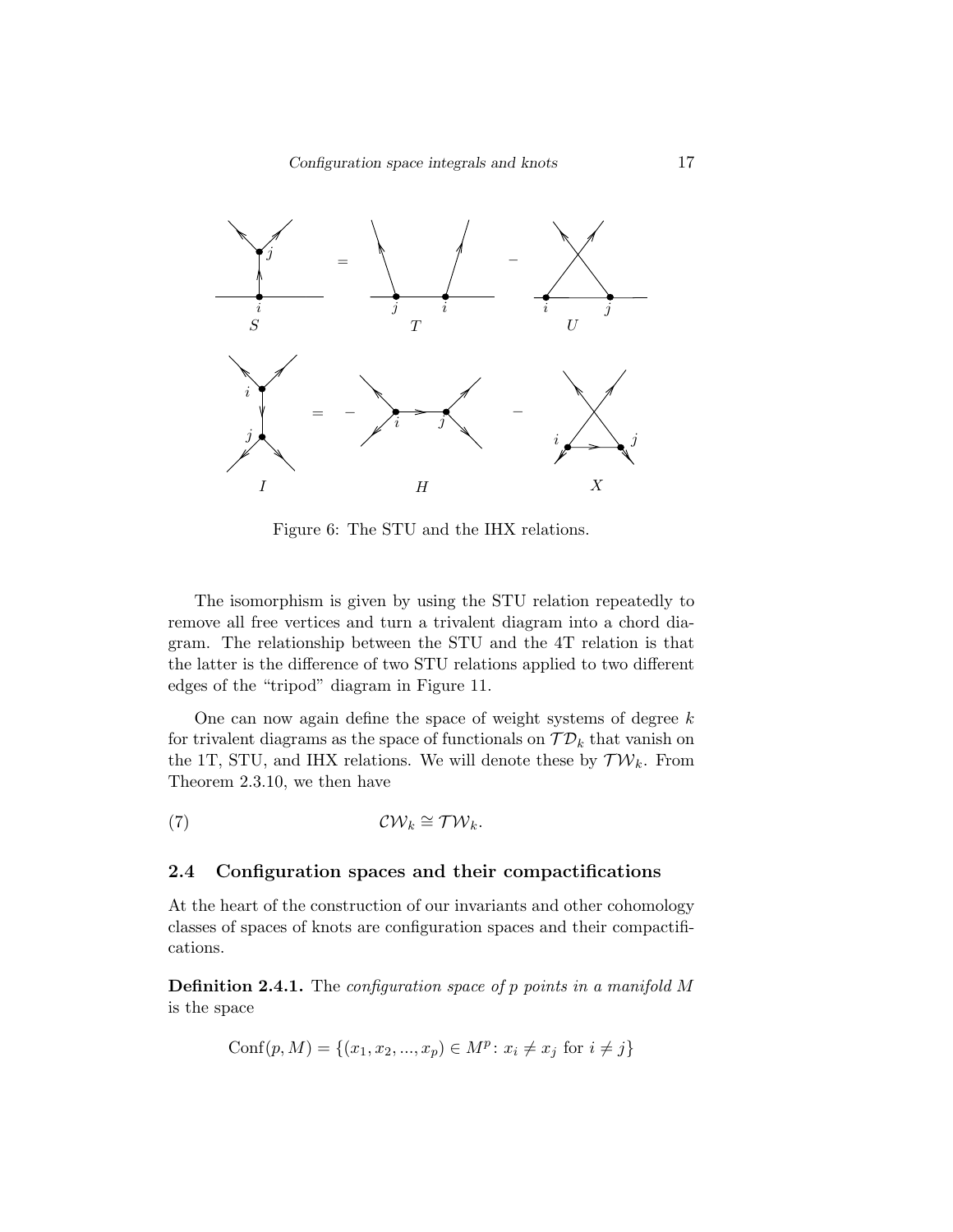Thus  $Conf(p, M)$  is  $M^p$  with all the diagonals, i.e. the fat diagonal, taken out.

We take  $Conf(0, M)$  to be a point. Since configuration spaces of p points on  $\mathbb R$  or on  $S^1$  have p! components, we take  $Conf(p, \mathbb R)$  and  $\text{Conf}(p, S^1)$  to mean the component where the points  $x_1, ..., x_p$  appear in linear order (i.e.  $x_1 < x_2 < \cdots < x_p$  on R or the points are encountered in that order as the circle is traversed counterclockwise starting with  $x_1$ ).

**Example 2.4.2.** It is not hard to see that  $Conf(1, \mathbb{R}^n) = \mathbb{R}^n$  and Conf $(2, \mathbb{R}^n) \simeq S^{n-1}$  (where by " $\simeq$ " we mean homotopy equivalence). The latter equivalence is given by the *Gauss map* which gives the direction between the two points:

(8) 
$$
\phi: \operatorname{Conf}(2, \mathbb{R}^n) \longrightarrow S^{n-1}
$$

$$
(x_1, x_2) \longmapsto \frac{x_1 - x_2}{|x_1 - x_2|}.
$$

We will want to integrate over  $Conf(p, \mathbb{R}^n)$ , but this is an open manifold and our integral hence may not converge. The "correct" compactification to take, in the sense that it has the same homotopy type as  $\text{Conf}(p, \mathbb{R}^n)$  is due to [3, 16], and is defined as follows.

Recall that that, given a submanifold N of a manifold  $M$ , the blowup of M along N,  $Bl(M, N)$ , is obtained by replacing N by the unit normal bundle of  $N$  in  $M$ .

Definition 2.4.3. Define the Fulton-MacPherson compactification of  $\text{Conf}(k, M)$ , denoted by  $\text{Conf}(k, M)$ , to be the closure of the image of the inclusion

$$
Conf(p, M) \longrightarrow M^p \times \prod_{S \subset \{1, \dots, p\}, |S| \ge 2} Bl(M^S, \Delta_S),
$$

where  $M^S$  is the product of the copies of M indexed by S and  $\Delta_S$  is the (thin) diagonal in  $M^S$ , i.e. the set of points  $(x, ..., x)$  in  $M^S$ .

Here are some properties of Conf $[k, M]$  (details and proofs can be found in  $[45]$ :

- Conf $[k, M]$  is homotopy equivalent to  $\text{Conf}(k, M)$ ;
- Conf $[k, M]$  is a manifold with corners, compact when M is compact;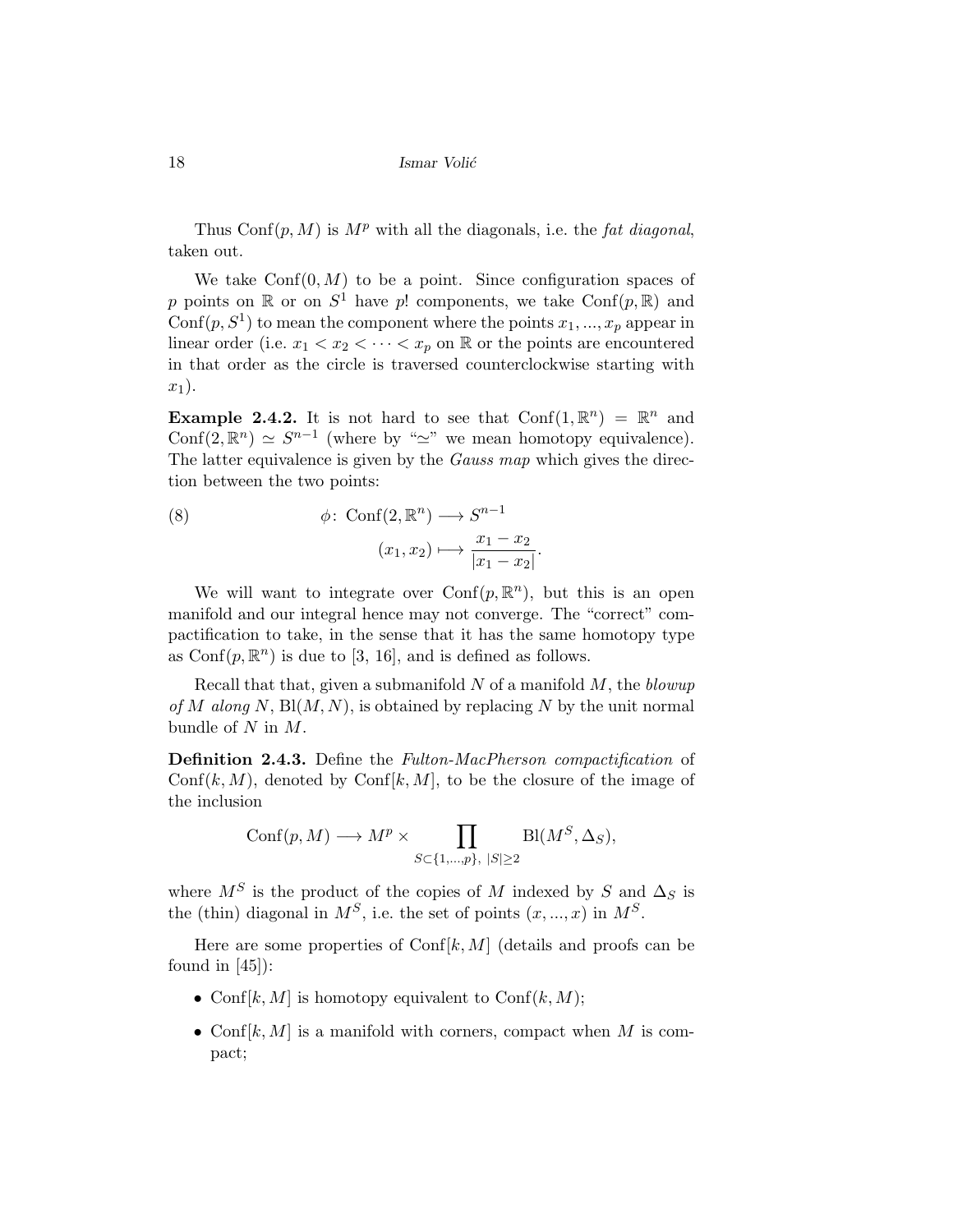- The boundary of  $\text{Conf}[k, M]$  is characterized by points colliding with directions and relative rates of collisions kept track of. In other words, three points colliding at the same time gives a different point in the boundary than two colliding, then the third joining them;
- The stratification of the boundary is given by stages of collisions of points, so if three points collide at the same time, the resulting limiting configuration lies in a codimension one stratum. If two come together and then the third joins them, this gives a point in a codimension two stratum since the collision happened in two stages. In general, a k-stage collision gives a point in a codimension  $k$  stratum.
- In particular, codimension one boundary of  $\text{Conf}[k, M]$  is given by points colliding at the same time. This will be important in Section 4, since integration along codimension one boundary is required for Stokes' Theorem.
- Collisions can be efficiently encoded by different parenthesizations, e.g. the situations described two items ago are parenthesized as  $(x_1x_2x_3)$  and  $((x_1x_2)x_3)$ . Since parenthesizations are related to trees, the stratification of Conf $[k, M]$  can thus also be encoded by trees and this leads to various connections to the theory of operads (we will not need this here);
- Conf $[k, \mathbb{R}]$  is the *associahedron*, a classical object from homotopy theory;

Additional discussion of the stratification of  $\text{Conf}[p, M]$  can be found in [30, Section 4.1].

Remark 2.4.4. Since we will consider configurations on long knots, and these live in  $\mathbb{R}^n$ , we will think of  $\text{Conf}[p, \mathbb{R}^n]$  as the subspace of  $\text{Conf}[p + \mathbb{R}^n]$  $1, S<sup>n</sup>$  where the last point is fixed at the north pole. Consequently, we will have to consider additional strata given by points escaping to infinity, which corresponds to points colliding with the north pole.

Remark 2.4.5. All the properties of the compactifications we mentioned hold equally well in the case where some, but not all, diagonals are blown up. One can think of constructing the compactification by blowing up the diagonals one at a time, and the order in which we blow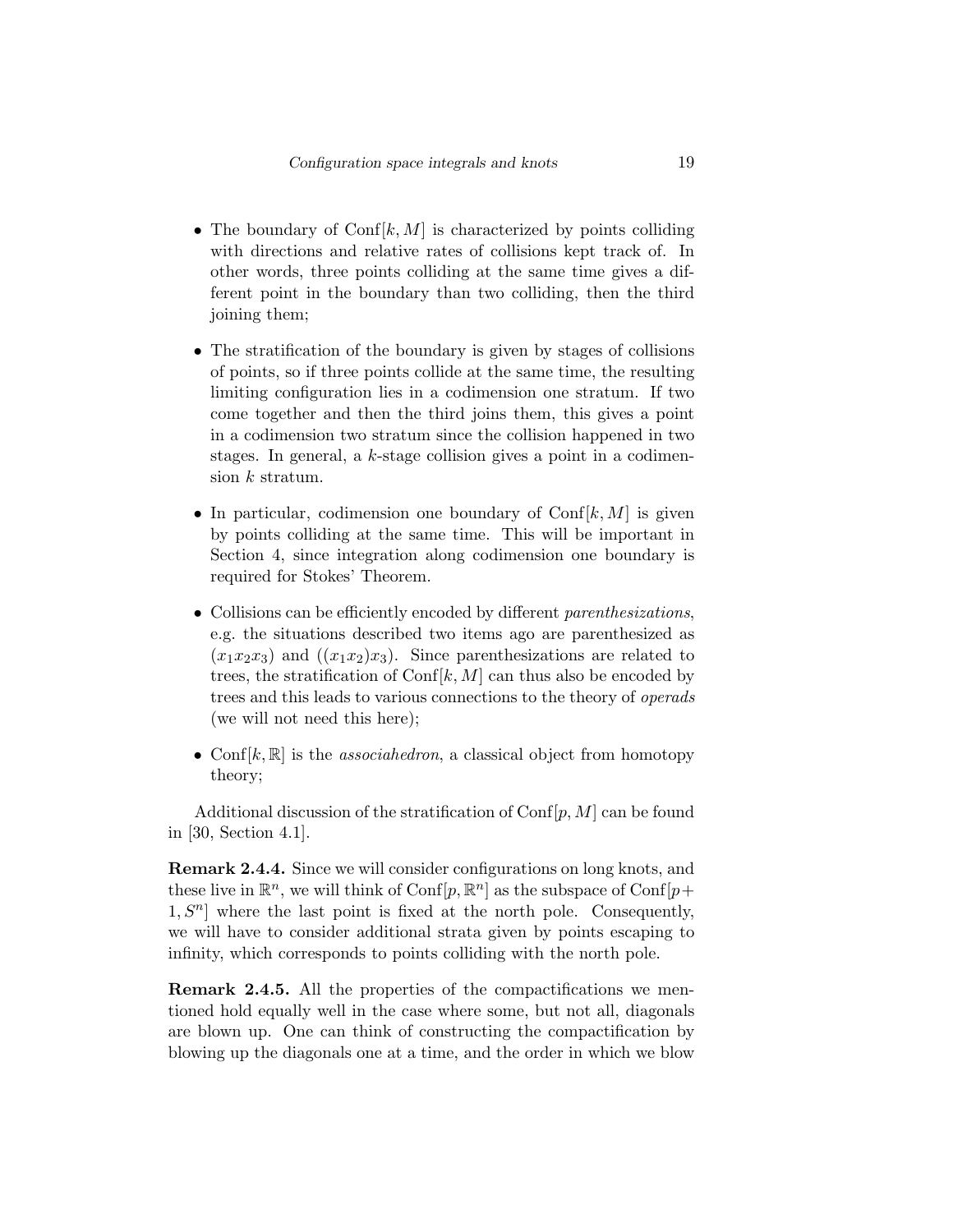up does not matter. Upon each blowup, one ends up with a manifold with corners. This "partial blowup" will be needed in the proof of Proposition 3.3.1 (see also Remark 3.3.2).

# 3 Configuration space integrals and finite type knot invariants

### 3.1 Motivation: The linking number

Let  $\mathrm{Map}_c(\mathbb{R} \sqcup \mathbb{R}, \mathbb{R}^3)$  be the space of smooth maps which are fixed outside some compact set as in the setup leading to Definition 2.2.1 (see Definition 5.1.1 for details) and define the space of *long (or string) links* with two components,  $\mathcal{L}_2^3$ , as the subspace of  $\text{Map}_c(\mathbb{R} \sqcup \mathbb{R}, \mathbb{R}^3)$  given by embeddings.

Now recall the definition of the configuration space from Definition 2.4.1 and the Gauss map  $\phi$  from Example 2.4.2. Consider the map

$$
\Phi: \mathbb{R} \times \mathbb{R} \times \mathcal{L}_2^3 \xrightarrow{ev} \text{Conf}(2, \mathbb{R}^3) \xrightarrow{\phi} S^2
$$

$$
(x_1, x_2, L = (K_1, K_2)) \mapsto (K_1(x_1), K_2(x_2)) \mapsto \frac{K_2(x_2) - K_1(x_1)}{|K_2(x_2) - K_1(x_1)|}
$$

So ev is the evaluation map which picks off two points in  $\mathbb{R}^3$ , one on each of the strands in the image of a link  $L \in \mathcal{L}_2^3$ , and  $\phi$  records the direction between them. The picture of  $\Phi$  is given in Figure 7.



Figure 7: The setup for the computation of the linking number.

Also consider the projection map

$$
\pi\colon \mathbb{R}\times \mathbb{R}\times \mathcal{L}_2^3 \longrightarrow \mathcal{L}_2^3
$$

which is a trivial bundle and we can thus perform integration along the fiber on it as described in Section 2.1.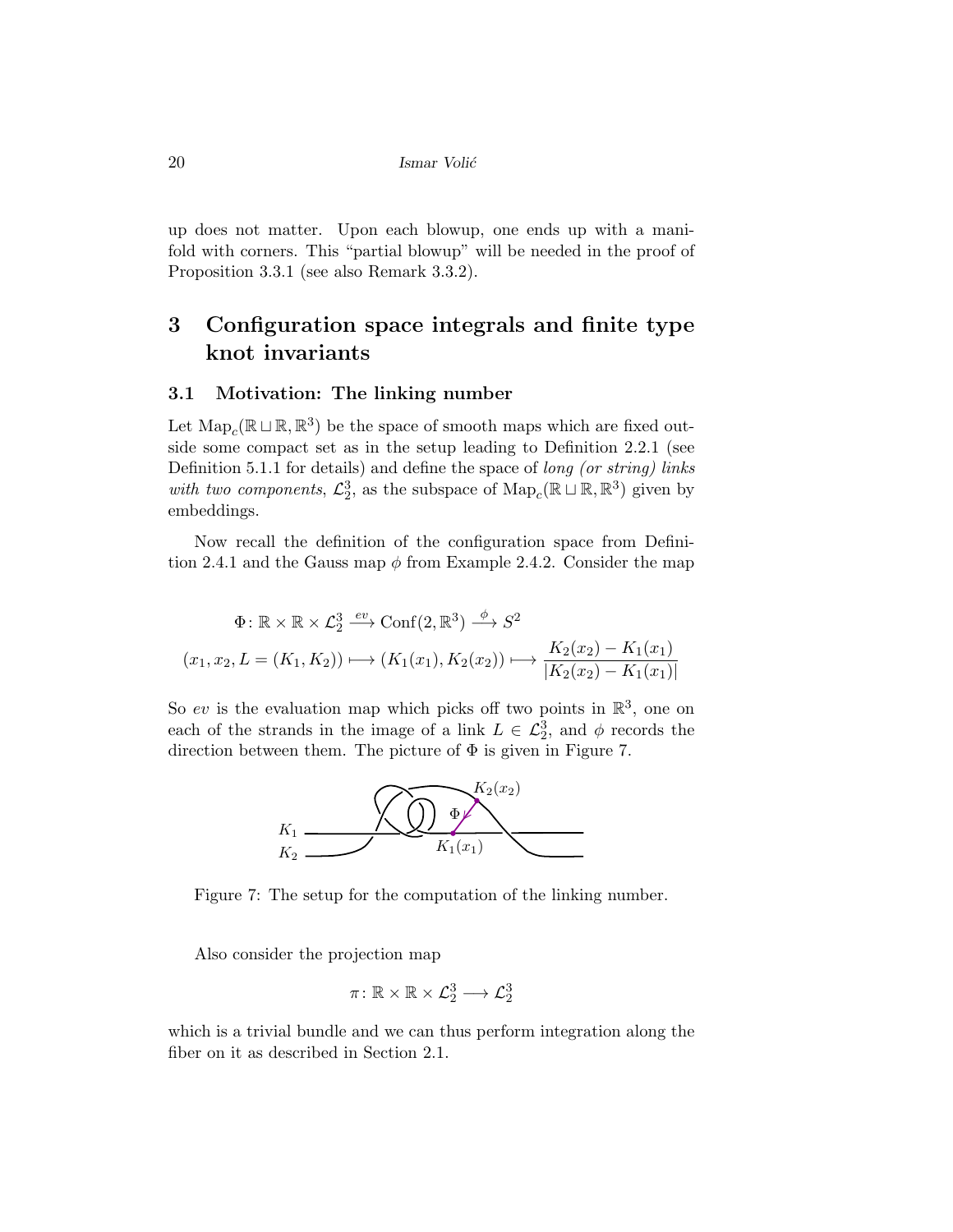Putting these maps together, we have a diagram

$$
\mathbb{R} \times \mathbb{R} \times \mathcal{L}_2^3 \xrightarrow{\Phi} S^2
$$
\n
$$
\downarrow^{\pi}
$$
\n
$$
\mathcal{L}_2^3
$$

which, on the complex of deRham cochains (differential forms), gives a diagram

$$
\Omega^*(\mathbb{R} \times \mathbb{R} \times \mathcal{L}_2^3) \xleftarrow{\Phi^*} \Omega^*(S^2)
$$

$$
\downarrow_{\pi_*}
$$

$$
\Omega^{*-2}(\mathcal{L}_2^3)
$$

Here  $\Phi^*$  is the usual pullback and  $\pi_*$  is the integration along the fiber.

We will now produce a form on  $\mathcal{L}_2^3$  by starting with a particular form on  $S^2$ . So let  $sym_{S^2} \in \Omega^2(S^2)$  be the *unit symetric volume form on*  $S^2$ , i.e.

$$
sym_{S^2} = \frac{x \, dydz - y \, dxdz + z \, dxdy}{4\pi (x^2 + y^2 + z^2)^{3/2}}
$$

.

This is the form that integrates to 1 over  $S^2$  and is rotation-invariant.

Let 
$$
\alpha = \Phi^*(sym_{S^2})
$$
.

**Definition 3.1.1.** The linking number of the link  $L = (K_1, K_2)$  is

$$
Lk(K_1, K_2) = \pi_*\alpha = \int_{\mathbb{R} \times \mathbb{R}} \alpha.
$$

The expression in this definition is the famous *Gauss integral*. Since both the form  $sym_{S^2}$  and the fiber  $\mathbb{R} \times \mathbb{R}$  are two dimensional, the resulting form is 0-dimensional, i.e. it is a function that assigns a number to each two-component link. The first remarkable thing is that this form is actually closed, so that the linking number is an element of  $H^0(\mathcal{L}_2^3)$ , an invariant. The second remarkable thing is that the linking number is actually an integer because it essentially computes the degree of the Gauss map. Another way to think about this is that the linking number counts the number of times one strand of L goes over the other in a projection of the link, with signs.

Remark 3.1.2. The reader should not be bothered by the fact that the domain of integration is not compact. As will be shown in the proof of Proposition 3.3.1, the integral along faces at infinity vanishes.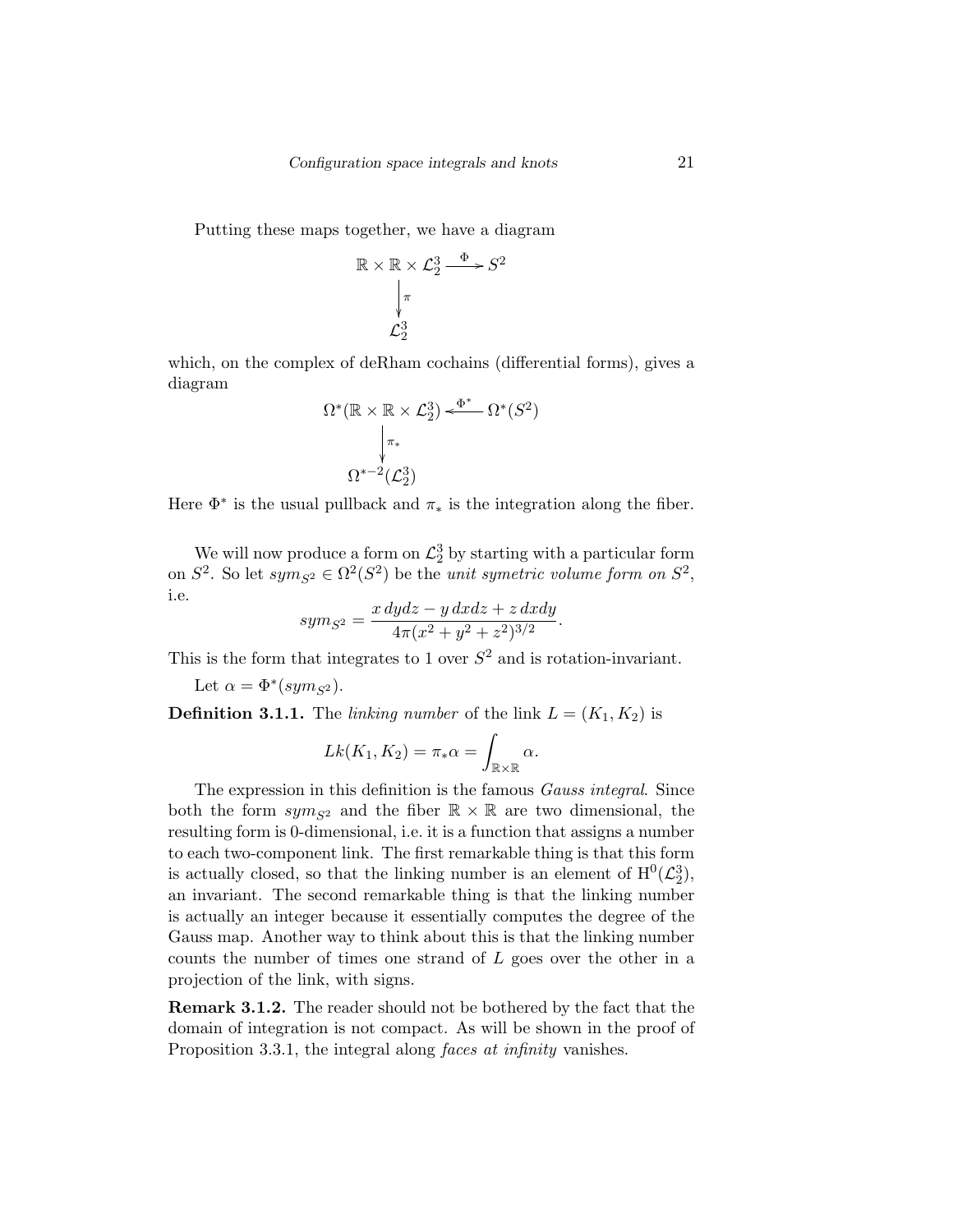### 3.2 "Self-linking" for knots

One could now try to adapt the procedure that produced the linking number to a single knot in hope of producing some kind of a "selflinking" knot invariant. The picture describing this is given in Figure 8.



Figure 8: The setup for the attempted computation of a self-linking number.

Since the domain of the knot is  $\mathbb{R}$ , we now take Conf(2,  $\mathbb{R}$ ) rather than  $\mathbb{R} \times \mathbb{R}$ . Thus the corresponding diagram is

$$
\text{Conf}(2, \mathbb{R}) \times \mathcal{K}^3 \xrightarrow{\Phi} S^2
$$
\n
$$
\downarrow_{\pi} \qquad \qquad \mathcal{K}^3
$$
\n
$$
\mathcal{K}^3
$$

The first issue is that the integration over the fiber  $Conf(2,\mathbb{R})$  may not converge since this space is open. One potential fix is to use the Fulton-MacPherson compactification from Definition 2.4.3 and replace Conf(2,  $\mathbb{R}$ ) by Conf[2,  $\mathbb{R}$ ]. This indeed takes care of the convergence issue, and we now have a 0-form whose value on a knot  $K \in \mathcal{K}^3$  is

$$
(9) \quad A(K) = \int_{\text{Conf}[2,\mathbb{R}]} \left( \frac{K(x_1) - K(x_2)}{|K(x_1) - K(x_2)|} \right)^* sym_{S^2} = \int_{\text{Conf}[2,\mathbb{R}]} \phi^* sym_{S^2}
$$

(The reason we are denoting this by  $A(K)$  is that it will have something to do with the so-caled "anomalous correction" in Section 3.4.)

Checking if this form is closed comes down to checking that (5) is satisfied (sym<sub>S2</sub> is closed so the first term of (4) goes away). In other words, we need to check that the restriction of the above integral to the face where two points on  $\mathbb R$  collide vanishes. However, there is no reason for this to be true.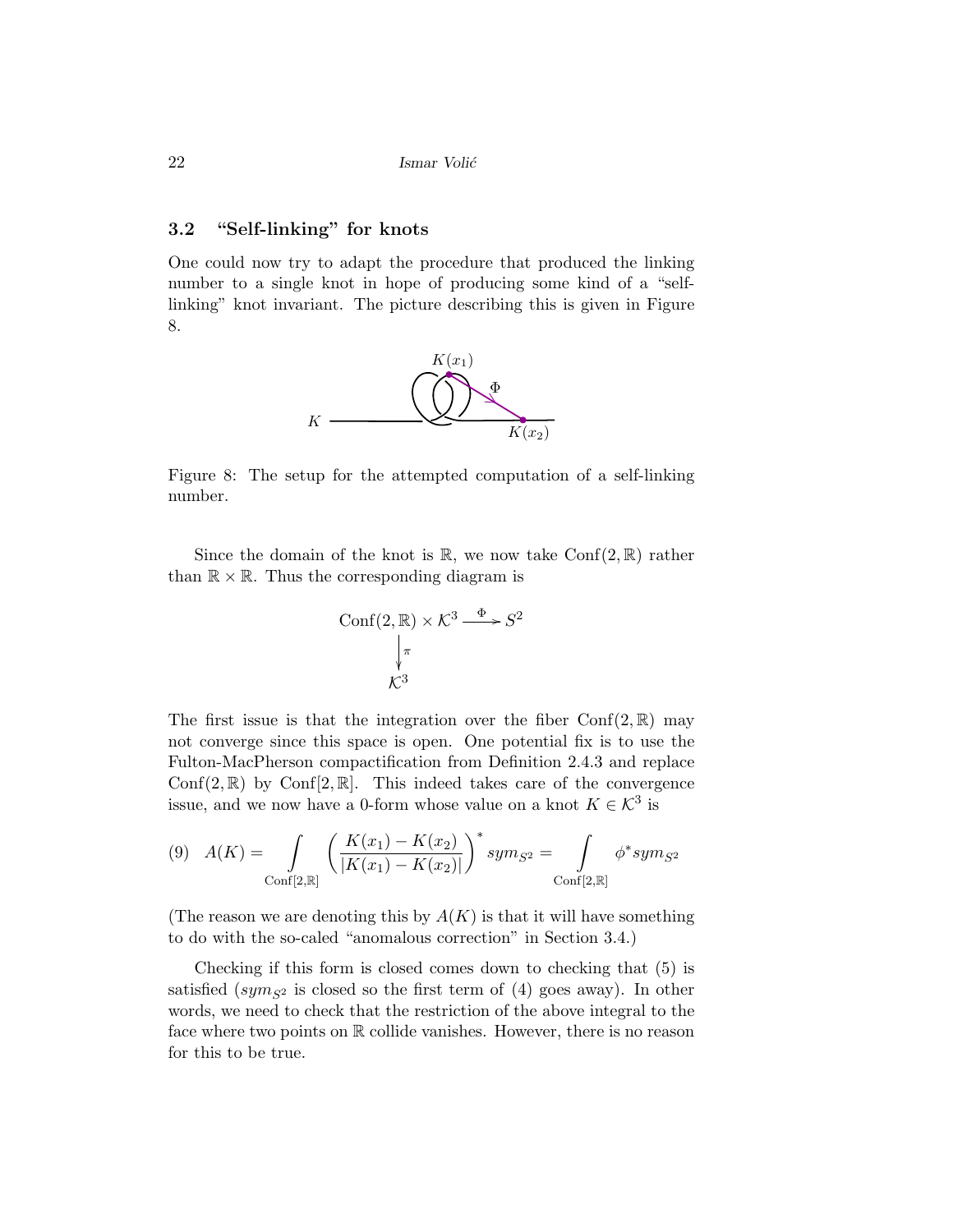More precisely, in the stratum where points  $x_1$  and  $x_2$  in Conf[2, R] collide, which we denote by  $\partial_{x_1=x_2}$  Conf[2, R], the Gauss map becomes the normalized derivative

(10) 
$$
\frac{K'(x_1)}{|K'(x_1)|}.
$$

Pulling back sym<sub>S2</sub> via this map to  $\partial_{x_1=x_2}$  Conf[2, R] × K<sup>3</sup> and integrating over  $\partial_{x_1=x_2}$  Conf[2, R], which is now 1-dimensional, produces a 1-form which is the boundary of  $\pi_* \alpha$ :

$$
d\pi_*\alpha(K)=\int\limits_{\partial_{x_1=x_2}\mathrm{Conf}[2,\mathbb{R}]} \left(\frac{K'(x_1)}{|K'(x_1)|}\right)^*sym_{S^2}.
$$

Since this integral is not necessarily zero,  $\pi_* \alpha$  fails to be invariant.

One resolution to this problem is to look for another term which will cancel the contribution of  $d\pi_*\alpha$ . As it turns out, that correction is given by the framing number [38].

The strategy for much of what is to come is precisely what we have just seen: We will set up generalizations of this "self-linking" integration and then correct them with other terms if they fail to give an invariant.

**Remark 3.2.1.** The integral  $\pi_* \alpha$  described here is related to the familiar writhe. One way to say why our integral fails to be an invariant is that the writhe is not an invariant – it fails on the Type I Reidemeister move.

### 3.3 A finite type two knot invariant

It turns out that the next interesting case generalizing the "self-linking" integral from Section 3.2 is that of four points and two directions as pictured in Figure 9.

The two maps  $\Phi$  now have subscripts to indicate which points are being paired off (the variant where the two maps are  $\Phi_{12}$  and  $\Phi_{34}$  does not yield anything interesting essentially because of the 1T relation from Definition 2.3.5). Diagrammatically, the setup can be encoded by the chord diagram  $\widehat{\longrightarrow}$ . This diagram tells us how many points we are evaluating a knot on and which points are being paired off. This is all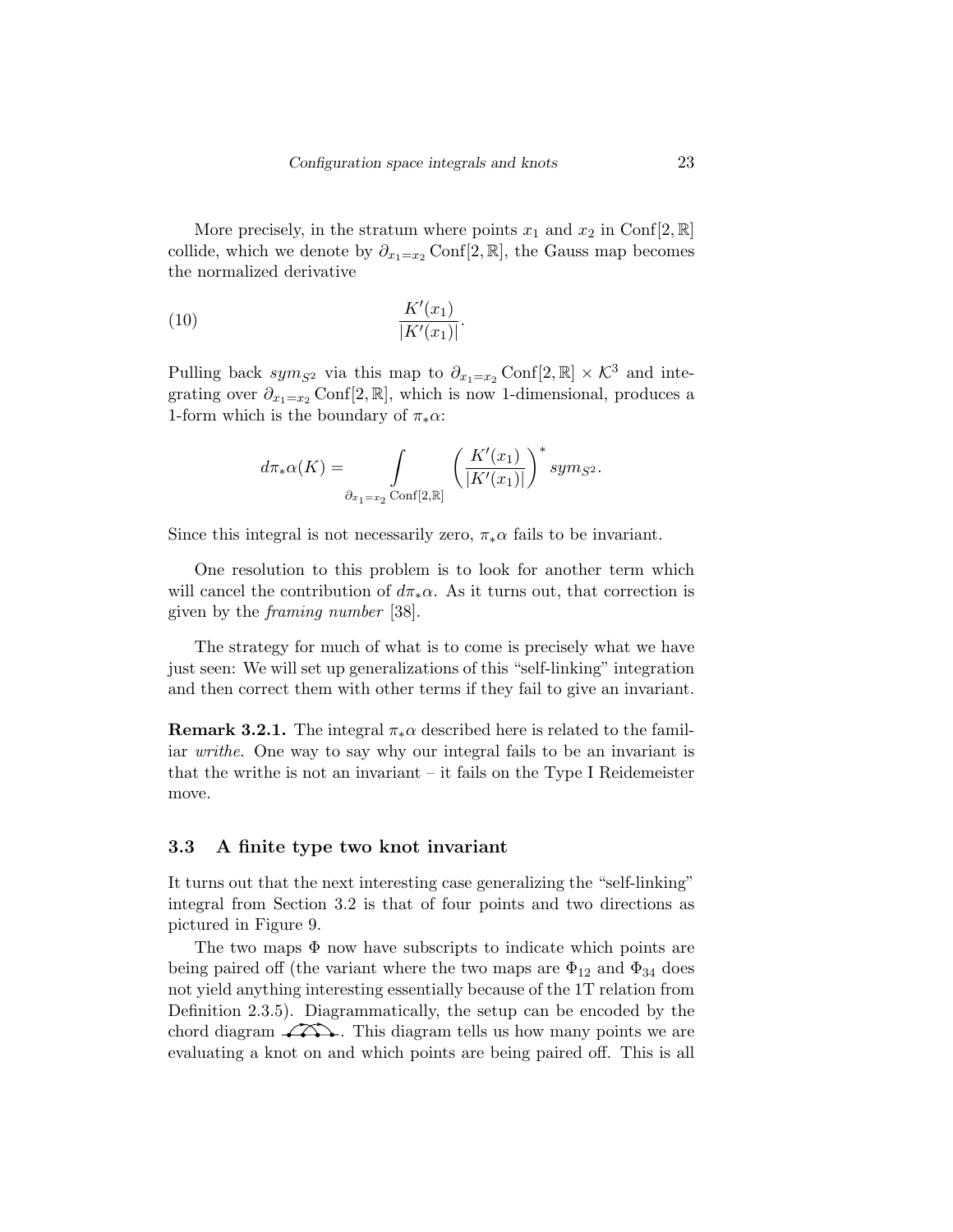

Figure 9: Toward a generalization of the self-linking number.

the information that is needed to set up the maps

$$
\text{Conf}[4, \mathbb{R}] \times \mathcal{K}^3 \xrightarrow{\Phi = \Phi_{13} \times \Phi_{24}} S^2 \times S^2
$$
\n
$$
\downarrow^{\pi}
$$
\n
$$
\mathcal{K}^3
$$

Let  $sym_{S^2}^2$  be the product of two volume forms on  $S^2 \times S^2$  and let

$$
\alpha = \Phi^*(sym_{S^2}^2).
$$

Since  $\alpha$  and Conf[4, R], the fiber of  $\pi$ , are both 4-dimensional, integration along the fiber of  $\pi$  thus yields a 0-form  $\pi_*\alpha$  which we will denote by

(IK<sup>3</sup> ) ∈ Ω 0 (K 3 ).

By construction, the value of this form on a knot  $K \in \mathcal{K}^3$  is

$$
(I_{K^3})_{\nleftrightarrow K}(K) = \int_{\pi^{-1}(K) = \text{Conf}[4,\mathbb{R}]} \alpha
$$

The question now is if this form is an element of  $H^0(\mathcal{K}^3)$ . This amounts to checking if it is closed. Since  $sym_{S^2}$  is closed, this question reduces by (5) to checking whether the restriction of  $\pi_*\alpha$  to the codimension one boundary vanishes:

$$
d(I_{\mathcal{K}^3})\log(K) = \int_{\partial \text{Conf}[4,\mathbb{R}]} \alpha|_{\partial} \stackrel{?}{=} 0
$$

There is one such boundary integral for each stratum of  $\partial \text{Conf}[4, \mathbb{R}]$ , and we want the sum of these integrals to vanish. We will consider various types of faces: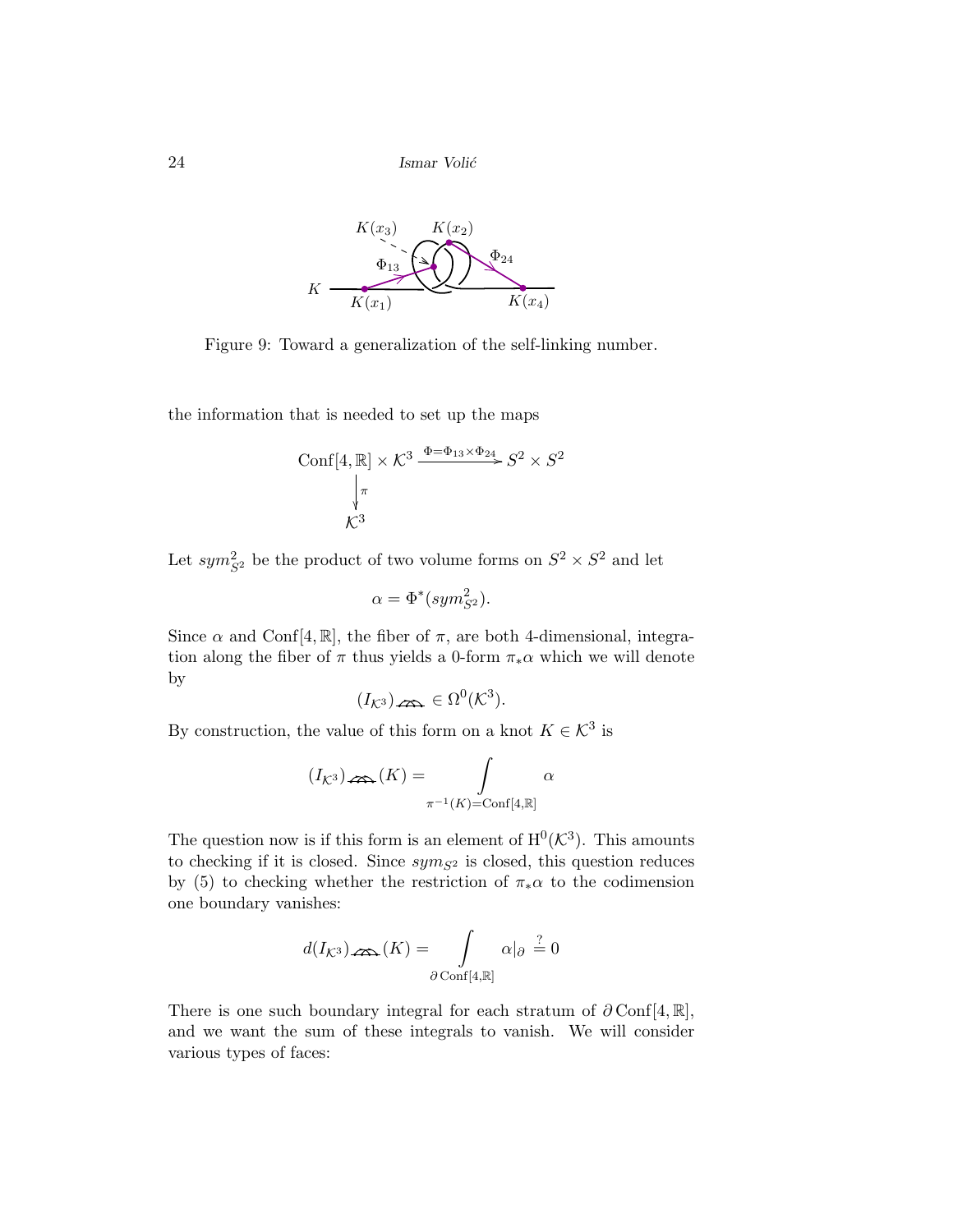- *prinicipal faces*, where exactly two points collide;
- *hidden faces*, where more than two points collide;
- the *anomalous face*, the hidden face where all points collide (this face will be important later);
- faces at infinity, where one or more points escape to infinity.

The principal and hidden faces of  $\text{Conf}[4, \mathbb{R}^3]$  can be encoded by diagrams in Figure 10, which are obtained from diagram  $\overrightarrow{;}$  by contracting segments between points (this mimics collisions). The loop in the three bottom diagrams corresponds to the derivative map since this is exactly the setup that leads to equation (10). In other words, for each loop, the map with which we pull back the volume form is the derivative.



Figure 10: Diagrams encoding collisions of points.

**Proposition 3.3.1.** The restrictions of  $(I_{K3})$  and to hidden faces and faces at infinity vanish.

Proof. Since there are no maps keeping track of directions between various pairs of points on the knot, for example between  $K(x_1)$  and  $K(x_2)$ or  $K(x_2)$  and  $K(x_3)$ , the blowup along those diagonals did not need to be performed. As a result, the stratum where  $K(x_1) = K(x_2) = K(x_3)$ is in fact codimension two (three points moving on a one-dimensional manifold became one point) and does not contribute to the integral. The same is true for the stratum where  $K(x_2) = K(x_3) = K(x_4)$ . This is an instance of what is sometimes refered to as the disconnected stratum. The details of why integrals over such a stratum vanish are given in [56, Proposition 4.1]. This argument for vanishing does not work for principal faces since, when two points collide, this gives a codimension one face regardless of whether that diagonal was blown up or not.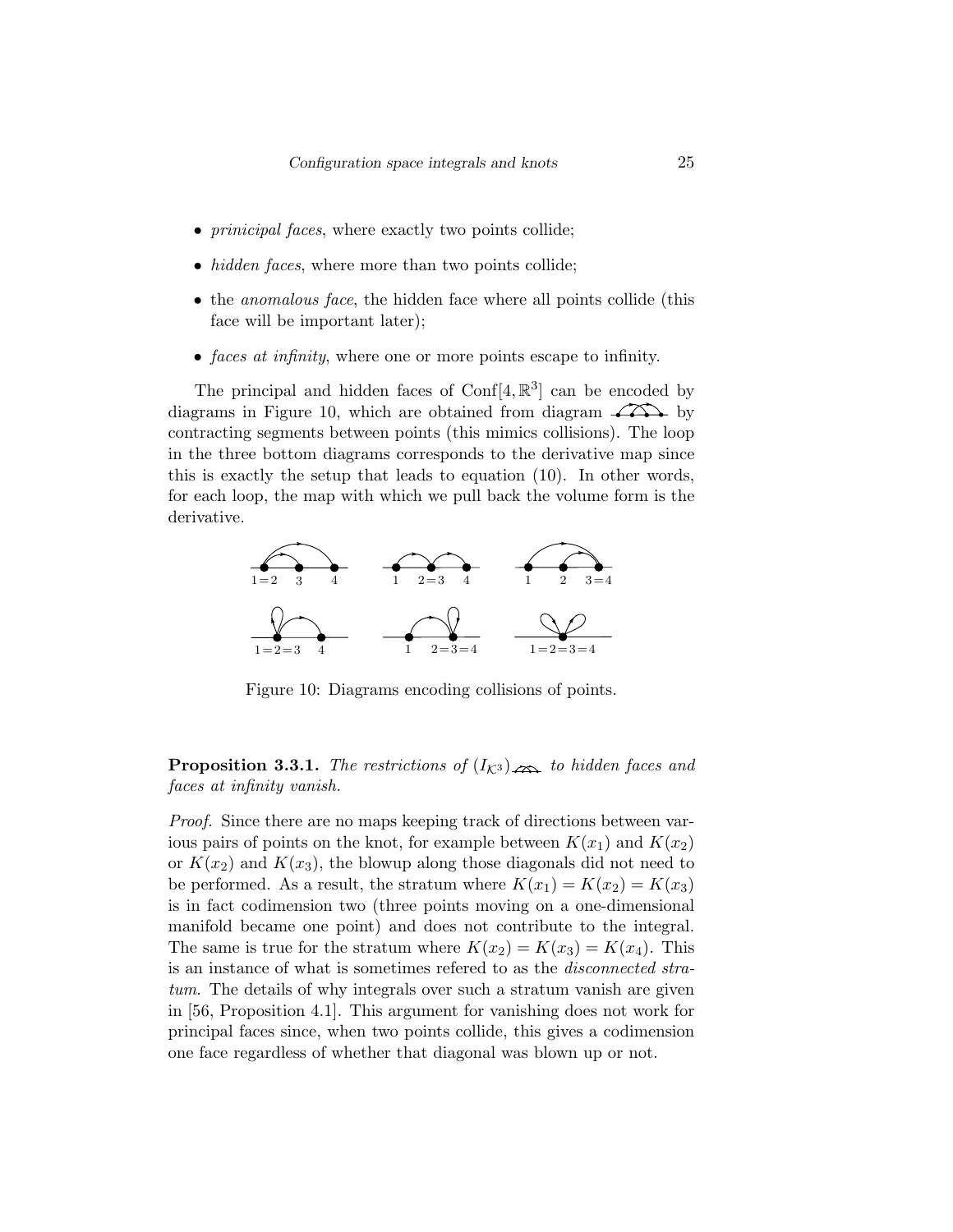For the anomalous face, we have the integral

$$
\int_{\partial_A \text{Conf}[4,\mathbb{R}]} \left( \frac{K'(x_1)}{|K'(x_1)|} \times \frac{K'(x_1)}{|K'(x_1)|} \right)^* sym_{S^2}^2.
$$

The map  $\Phi_A$  (the extension of  $\Phi$  to the anomalous face) then factors as



The pullback thus factors through  $S<sup>2</sup>$  and, since we are pulling back a 4-form to a 2-dimensional manifold, the form must be zero.

Now suppose a point, say  $x_1$ , goes to infinity. The map  $\Phi_{13}$  is constant on this stratum so that the extension of  $\Phi$  to this stratum again factors through  $S^2$ . If more than one point goes to infinity, the factorization is through a point since both maps are constant.  $\Box$ 

Remark 3.3.2. It is somewhat strange that one of the vanishing arguments in the above proof required us to essentially go back and change the space we integrate over. Fortunately, in light of Remark 2.4.5, this is not such a big imposition. The reason this happened is that, when constructing the space Conf $[4, \mathbb{R}]$ , we only paid attention to how many points there were on the diagram  $\widehat{\longrightarrow}$  and not how they were paired off. The version of the construction where all the diagram information is taken into account from the beginning is necessary for constructing integrals for homotopy links as will be described in Section 5.1.

There is however no reason for the integrals corresponding to the principal faces (top three diagrams in Figure 10) to vanish. One way around this is to look for another space to integrate over which has the same three faces and subtract the integrals. This difference will then be an invariant. To find this space, we again turn to diagrams. The diagram that fits what we need is given in Figure 11 since, when we contract edges to get  $4 = 1$ ,  $4 = 2$ , and  $4 = 3$ , the result is same three relevant pictures as before (up to relabeling and orientation of edges).

The picture suggests that we want a space of four configuration points in  $\mathbb{R}^3$ , three of which lie on a knot, and we want to keep track of three directions between the points on the knot and the one off the knot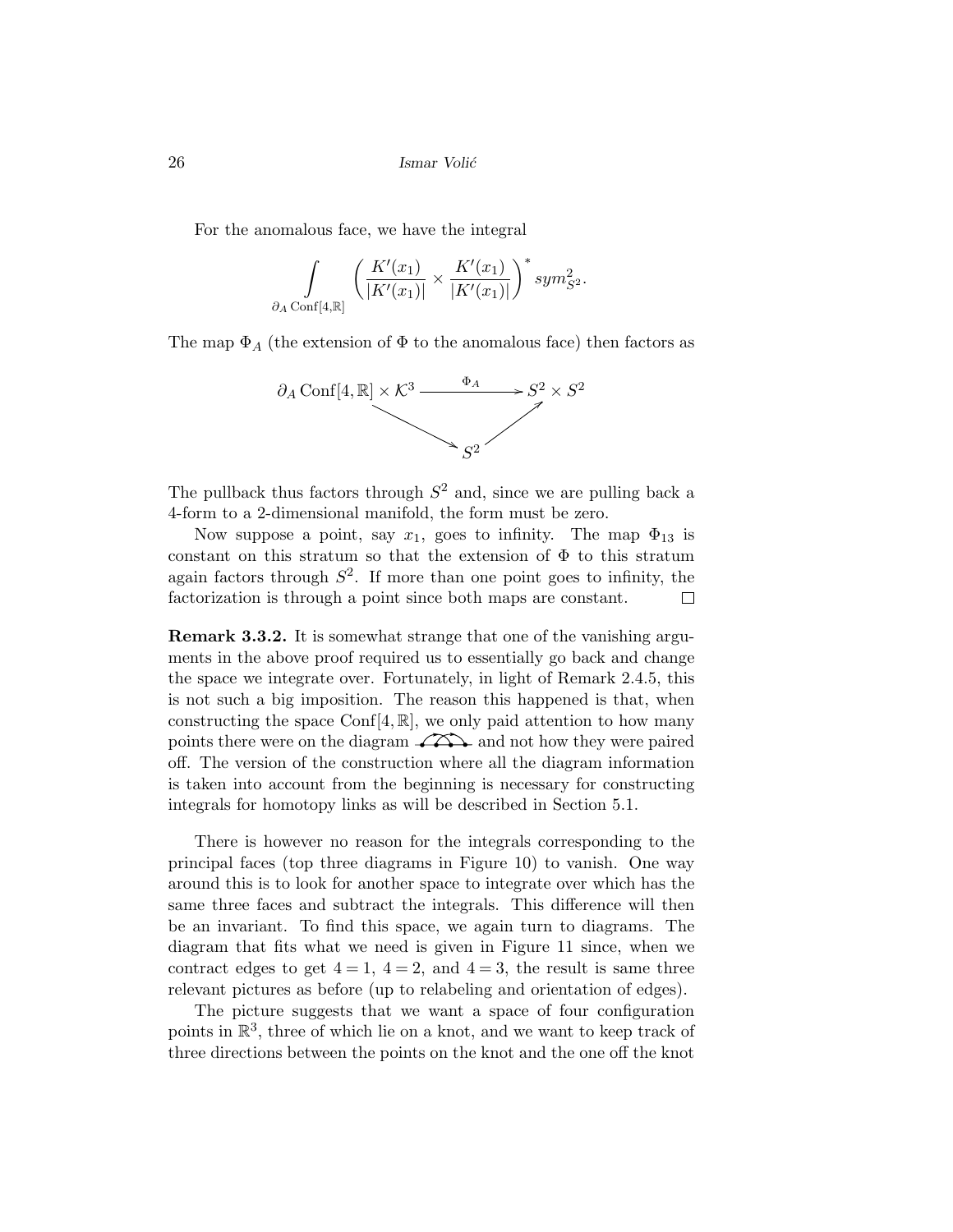

Figure 11: Diagram whose edge contractions give top three diagrams of Figure 10.



Figure 12: The situation schematically given by the diagram from Figure 11.

(since the diagram has those three edges). In other words, we want the situation from Figure 12.

To make this precise, consider the pullback space

(11) 
$$
\operatorname{Conf}[3, 1; \mathcal{K}^3, \mathbb{R}^3] \longrightarrow \operatorname{Conf}[4, \mathbb{R}^3]
$$

$$
\downarrow \qquad \qquad \downarrow \qquad \qquad \downarrow \qquad \qquad \downarrow \qquad \qquad \downarrow \qquad \qquad \downarrow \qquad \qquad \downarrow \qquad \qquad \downarrow \qquad \qquad \downarrow \qquad \qquad \downarrow \qquad \qquad \downarrow \qquad \qquad \downarrow \qquad \qquad \downarrow \qquad \qquad \downarrow \qquad \qquad \downarrow \qquad \qquad \downarrow \qquad \qquad \downarrow \qquad \qquad \downarrow \qquad \qquad \downarrow \qquad \qquad \downarrow \qquad \qquad \downarrow \qquad \downarrow \qquad \qquad \downarrow \qquad \downarrow \qquad \downarrow \qquad \downarrow \qquad \downarrow \qquad \downarrow \qquad \downarrow \qquad \downarrow \qquad \downarrow \qquad \downarrow \qquad \downarrow \qquad \downarrow \qquad \downarrow \qquad \downarrow \qquad \downarrow \qquad \downarrow \qquad \downarrow \qquad \downarrow \qquad \downarrow \qquad \downarrow \qquad \downarrow \qquad \downarrow \qquad \downarrow \qquad \downarrow \qquad \downarrow \qquad \downarrow \qquad \downarrow \qquad \downarrow \qquad \downarrow \qquad \downarrow \qquad \downarrow \qquad \downarrow \qquad \downarrow \qquad \downarrow \qquad \downarrow \qquad \downarrow \qquad \downarrow \qquad \downarrow \qquad \downarrow \qquad \downarrow \qquad \downarrow \qquad \downarrow \qquad \downarrow \qquad \downarrow \qquad \downarrow \qquad \downarrow \qquad \downarrow \qquad \downarrow \qquad \downarrow \qquad \downarrow \qquad \downarrow \qquad \downarrow \qquad \downarrow \qquad \downarrow \qquad \downarrow \qquad \downarrow \qquad \downarrow \qquad \downarrow \qquad \downarrow \qquad \downarrow \qquad \downarrow \qquad \downarrow \qquad \downarrow \qquad \downarrow \qquad \downarrow \qquad \downarrow \qquad \downarrow \qquad \downarrow \qquad \downarrow \qquad \downarrow \qquad \downarrow \qquad \downarrow \qquad \downarrow \qquad \downarrow \qquad \downarrow \qquad \downarrow \qquad \downarrow \qquad \downarrow \qquad \downarrow \qquad \downarrow \qquad \downarrow \qquad \downarrow \qquad \downarrow \qquad \downarrow \qquad \downarrow
$$

where *eval* is the evaluation map and *proj* the projection onto the first there points of a configuration. There is now an evident map

$$
\pi' \colon \operatorname{Conf}[3,1; \mathcal{K}^3, \mathbb{R}^3] \longrightarrow \mathcal{K}^3
$$

whose fiber over  $K \in \mathcal{K}^3$  is precisely the configuration space of four points, three of which are constrained to lie on K.

**Proposition 3.3.3** ([9]). The map  $\pi'$  is a smooth bundle whose fiber is a finite-dimensional smooth manifold with corners.

This allows us to perform integration along the fiber of  $\pi'$ . So let

$$
\Phi = \Phi_{14} \times \Phi_{24} \times \Phi_{34} : \text{Conf}[3, 1; \mathcal{K}^3, \mathbb{R}^3] \longrightarrow (S^2)^3
$$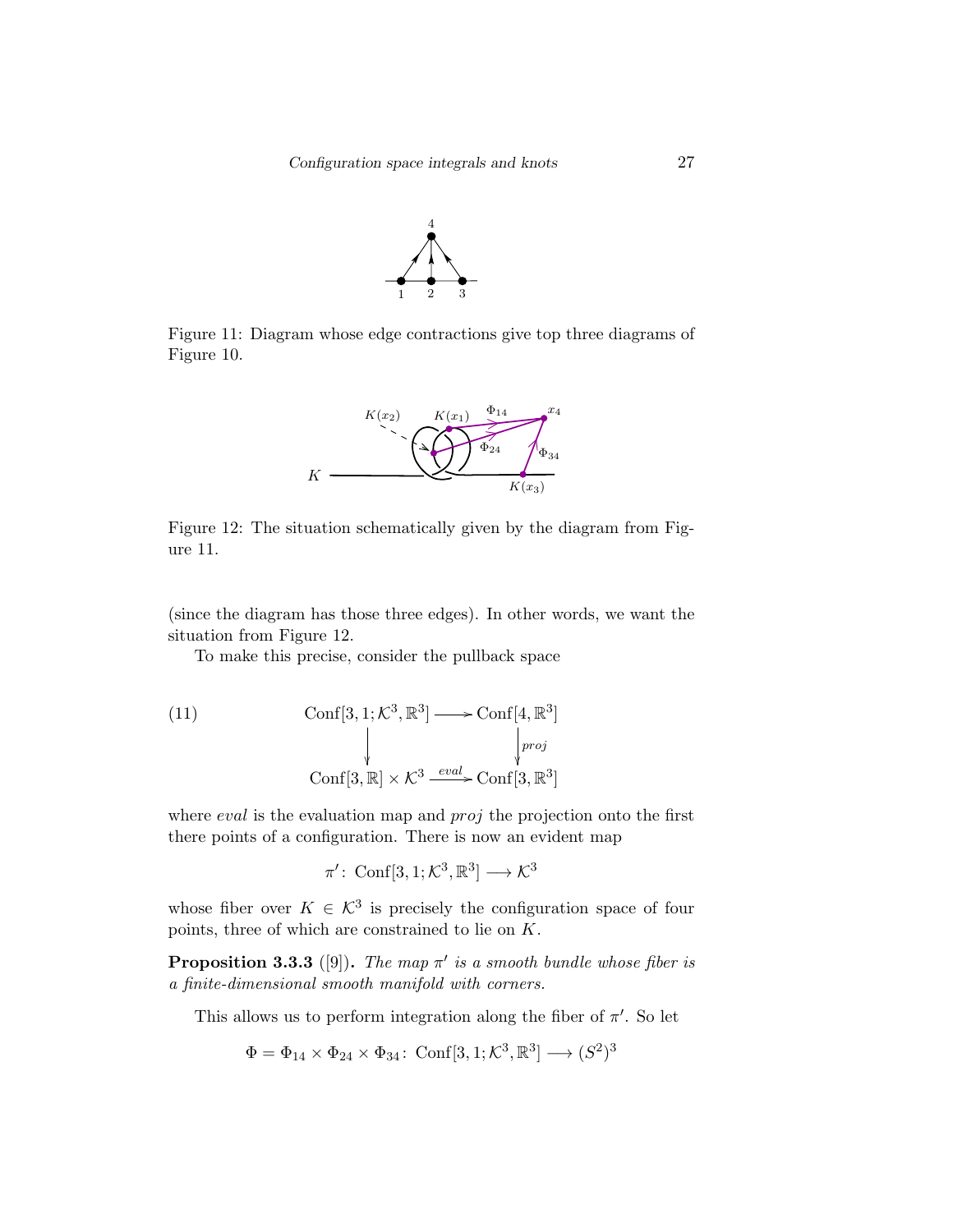be the map giving the three directions as in Figure 12. The relevant maps are thus

$$
\text{Conf}[3, 1; \mathcal{K}, \mathbb{R}^3] \xrightarrow{\Phi} (S^2)^3
$$

$$
\downarrow_{\pi'}^{\pi'}
$$

$$
\mathcal{K}
$$

As before, let  $\alpha' = \Phi^*(sym_{S^2}^3)$ . This form can be integrated along the fiber Conf[3, 1; K,  $\mathbb{R}^3$ ] over K. Notice that both the form and the fiber are now 6-dimensional, so integration gives a form

$$
(I_{K^3})_{\bigoplus} \in \Omega^0(\mathcal{K}^3).
$$

The value of this form on  $K \in \mathcal{K}^3$  is thus

$$
(I_{K^3})_{\mathbb{A}}(K) = \int_{(\pi')^{-1}(K) = \text{Conf}[3,1;K,\mathbb{R}^3]} \alpha'
$$

We now have the analog of Proposition 3.3.1:

**Proposition 3.3.4.** The restrictions of  $(I_{\mathcal{K}^3})$  to the hidden faces and faces at infinity vanish. The same is true for the two principal faces given by the collisions of two points on the knot.

Proof. The same arguments as in Proposition 3.3.1 work here, although an alternative is possible: For any of the hidden faces or the two principal faces from the statement of the proposition, at least two of the maps will be the same. For example, if  $K(x_1) = K(x_2)$ , then  $\Phi_{14} = \Phi_{24}$ and  $\Phi$  hence factors through a space of strictly lower dimension than the dimension of the form.

A little more care is needed for faces at infinity. If some, but not all points go to infinity (this includes  $x_4$  going to infinity in any direction), the same argument as in Proposition 3.3.1 holds. If all points go to infinity, then it can be argued that, yet again, the map  $\Phi$  factors through a space of lower dimension, but this has to be done a little more carefully; see proof of [30, Proposition 4.31] for details.  $\Box$ 

We then have

Theorem 3.3.5. The map

$$
\mathcal{K} \longrightarrow \mathbb{R}
$$
  

$$
K \longmapsto ((I_{\mathcal{K}^3})_{\mathcal{L}\mathfrak{D}_{\bullet}}(K) - (I_{\mathcal{K}^3})_{\mathbf{\underline{A}}_{\bullet}}(K))
$$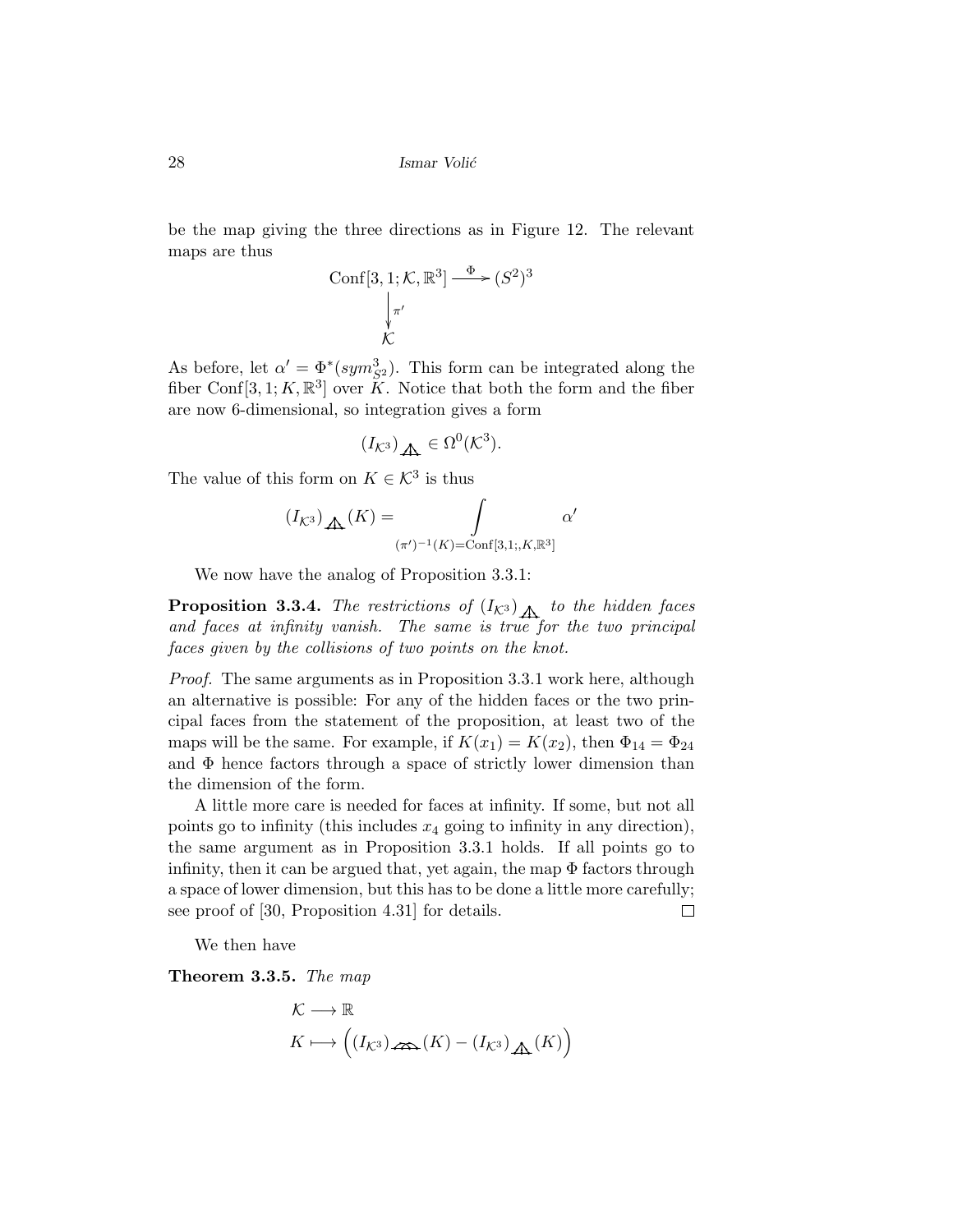is a knot invariant, i.e. an element of  $\text{H}^0(\mathcal{K}^3)$ . Further, it is a finite type two invariant.

This theorem was proved in [19] and in [4]. Since the set up there was for closed knots, the diagrams were based on circles, not segments, and one hence had to include some factors in the above formula having to do with the automorphisms of those diagrams. We will encounter automorphism factors like these in Theorem 3.4.1.

Recall the discussion of finite type invariants from Section 2.3. The invariant from Theorem 3.3.5 turns out to be the unique finite type two invariant which takes the value of zero on the unknot and one on the trefoil. It is also equal to the coefficient of the quadratic term of the Conway polynomial, and it is equal to the Arf invariant when reduced mod 2. In addition, it appears in the surgery formula for the Casson invariant of homology spheres and is thus also known as the Casson knot invariant. A treatment of this invariant from the Casson point of view can be found in [42].

Proof of Theorem 3.3.5. In light of Propositions 3.3.1 and 3.3.4, the only thing to show is that the integrals along the principal faces match. This is clear essentially from the pictures (since the diagram pictures representing those collisions are the same), except that the collisions of  $K(x_i)$ ,  $i = 1, 2, 3$ , with  $x_4$  produce an extra map on each face (extension of  $\Phi_{i4}$  to that face) that is not present in the first integral. Since  $K(x_4)$ can approach  $K(x_i)$  from any direction, the extension of  $\Phi_{i4}$  sweeps out a sphere, and this is independent of the other two maps. By Fubini's Theorem, we then have for, say, the case  $i = 1$ ,

$$
\int_{\partial_{K(x_{1})=x_{4}}(\Phi_{14} \times \Phi_{24} \times \Phi_{34})^{*}sym^{3}_{S^{2}}}
$$
\n
$$
= \int_{S^{2}} (\Phi_{14})^{*}sym_{S^{2}} \cdot \int_{\partial_{K(x_{1})=x_{4}}(\text{Conf}[3,1;K,\mathbb{R}^{3}])} (\Phi_{24} \times \Phi_{34})^{*}sym^{2}_{S^{2}}
$$
\n
$$
= \int_{\text{Conf}[3,\mathbb{R}]} (\Phi_{12} \times \Phi_{13})^{*}sym^{2}_{S^{2}}
$$

The last line is obtained by observing that the first integral in the previous line is 1 (since  $sym_{S^2}$  is a unit volume form) and by rewriting the domain  $\partial_{K(x_1)=x_4}$  Conf[3, 1; K,  $\mathbb{R}^3$ ] as Conf[3,  $\mathbb{R}$ ] (and relabeling the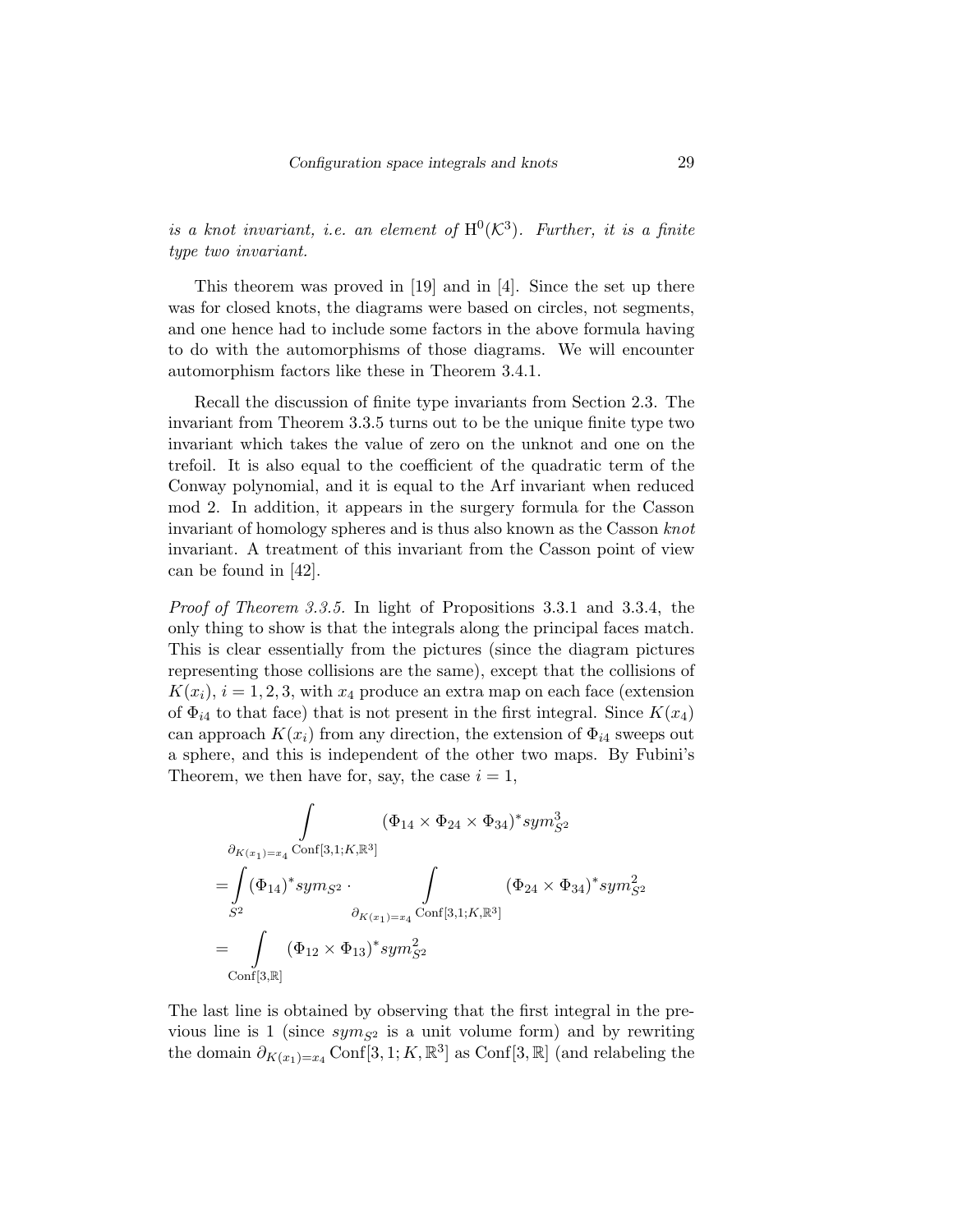points). The result is precisely the integral of one of the principal faces of  $(I_{K3})_{\ell \to \infty}$ . The remaining two principal faces can similarly be matched up. Some care should be taken with signs, and we leave it to the reader to check those, keeping in mind that relabeling the vertices of a diagram may introduce a sign in the integral (this corresponds to permuting the copies of  $\mathbb R$  and  $\mathbb R^3$  and, since the dimensions of these spaces are odd, this in turn preserves or reverses the orientation of the fiber depending on the sign of the permutation). Changing orientations of chords of edges also might affect the sign (this corresponds to composing with the antipodal map to  $S^2$  which changes the sign of the pullback form).

To show that this is a finite type two invariant is not difficult. The key is that the resolutions of the three singularities can be chosen as small as desired. Then the integration domain can be broken up into subsets on which the difference of the integrals between the two resolutions is zero. Details can be found in [56, Section 5].  $\Box$ 

### 3.4 Finite type  $k$  knot invariants

Recall the space of trivalent diagrams from Definition 2.3.8. The two diagrams appearing in Theorem 3.3.5 are the two (up to decorations) elements of  $\mathcal{TD}_2$ . However, the recipe for integration that these diagrams gave us in the previous section generalizes to any diagram. Namely, any diagram  $\Gamma \in \mathcal{TD}_k$  with p segement vertices and q free vertices gives a prescription for constructing a pullback as in (11):

(12) 
$$
\operatorname{Conf}[p, q; \mathcal{K}^3, \mathbb{R}^3] \longrightarrow \operatorname{Conf}[p + q, \mathbb{R}^3] \downarrow \qquad \qquad \downarrow \qquad \qquad \downarrow \qquad \qquad \downarrow \qquad \qquad \downarrow \qquad \qquad \downarrow \qquad \qquad \downarrow \qquad \qquad \downarrow \qquad \qquad \downarrow \qquad \qquad \downarrow \qquad \qquad \downarrow \qquad \qquad \downarrow \qquad \qquad \downarrow \qquad \qquad \downarrow \qquad \qquad \downarrow \qquad \qquad \downarrow \qquad \qquad \downarrow \qquad \qquad \downarrow \qquad \qquad \downarrow \qquad \qquad \downarrow \qquad \qquad \downarrow \qquad \downarrow \qquad \qquad \downarrow \qquad \downarrow \qquad \downarrow \qquad \downarrow \qquad \downarrow \qquad \downarrow \qquad \downarrow \qquad \downarrow \qquad \downarrow \qquad \downarrow \qquad \downarrow \qquad \downarrow \qquad \downarrow \qquad \downarrow \qquad \downarrow \qquad \downarrow \qquad \downarrow \qquad \downarrow \qquad \downarrow \qquad \downarrow \qquad \downarrow \qquad \downarrow \qquad \downarrow \qquad \downarrow \qquad \downarrow \qquad \downarrow \qquad \downarrow \qquad \downarrow \qquad \downarrow \qquad \downarrow \qquad \downarrow \qquad \downarrow \qquad \downarrow \qquad \downarrow \qquad \downarrow \qquad \downarrow \qquad \downarrow \qquad \downarrow \qquad \downarrow \qquad \downarrow \qquad \downarrow \qquad \downarrow \qquad \downarrow \qquad \downarrow \qquad \downarrow \qquad \downarrow \qquad \downarrow \qquad \downarrow \qquad \downarrow \qquad \downarrow \qquad \downarrow \qquad \downarrow \qquad \downarrow \qquad \downarrow \qquad \downarrow \qquad \downarrow \qquad \downarrow \qquad \downarrow \qquad \downarrow \qquad \downarrow \qquad \downarrow \qquad \downarrow \qquad \downarrow \qquad \downarrow \qquad \downarrow \qquad \downarrow \qquad \downarrow \qquad \downarrow \qquad \downarrow \qquad \downarrow \qquad \downarrow \qquad \downarrow \qquad \downarrow \qquad \downarrow \qquad \downarrow \qquad \downarrow \qquad \downarrow \qquad \downarrow \qquad \downarrow \qquad \downarrow \qquad \downarrow \qquad \downarrow \qquad \downarrow \qquad \downarrow \qquad \downarrow \qquad \down
$$

There is again a bundle

 $\pi\colon \operatorname{Conf}[p,q;\mathcal{K}^3,\mathbb{R}^3]\longrightarrow \mathcal{K}^3$ 

whose fibers are manifolds with corners. We also have a map

$$
\Phi\colon \operatorname{Conf}[p,q;\mathcal{K}^3,\mathbb{R}^3] \longrightarrow (S^2)^e
$$

where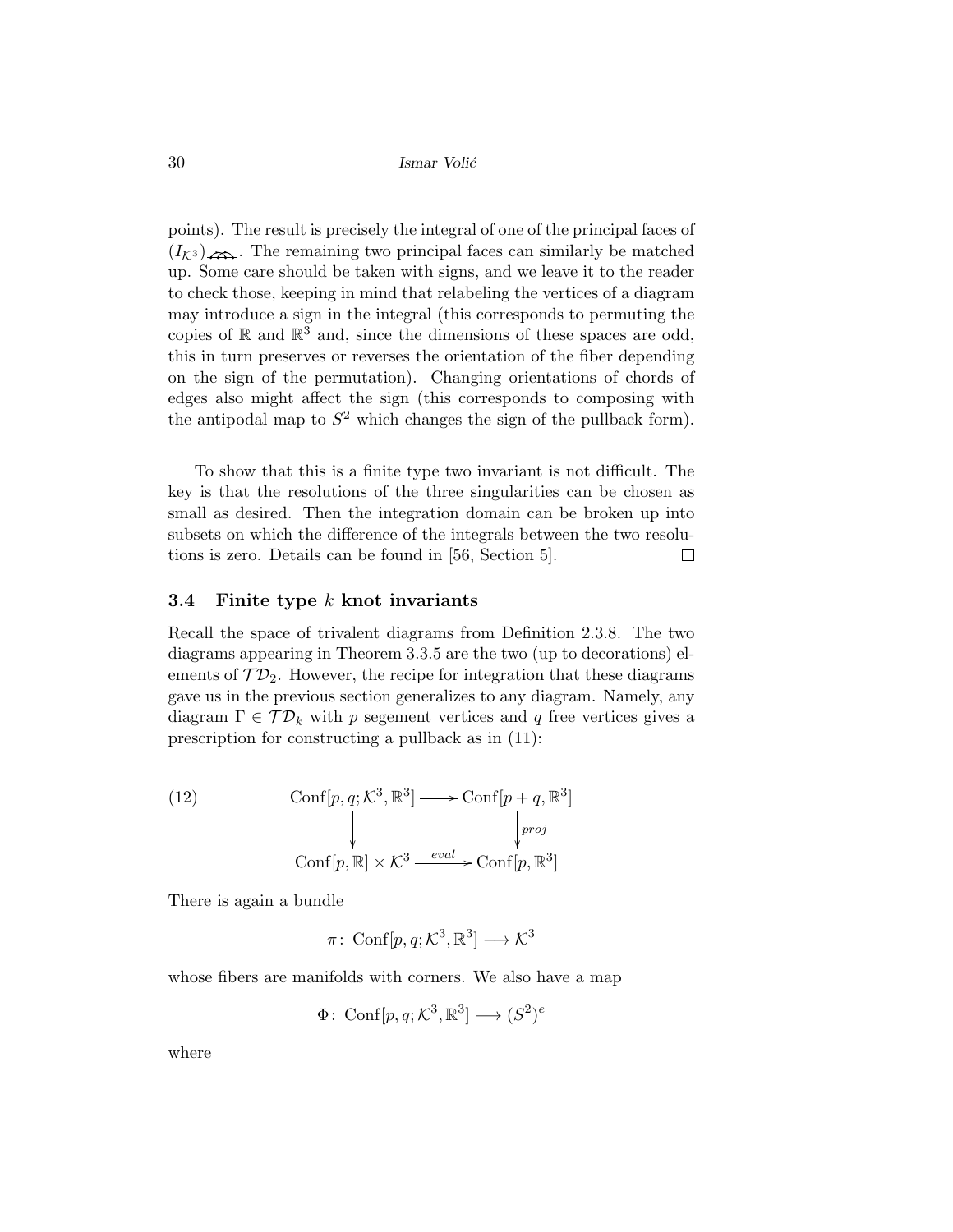- $\bullet$   $\Phi$  is the product of the Gauss maps between pairs of configuration points corresponding to the edges of  $\Gamma$ , and
- e is the number of chords and edges of  $\Gamma$ .

Let  $\alpha = \Phi^*(sym_{S^2}^e)$ . It is not hard to see that, because of the trivalence condition on  $\mathcal{TD}_k$ , the dimension of the fiber of  $\pi$  is 2e, as is the dimension of  $\alpha$ . Thus we get a 0-form  $\pi_*\alpha$ , or, in the notation of Section 3.3, a form

$$
(I_{K^3})_{\Gamma} \in \Omega^0(\mathcal{K}^3),
$$

whose value on  $K \in \mathcal{K}^3$  is

$$
(I_{K^3})_{\Gamma}(K) = \int_{\pi^{-1}(K) = \text{Conf}[p,q;K,\mathbb{R}^3]} \alpha.
$$

Now recall from discussion preceeding (7) that  $\mathcal{TW}_k$  is the space of weight systems of degree k, i.e. functionals on  $\mathcal{TD}_k$ . Also recall the "self-linking" integral from equation (9). Finally let  $\mathcal{TB}_k$  be a basis of diagrams for  $TD_k$  (this is finite and canonical up to sign) and let  $|\text{Aut}(\Gamma)|$ be the number of automorphisms of Γ (these are automorphisms that fix the segment, regarded up to labels and edge orientations).

**Theorem 3.4.1** ([51]). For each  $W \in \mathcal{TW}_k$ , the map

(13) 
$$
\mathcal{K}^3 \longrightarrow \mathbb{R}
$$

$$
K \longmapsto \sum_{\Gamma \in \mathcal{TB}_k} \left( \frac{W(\Gamma)}{|\operatorname{Aut}(\Gamma)|} (I_{\mathcal{K}^3})_{\Gamma} - \mu_{\Gamma} A(K) \right),
$$

where  $\mu_{\Gamma}$  is a real number that only depends on  $\Gamma$ , is a finite type k invariant. Furthermore, the assignment  $W \mapsto V \in \mathcal{V}_k$  gives an isomorphism

$$
I_{\mathcal{K}^3}^0 \colon \mathcal{TW}_k \longrightarrow \mathcal{V}_k/\mathcal{V}_{k-1}
$$

(where the map (13) is followed by the quotient map  $\mathcal{V}_k \to \mathcal{V}_k/\mathcal{V}_{k-1}$ ).

Proof. The argument here is essentially the same as in Theorem 3.3.5 but is complicated by the increased number of cases. Once again, to start, one should observe that the relations in Definition 2.3.8 are compatible with the sign changes that occur in the integral if copies of  $\mathbb R$  or  $\mathbb{R}^3$  in the bundle Conf $[p, q; \mathcal{K}^3, \mathbb{R}^3]$  are switched (the orientation of this space would potentially change and so would the sign of the integral) or if a Gauss map is replaced by its antipode.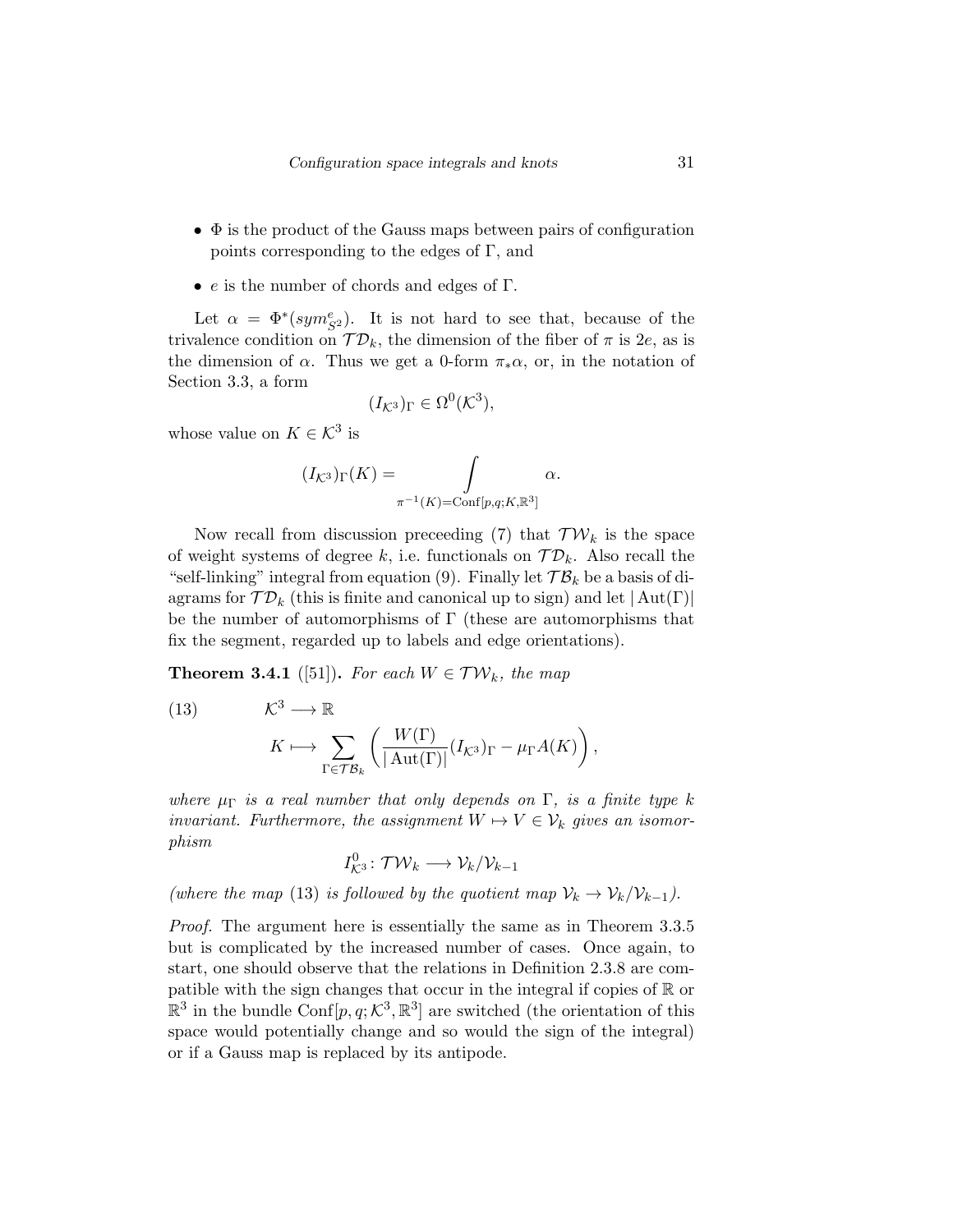To prove that the integrals along hidden faces vanish, one considers various types of faces as in Propositions 3.3.1 and 3.3.4. If the points that are colliding form a "disconnected stratum" in the sense that the set of vertices and edges of the corresponding part of Γ forms two subsets such that no chord of edge connects a vertex of one subset to a vertex of the other, we revise the definition of  $\text{Conf}[p, q; \mathcal{K}^3, \mathbb{R}^3]$  and turn this stratum into one of codimension greater than one. This takes care of most hidden faces [56, Section 4.2]. The remaining ones are disposed of by symmetry arguments due to Kontsevich [26] (see also [56, Section 4.3]) which show that some of the integrals are equal to their negatives and thus vanish. Another reference for the vanishing along hidden faces is [12, Theorem A.6] (the authors of that paper consider closed knots but this does not change the arguments).

The vanishing of the integrals along faces at infinity goes exactly the same way as in Proposition 3.3.1; the map Conf $[p, q; \mathcal{K}^3, \mathbb{R}^3] \to (S^2)^e$ always factors through a space of lower dimension. More details can be found in [56, Section 4.5].

Lastly, the vanishing of principal faces occurs due to the STU and IHX relations. The STU case is provided in Figure 13 (we have omitted the labels on diagrams and signs to simplify the picture).

$$
d\Big(W(\underline{Y}) (I_{K_3}) \underline{Y}(K) \pm W(\underline{Y}) (I_{K_3}) \underline{Y}(K) \pm W(\underline{Y}) (I_{K_3}) \underline{Y}(K)\Big)
$$
  
=  $W(\underline{Y}) d(I_{K_3}) \underline{Y}(K) \pm W(\underline{Y}) d(I_{K_3}) \underline{Y}(K) \pm W(\underline{Y}) d(I_{K_3}) \underline{Y}(K)$   
=  $W(\underline{Y}) (I_{K_3}) \underline{Y}(K) \pm W(\underline{Y}) (I_{K_3}) \underline{Y}(K) \pm W(\underline{Y}) (I_{K_3}) \underline{Y}(K)$   
=  $(W(\underline{Y}) \pm W(\underline{Y}) \pm W(\underline{Y}) (I_{K_3}) \underline{Y}(K) = 0$ 

#### Figure 13: Cancellation due to the STU relation

Similar cancellation occurs with principal faces resulting from collision of free vertices, where one now uses the IHX relation. The contributions from all principal faces thus cancel.

The one boundary integral that is not know to vanish (but is conjectured to; it is known that it does in a few low degree cases) is that of the anomalous face corresponding to all points colliding. It turns out that this integral is some multiple  $\mu_{\Gamma}$  of the self-linking integral  $A(K)$ ,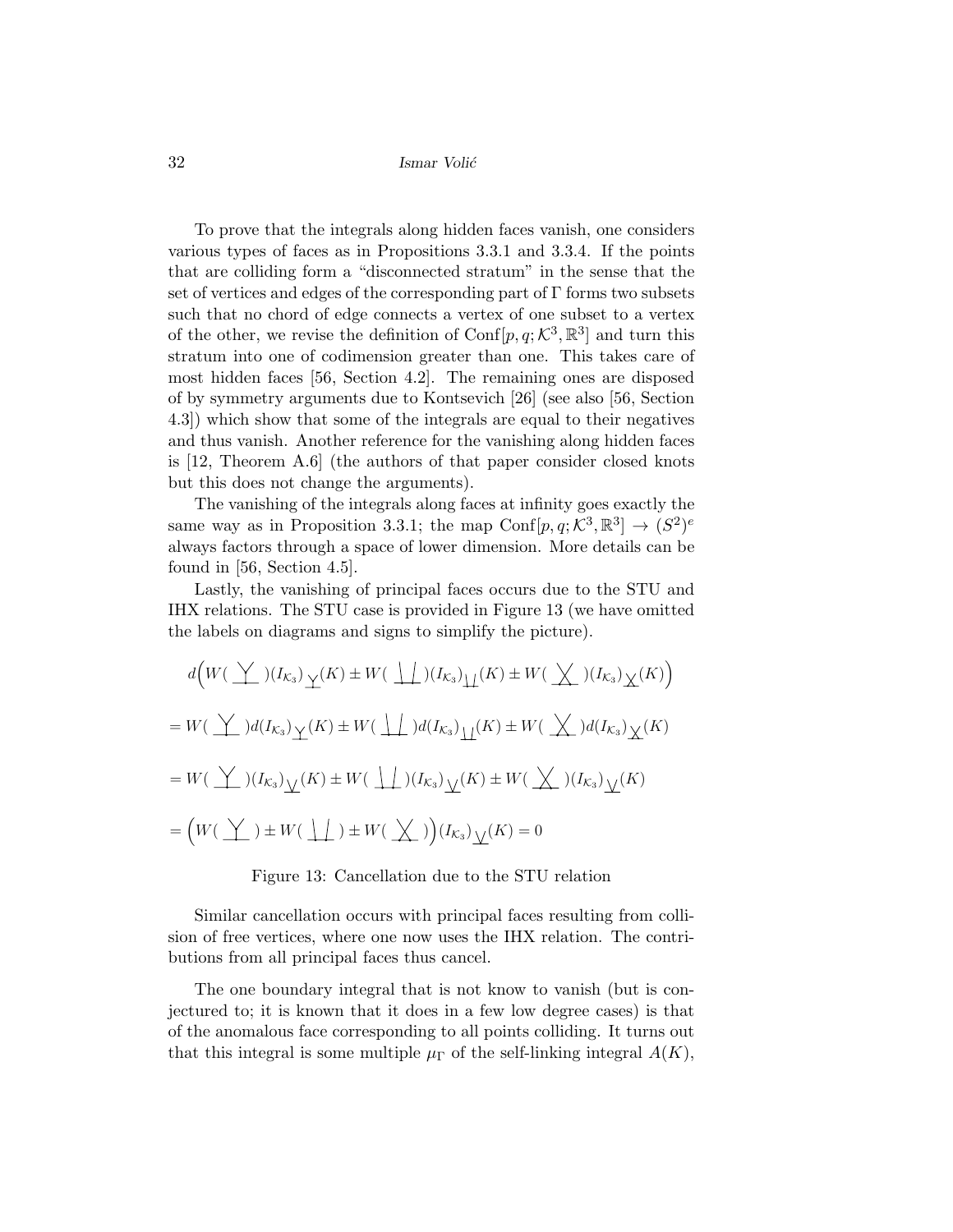and hence the term  $\mu_{\Gamma}A(K)$  is subtracted so that we get an invariant. For further details, see [56, Section 4.6].

To show that this invariant is finite type  $k$  and that we get an isomorphism  $\mathcal{TW}_k \to \mathcal{V}_k/\mathcal{V}_{k-1}$  is tedious but straightforward. The point is that, as in the proof of Theorem 3.3.5, the resolutions of the  $k+1$ singularities can be chosen to differ in arbitratily small neighborhoods and so the integrals from the sum of (13) cancel out. For this to happen, the domain of integration is subdivided and the integrals end up pairing off and canceling on appropriate neighborhoods. For details on how this leads to the conclusion that the invariant is finite type, see [56, Lemma 5.4]. Finally, it is easy to show that the map  $I_{\mathcal{K}^3}^0$ , when composed with the isomorphism  $(7)$ , is an inverse to the map  $\hat{f}$  from equation  $(6)$ , and this gives the desired isomorphism [56, Theorem 5.3].  $\Box$ 

Remark 3.4.2. In combination with (7), Theorem 3.4.1 thus gives an alternative proof of Kontsevich's Theorem 2.3.6.

**Remark 3.4.3.** The reason we put a superscript "0" on the map  $I_{\mathcal{K}^3}^0$ is that this is really just the degree zero manifestation of a chain map described in Section 4.

Remark 3.4.4. In Theorem 3.3.5, there is one weight system for the degree two case and it takes one the values 1 and −1 for the two relevant diagrams. In addition, the anomalous correction in that case vanishes, so Theorem 3.4.1 is indeed a generalization of Theorem 3.3.5.

Theorem 3.4.1 thus gives a way to construct all finite type invariants. In addition, configuration space integrals provide an important link between Chern-Simons Theory (where the first instances of such integrals occur), topology, and combinatorics. Unfortunately, computations with these integrals are difficult and only a handful have been performed.

# 4 Generalization to  $\mathcal{K}^n$ ,  $n > 3$

Just as there was no reason to stop at diagrams with four vertices, there is no reason to stop at trivalent diagrams. One might as well take diagrams that are at least trivalent, such as the one from Figure 14 (less than trivalent turns out not to give anything useful).

To make this precise, we generalize Definition 2.3.7 as follows: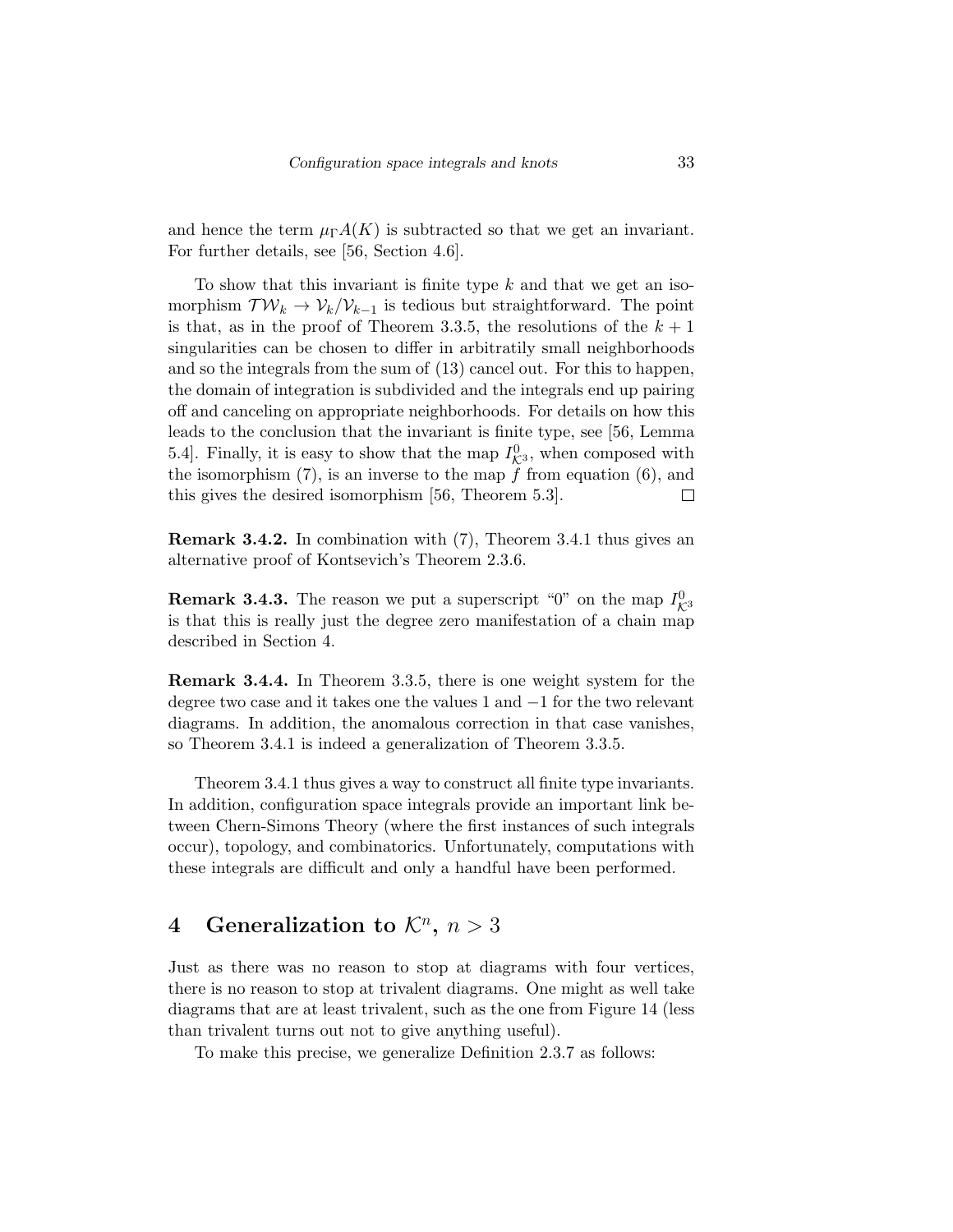

Figure 14: A more general diagram (without decorations).

**Definition 4.1.** For  $n \geq 3$ , define a *diagram* to be a connected graph consisting of an oriented line segment (considered up to orientationpreserving diffeomorphism) and some number of vertices of two types: segment vertices, lying on the segment, and free vertices, lying off the segment. The graph also contains some number of

- *chords* connecting distinct segment vertices;
- *loops* connecting segment vertices to themselves; and
- *edges* connecting two free vertices or a free vertex and a segment vertex.

Each vertex is at least trivalent, with the segment adding two to the count of the valence of a segment vertex. In addition,

- if  $n$  is odd, all vertices are labeled, and edges, loops, and chords are oriented;
- if  $n$  is even, external vertices, edges, loops, and chords are labeled.

We also identify *arcs*, which are parts of the segment between successive segment vertices.

**Definition 4.2.** For each  $n \geq 3$ , let  $\mathcal{D}^n$  be the real vector space generated by diagrams from Definition 4.1 modulo the relations

- 1. If Γ contains more than one edge connecting two vertices, then  $\Gamma = 0;$
- 2. If n is odd and if a diagram  $\Gamma$  differs from  $\Gamma'$  by a relabeling of vertices or orientations of loops, chord, and edges, then

$$
\Gamma - (-1)^{\sigma} \Gamma' = 0
$$

where  $\sigma$  is the sum of the sign of the permutation of vertex labels and the number or loops, chords, and edges with different orientation.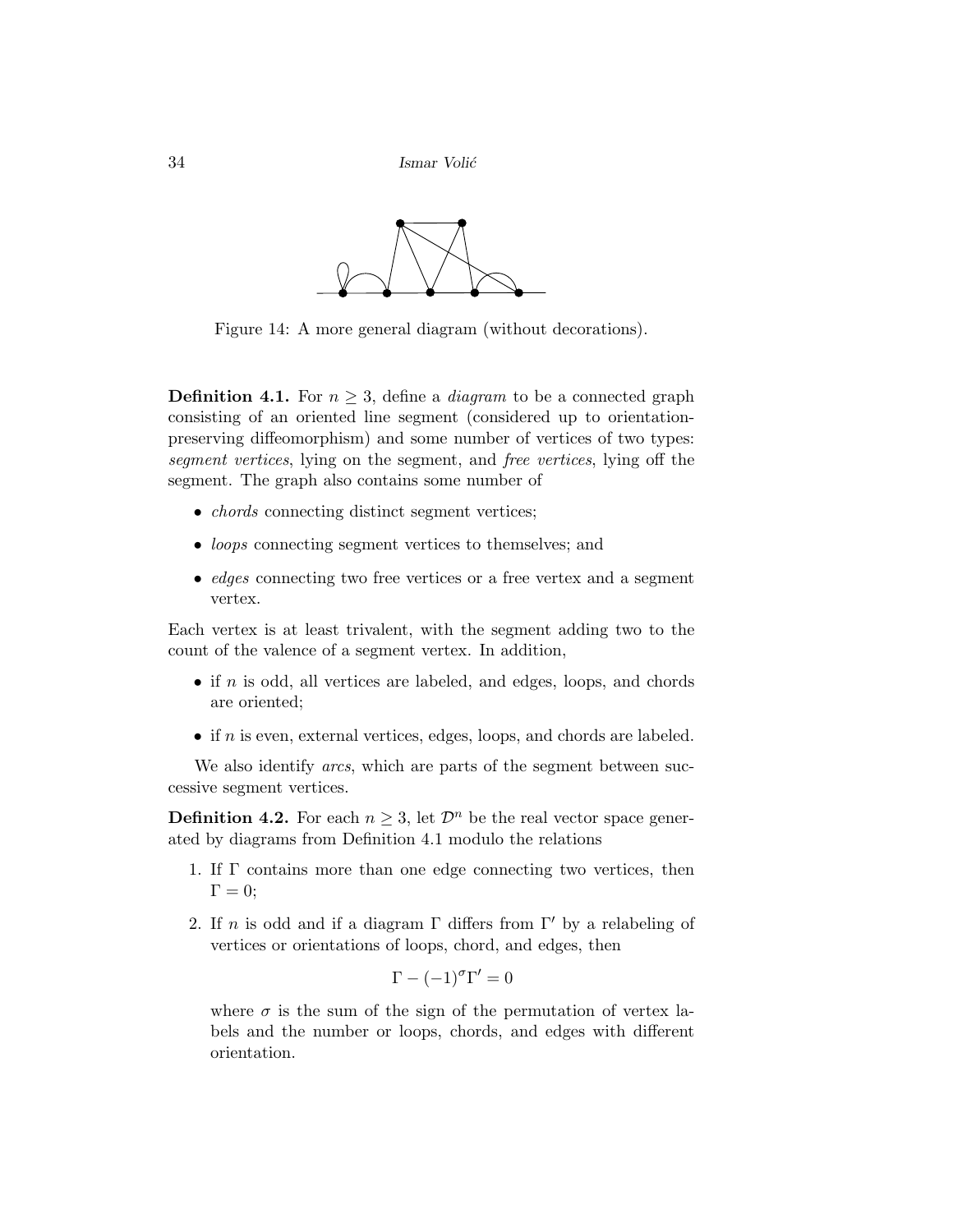3. If n is even and if a diagram  $\Gamma$  differs from  $\Gamma'$  by a relabeling of segment vertices or loops, chord, and edges, then

$$
\Gamma = (-1)^{\sigma} \Gamma',
$$

where  $\sigma$  is the sum of the signs of these permutations.

Note that  $\mathcal{TD}_k$  is the quotient of the subspace of  $\mathcal{D}^n$  generated by trivalent diagrams with 2k vertices.

**Definition 4.3.** Define the *degree* of  $\Gamma \in \mathcal{D}^n$  to be

$$
deg(\Gamma) = 2(\# edges) - 3(\# free vertices) - (\# segment vertices).
$$

Thus if  $\Gamma$  is a trivalent diagram,  $\deg(\Gamma) = 0$ .

Coboundary  $\delta$  is given on each diagram by contracting edges and segments (but not chords or loops since this does not represent a collision of points). Namely, let e be an edge or an arc of  $\Gamma$  and let  $\Gamma/e$  be  $\Gamma$ with e contracted. Then

$$
\delta(\Gamma) = \sum_{\text{edges and arcs } e \text{ of } \Gamma} \epsilon(\Gamma) \Gamma/e,
$$

where  $\epsilon(\Gamma)$  is a sign determined by

- if n is odd and e connects vertex i to vertex j,  $\epsilon(\Gamma) = (-1)^j$  if  $j > i$  and  $\epsilon(\Gamma) = (-1)^{i+1}$  if  $j < i$ ;
- if *n* is even and *e* is an arc connecting vertex *i* to vertex *j*, then  $\epsilon(\Gamma)$  is computed as above, and if e is an edge, then  $\epsilon(\Gamma) = (-1)^s$ , where  $s =$  (label of  $e$ ) + (# segment vertices) + 1.

On  $\mathcal{D}^n$ ,  $\delta$  is the linear extension of this. An example (without decorations and hence modulo signs) is given in Figure 15.

**Theorem 4.4** ([12], Theorem 4.2). For  $n \geq 3$ ,  $(\mathcal{D}^n, \delta)$  is a cochain complex.

*Proof.* It is a straightforward combinatorial exercise to see that  $\delta$  raises degree by 1 and that  $\delta^2 = 0$ .  $\Box$ 

Returning to configuration space integrals, for each  $\Gamma \in \mathcal{D}^n$  and  $K \in \mathcal{K}^n$ , we can still define an integral as before. Vertices of  $\Gamma$  tell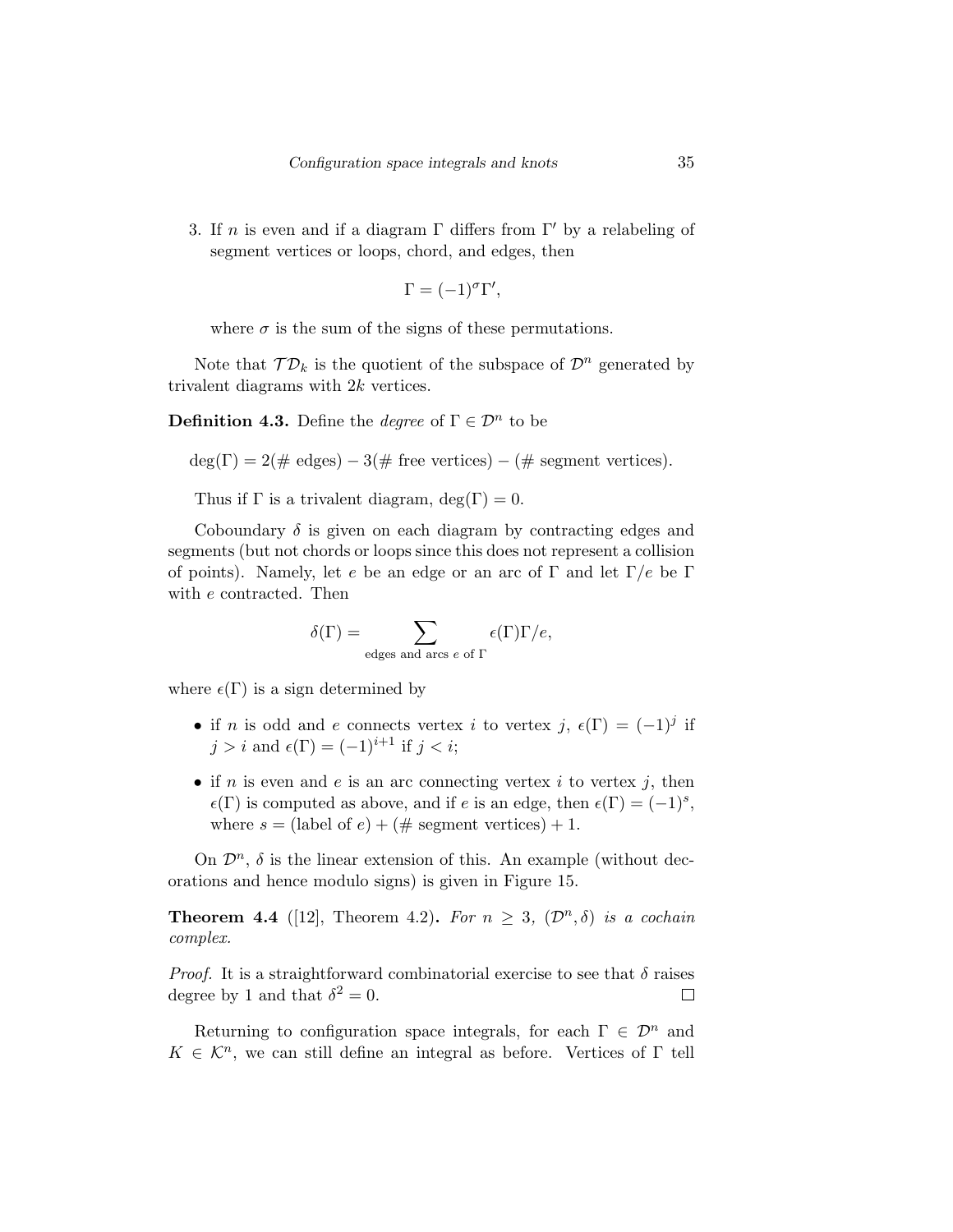${\bf Ismar~Voli\'c}$ 



Figure 15: An example of a coboundary.

us what pullback bundle Conf $[p, q; \mathcal{K}^n, \mathbb{R}^n]$  to construct, i.e. how many points to have on and off the knot. The only difference is that the map

 $\Phi\colon\operatorname{Conf}[p,q;\mathcal{K}^n,\mathbb{R}^n]\longrightarrow (S^{n-1})^{(\#\text{ loops, chords, and edges of }\Gamma)}$ 

is now a product of Gauss maps for each edge and chord of  $\Gamma$  as well as the derivative map for each loop of Γ. Further, none of what was done in Section 3.4 requires  $n = 3$ . More precisely, we still get a form, for  $n \geq 3$ ,

$$
(I_{\mathcal{K}^n})_{\Gamma} \in \Omega^d(\mathcal{K}^n),
$$

given by integration along the fiber of the bundle

$$
\pi\colon \operatorname{Conf}[p,q;\mathcal{K}^n,\mathbb{R}^n]\longrightarrow \mathcal{K}^n.
$$

The degree of the form is no longer necessarily zero but of degree equal to

> $(n-1)(\text{\# loops, chords, and edges of }\Gamma)$  $-n(\text{# free vertices of } \Gamma)$  $-(\# \text{ segment vertices of } \Gamma)$

and its value on  $K \in \mathcal{K}^n$  is as before

$$
(I_{\mathcal{K}^n})_{\Gamma}(K) = \int_{\pi^{-1}(K) = \text{Conf}[p,q;K,\mathbb{R}^n]} \alpha.
$$

**Theorem 4.5** ([12], Theorem 4.4). For  $n > 3$ , configuration space integrals give a cochain map

$$
I_{\mathcal{K}^n} \colon (\mathcal{D}^n, \delta) \longrightarrow (\Omega^*(\mathcal{K}^n), d).
$$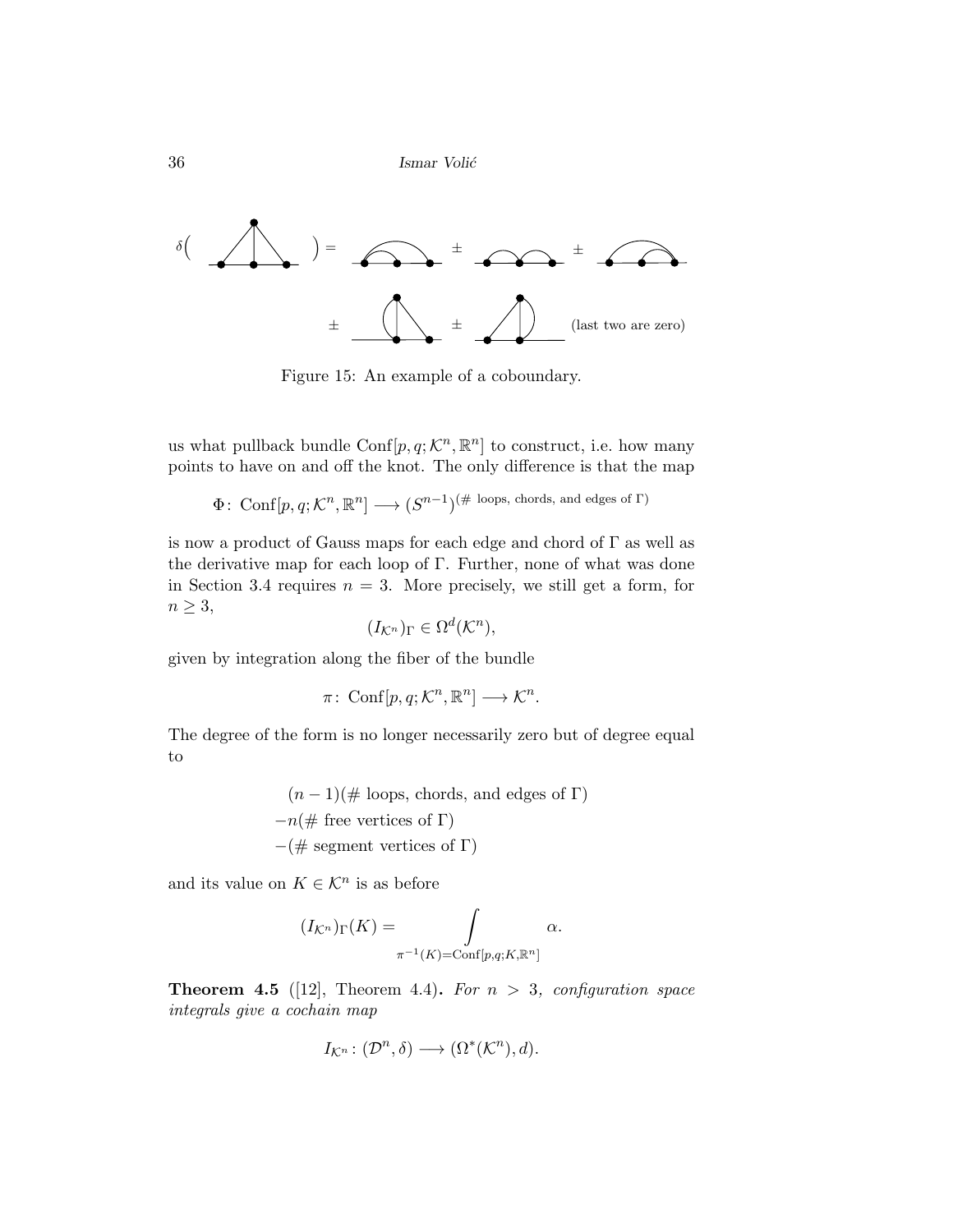(Here d is the ordinary deRham differential.)

Proof. To prove this, one first observes that, just as in Theorem 3.4.1, the relations in  $\mathcal{D}^n$  correspond precisely to what happens on the integration side if points or maps are permuted or if Gauss maps are composed with the antipodal map. In fact, those relations in  $\mathcal{D}^n$  are defined precisely because of what happens on the integration side.

Once this is established, it is necessary to show that, for each  $\Gamma$ , the integrals along the hidden faces and faces at infinity vanish, and this goes exactly the same way as in Theorem 3.4.1. The integrals along principal faces correspond precisely to contractions of edges and arcs, so that the map commutes with the differential.  $\Box$ 

**Remark 4.6.** There is an algebra structure on  $\mathcal{D}^n$  given by the *shuffle* product that is compatible with the wedge product of forms [13]. This makes  $I_{\mathcal{K}^n}$  a map of algebras as well.

By evaluating  $I_{\mathcal{K}^n}$  on certain diagrams, Cattaneo, Cotta-Ramusino, and Longoni [12] also prove

**Corollary 4.7.** Given any  $i > 0$ , the knot space  $\mathcal{K}^n$ ,  $n > 3$ , has nontrivial cohomology in dimension greater than i.

Complex  $\mathcal{D}^n$  is known to have the same homology as the  $\mathcal{K}^n$ , so it contains a lot of information about the topology of long knots. However, we do not know that this map induces an isomorphism. More precisely, we have

Conjecture 4.8. The map  $I_{\mathcal{K}^n}$  is a quasi-isomorphism.

Even though we do not have Theorem 4.5 for  $n = 3$ , the construction is compatible with what we already did in the case of classical knots  $K^3$ . Namely, for  $n = 3$ , one does not get a cochain map in all degrees because of the anomalous face. But in degree zero, it turns out that

$$
\operatorname{H}^0(\mathcal{D}^3)=\mathcal{T}\mathcal{D}
$$

(up to certain diagram automorphism factors; see [30, Section 3.4]). In other words, the kernel of  $\delta$  in degree zero is defined by imposing the 1T, STU, and IHX relations.

Thus, after correcting by the anomalous correction and after identifying  $\mathcal{TD}$  with its dual, the space of weight systems  $\mathcal{TW}$  (the dualization gymnastics is described in [30, Section 3.4]), we get a map

$$
(\mathrm{H}^0(\mathcal{D}^3))^* = \mathcal{TW} \longrightarrow \mathrm{H}^0(\mathcal{K}).
$$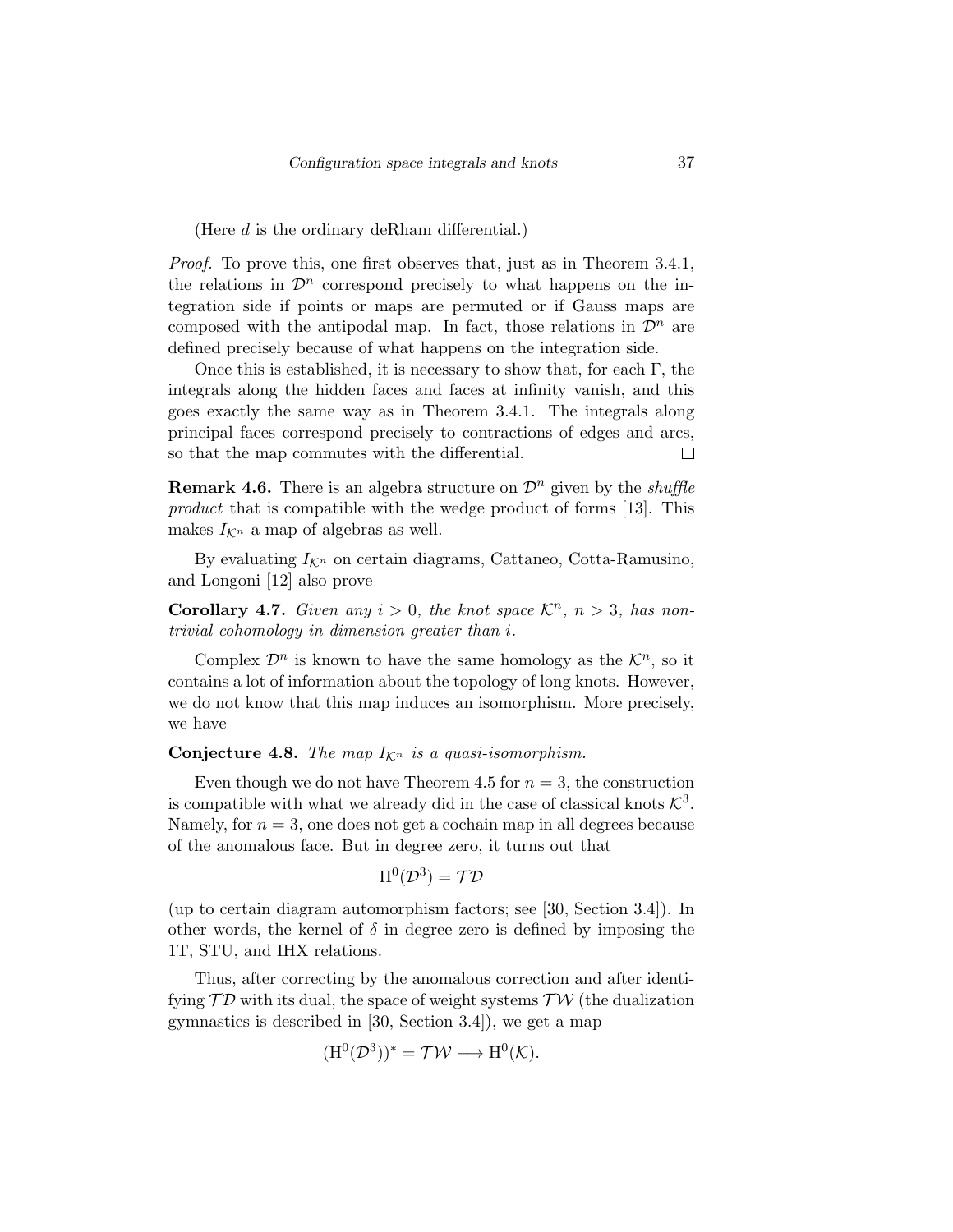38 Ismar Voli´c

But this is precisely the map  $I_{\mathcal{K}^3}^0$  from Theorem 3.4.1 and we already know that the image of this map is the finite type knot invariants.

### 5 Further generalizations and applications

In this section we give brief overviews of other contexts in which configuration space integrals have appeared in recent years.

### 5.1 Spaces of links

Configuration space integrals can also be defined for spaces of long links, homotopy links, and braids. (The reader should keep in mind that it is actually quite surprising that they can be defined for homotopy links.) The results stated here encompass those for knots (by setting  $m = 1$  in  $\mathcal{L}_m^n$ ).

For  $m \geq 1, n \geq 2$ , let  $\text{Map}_c(\sqcup_m \mathbb{R}, \mathbb{R}^n)$  be the space of smooth maps of  $\Box_m \mathbb{R}$  to  $\mathbb{R}^n$  which, outside of  $\Box_m I$  agree with the map  $\Box_m \mathbb{R} \to \mathbb{R}^n$ , which is on the *i*th copy of  $\mathbb R$  given as

$$
t \longmapsto (t, i, 0, 0, ..., 0).
$$

As in the case of knots (Definition 2.2.1), we can define the spaces of links as subspaces of  $\mathrm{Map}_c(\sqcup_m \mathbb{R}, \mathbb{R}^n)$  with the induced topology as follows.

Definition 5.1.1. Define the space of

- long (or string) links with m strands  $\mathcal{L}_m^n \subset \text{Map}_c(\sqcup_m \mathbb{R}, \mathbb{R}^n)$  as the space of embeddings  $L: \Box_m \mathbb{R} \to \mathbb{R}^n$ .
- pure braids on m strands  $\mathcal{B}_m^n \subset \text{Map}_c(\sqcup_m \mathbb{R}, \mathbb{R}^n)$  as the space of embeddings  $B: \sqcup_m \mathbb{R} \to \mathbb{R}^n$  whose derivative in the direction of the first coordinate is positive.
- long (or string) homotopy links with m strands  $\mathcal{H}_m^n \subset \text{Map}_c(\sqcup_m \mathbb{R},$  $\mathbb{R}^n$ ) as the space of link maps  $H: \sqcup_m \mathbb{R} \to \mathbb{R}^n$  (smooth maps of  $\Box_m \mathbb{R}$  in  $\mathbb{R}^n$  with the images of the copies of  $\mathbb R$  disjoint).

Remark 5.1.2. Another (and in fact, more standard) way to think about  $\mathcal{B}_{m}^{n}$  is as the loop space  $\Omega \text{Conf}(m, \mathbb{R}^{n-1})$ .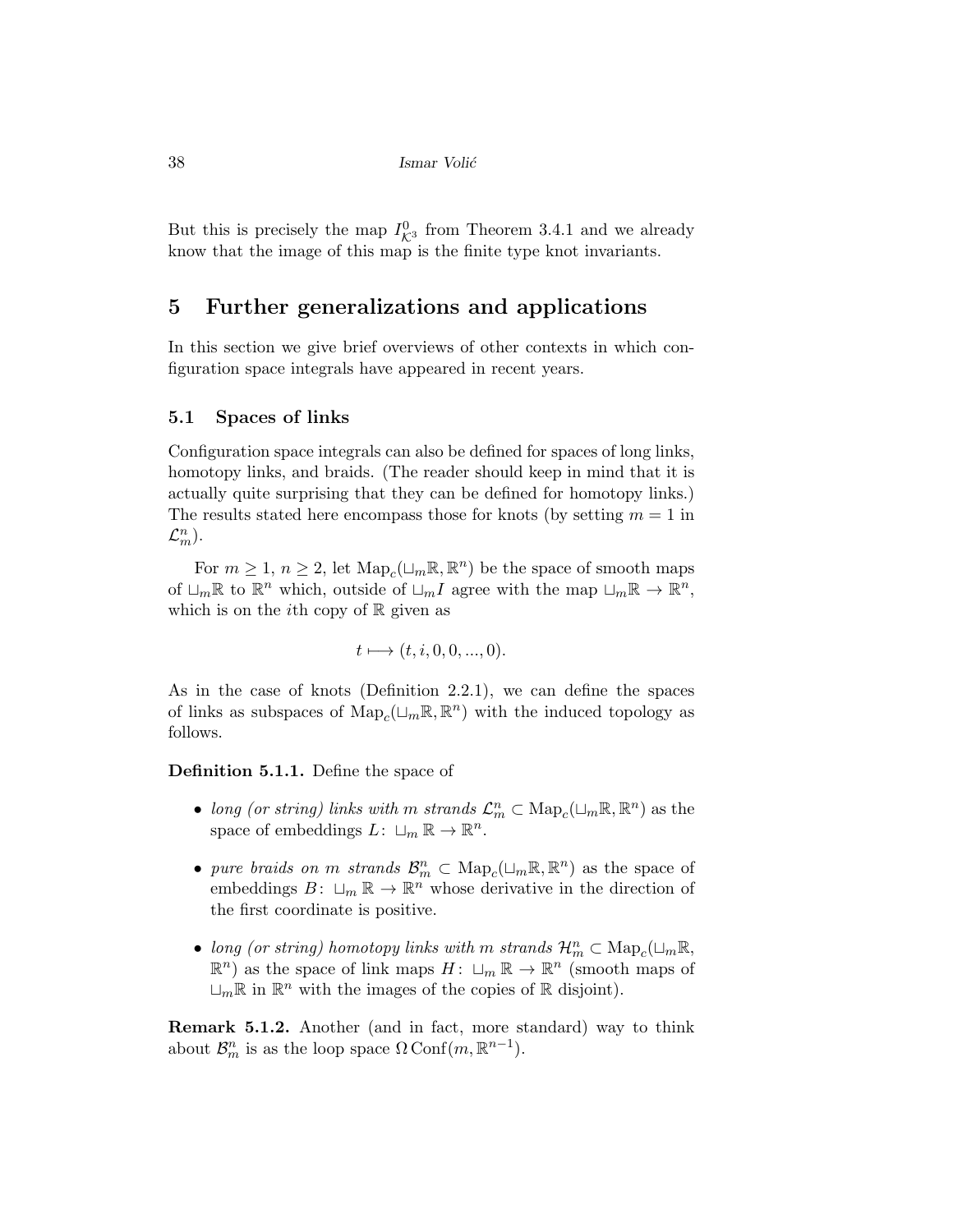Remark 5.1.3. For technical reasons, it is sometimes better to take strands that are not parallel outside of  $I<sup>n</sup>$ , but this does not change anything about the theorems described here. For details, see [30, Definition 2.1].

Some observations about these spaces are:

- $\mathcal{B}_m^n \subset \mathcal{L}_m^n \subset \mathcal{H}_m^n;$
- In  $\pi_0(\mathcal{H}_m^n)$ , we can pass a strand through itself so this can be thought of as space of "links without knotting";

Example of a homotopy link and a braid is given in Figure 16. Note that, as usual, we have confused the maps  $H$  and  $L$  with their images in  $\mathbb{R}^n$ .



Figure 16: Examples of links. The top picture is a homotopy link, but not a link (and hence not a braid) because of the self-intersection in the bottom strand.

When we say "link", we will mean an embedded link. Otherwise we will say "homotopy link" or "braid". As with knots, the adjective "long" will be dropped. We will denote components (i.e. strands) of an embedded link by  $L = (K_1, K_2, ..., K_m)$ .

As before, an *isotopy* is a homotopy in the space of links or braids, and link homotopy is a path in the space of homotopy links.

As in the case of the space of knots, all of these link spaces are smooth infinite-dimensional paracompact manifolds so we can consider their deRham cohomology.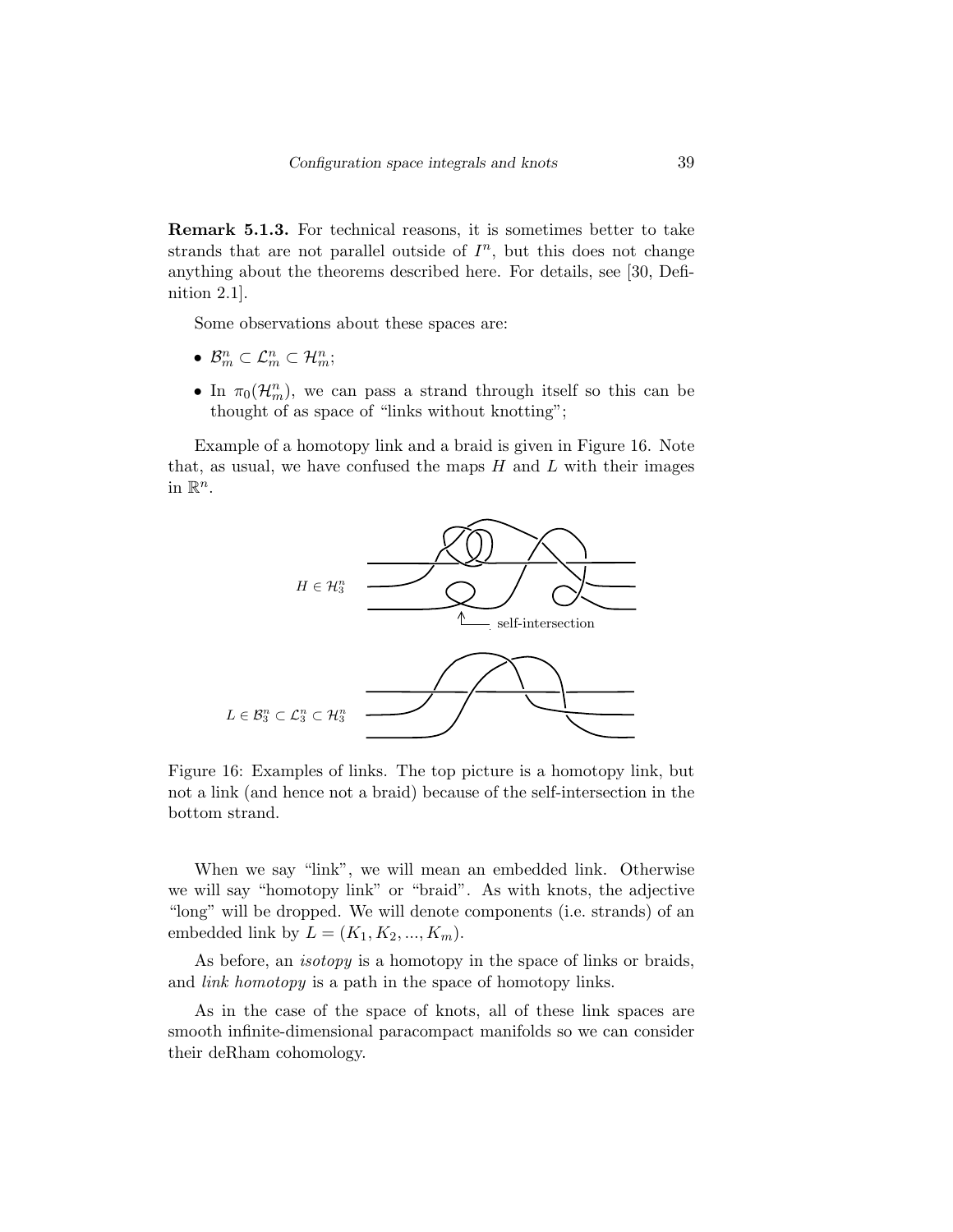Finite type invariants of these link spaces can be defined the same way as for knots (see Section 2.3). Namely, we consider self-intersections which, in the case of links, come from a single strand or two different strands (i.e. in the left picture of Figure 2, there are no conditions on the two strands making up the singularity). For homotopy links, we only take intersections that come from different strands. For braids, this condition is automatic since a braid cannot "turn back" to intersect itself. Then a finite type  $k$  invariant is defined as an invariant that vanishes on  $(k + 1)$  self-intersections. We will denote finite type k invariants of links, homotopy links, and braids by  $\mathcal{LV}_k$ ,  $\mathcal{HV}_k$ , and  $\mathcal{BV}_k$ , respectively.

As for knots, the question of separation of links by finite type invariants is still open, but it is known that these invariants separate homotopy links [20] and braids [6, 24].

We now revisit Section 4 and show how Theorem 4.5 generalizes to links. Namely, recall the cochain map

$$
I_{\mathcal{K}^n}: \mathcal{D}^n \longrightarrow \Omega^*(\mathcal{K}^n).
$$

The first order of business is to generalize the diagram complex  $\mathcal{D}^n$  to a complex  $\mathcal{LD}_m^n$  (which we will use for both links and braids) and a subcomplex  $\mathcal{HD}^n_m$  (which we will use for homotopy links). This generalization is simple:  $\mathcal{LD}_m^n$  is defined the same way as  $\mathcal{D}^n$  except there are now m segments, as for example in Figure 17.



Figure 17: An example of a diagram for links (without decorations).

All the definitions from Section 4 carry over in exactly the same way and we will not reproduce the details here, especially since they are spelled out in [30, Section 3]. In particular, depending on the parity of  $n$ , the diagrams have to be appropriately decorated. The differential is again given by contracting arcs and edges.

 $\mathcal{HD}_{m}^{n}$  is defined by taking diagrams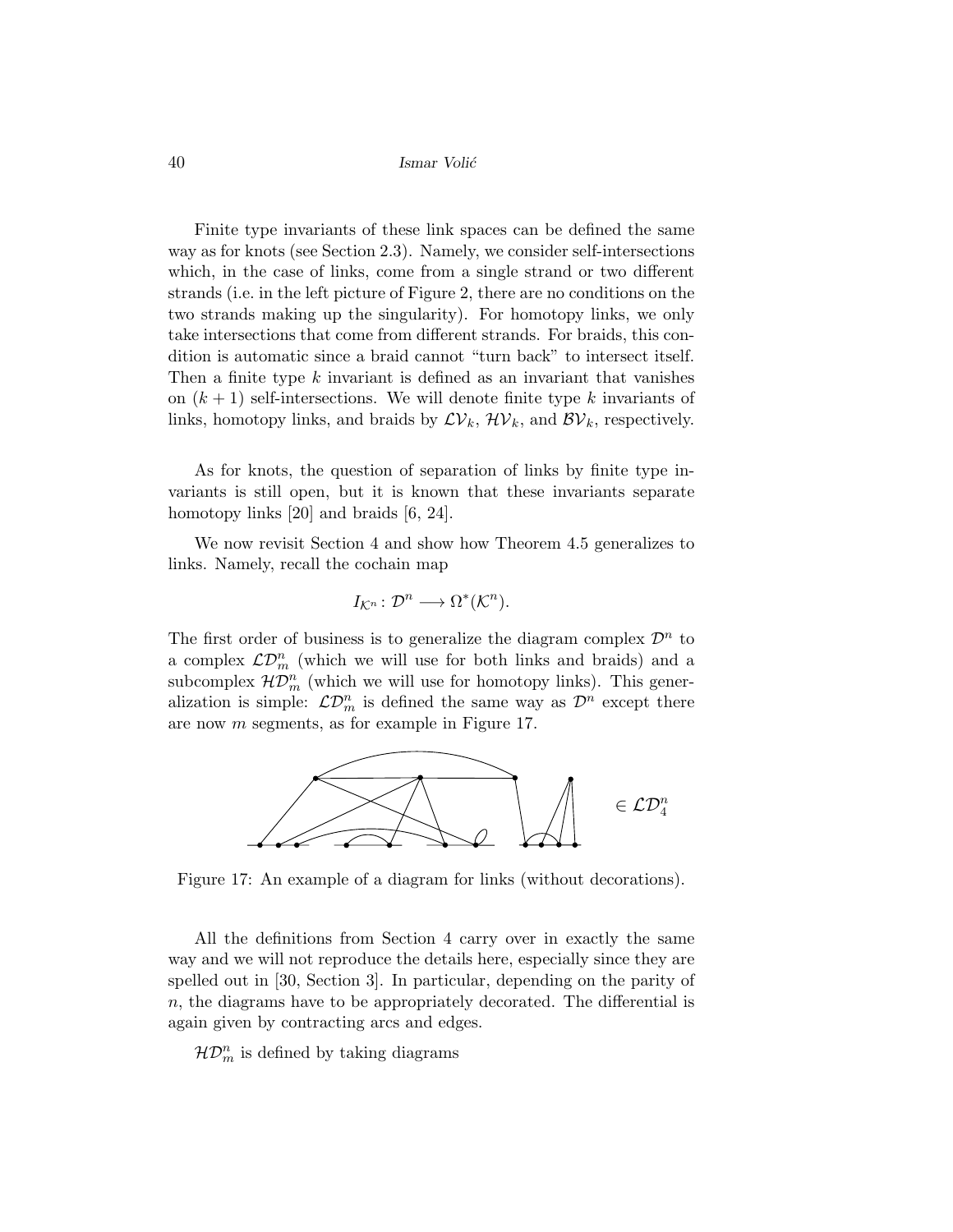- with no loops, and
- requiring that, if there exists a path between distinct vertices on a given segment, then it must pass through a vertex on another segment.

It is a simple combinatorial exercise to show that  $\mathcal{HD}_{m}^{n}$  is a subcomplex of  $\mathcal{LD}_m^n$  [30, Proposition 3.24].

As expected, in degree zero, complexes  $\mathcal{L}_m^n$  and  $\mathcal{H}_m^n$  are still defined by imposing the STU and IHX relations, and an extra relation in the case of  $\mathcal{H}_m^n$  that diagrams cannot contain closed paths of edges. In particular, the spaces of weight systems of degree k for these link spaces, which we will denote by  $\mathcal{L} \mathcal{W}_k$  and  $\mathcal{H} \mathcal{W}_k$ , consist of functionals vanishing on these relations (with automorphism factors); see [30, Definition 3.35] for details.

As it turns out, the integration is not as easily generalized. The problem is that, if we want to produce cohomology classes on  $\mathcal{H}_m^n$ , then the evaluation map from (12) will need to take values in  $\mathcal{H}_m^n$ , but points in this space are not even immersions, let alone embeddings. Hence the target of the evaluation map would not be a configuration space but rather some kind of a "partial configuration space" where some points are allowed to pass through each other (this is actually a complement of a subspace arrangement, a familiar object from algebraic geometry). But then the projection map would be a map of partial configuration spaces which is far from being a fibration (see [30, Example 4.7]). This makes it unlikely that the pullback is a bundle over  $\mathcal{H}_m^n.$ 

A way around this is to patch the integral together from pieces for which this difficulty does not occur. This is achieved by breaking up a diagram  $\Gamma \in \mathcal{LD}_m^n$  into its graft components which are essentially the components one would see after the segments and segment vertices are removed. The second condition defining the subcomplex  $\mathcal{HD}_{m}^{n}$  guarantees that there will be no more than one segment vertex on each segment of each graft, and this turns out to remove the issue of the projection not being a fibration. Since it would take us too far afield to define the graft-based pullback bundle precisely, we will refer the reader to [30, Definition 4.16] for details. Suffice it to say here that the construction essentially takes into account both the vertices and edges of Γ rather than just vertices when constructing the pullback bundle (see Remark 3.3.2). This procedure is indeed a refinement of the original definition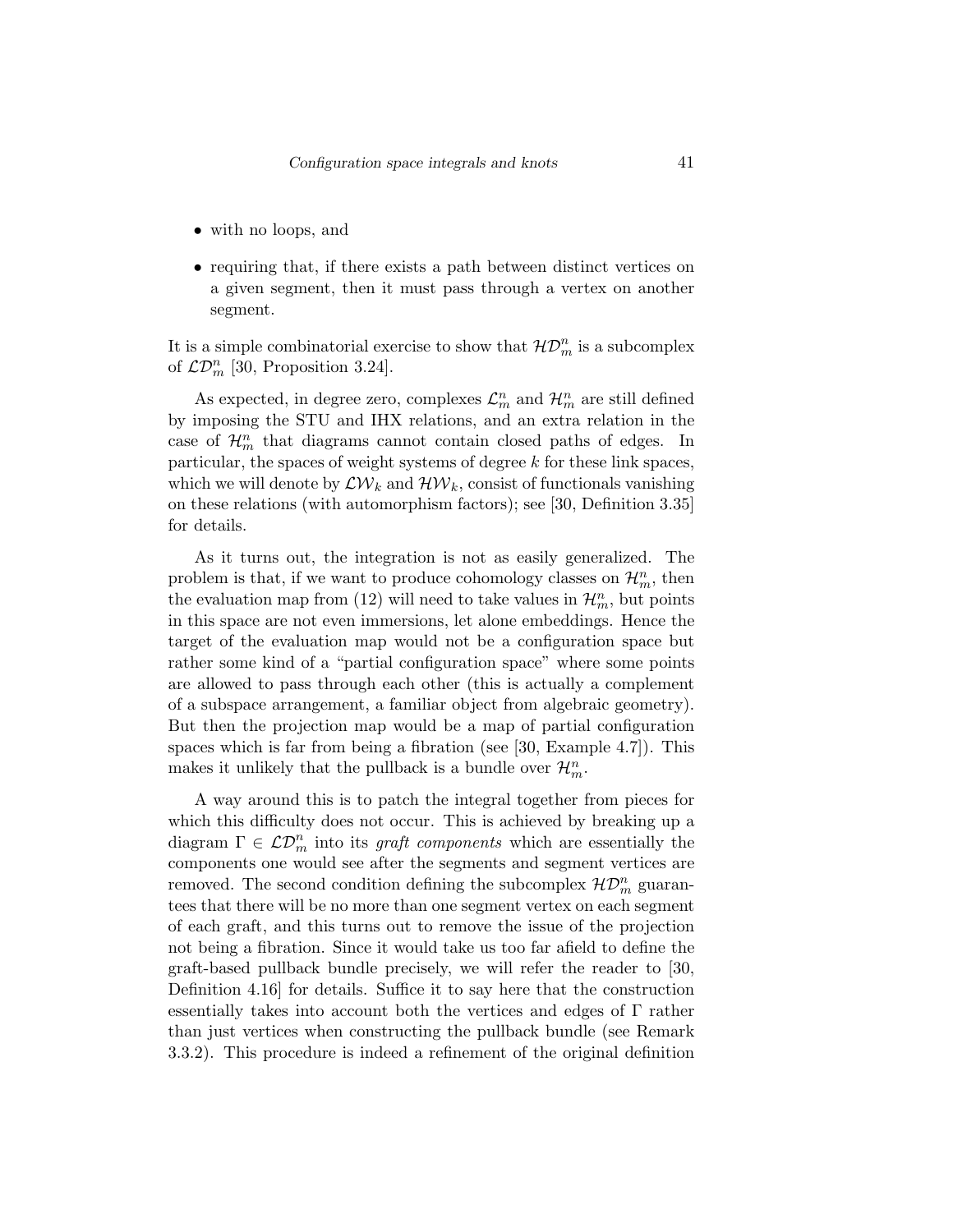of configuration space integrals since it produces the same form on  $\mathcal{L}_m^n$ as the original definition [30, Proposition 4.24]. The only difference, therefore, is that the graft definition makes it possible to restrict the integration from the complex  $\mathcal{LD}_m^n$  to the subcomplex  $\mathcal{HD}_m^n$  and produce forms on  $\mathcal{H}_m^n$ .

We then have a generalization of Theorem 4.5.

**Theorem 5.1.4** ([30], Section 4.5). There are integration maps  $I_{\mathcal{L}}$  and  $I_{\mathcal{H}}$  given by configuration space interals and a commutative diagram

$$
\mathcal{HD}^n_m \xrightarrow{I_H} \Omega^*(\mathcal{H}^n_m)
$$
  

$$
\downarrow \qquad \qquad \downarrow
$$
  

$$
\mathcal{LD}^n_m \xrightarrow{I_{\mathcal{L}}} \Omega^*(\mathcal{L}^n_m)
$$

Here  $I_{\mathcal{L}}$  is a cochain map for  $n > 3$  and  $I_{\mathcal{H}}$  is a cochain map for  $n \geq 3$ .

Proof. The proof goes exactly the same way as in the case of knots. The only difference is that  $I_{\mathcal{H}}$  is also a cochain map for  $n = 3$ . The reason for this is that the anomalous face is not an issue for homotopy links. Namely, the anomaly can only arise when all points on and off the link collide. But since strands of the link are always disjoint, this is only possible when all the configuration points on the link are in fact on a single strand. In other words, the corresponding diagram  $\Gamma$ is concentrated on a single strand. Such a diagram does not occur in  $\mathcal{HD}^n_m$ . (The integral in this case in effect produces a form on the space of knots, so that the anomaly can be thought of as a purely knotting, rather than linking, phenomenon.)  $\Box$ 

Remark 5.1.5. As in the case of knots, there is an algebra structure on  $\mathcal{LD}_m^n$  given by the shuffle product that is compatible with the wedge product of forms [30, Section 3.3.2]. It thus turns out that the maps  $I_{\mathcal{L}}$ and  $I_{\mathcal{H}}$  are maps of algebras [30, Proposition 4.29].

For  $n = 3$ , we also have a generalization of Theorem 3.4.1.

**Theorem 5.1.6** ([30], Theorems 5.6 and 5.8). Configuration space integral maps  $I_{\mathcal{L}}$  and  $I_{\mathcal{H}}$  induce isomorphisms

$$
I_{\mathcal{L}}^{0}: \mathcal{L}\mathcal{W}_{k} \stackrel{\cong}{\longrightarrow} \mathcal{L}\mathcal{V}_{k}/\mathcal{L}\mathcal{V}_{k-1} \subset \mathrm{H}^{0}(\mathcal{L}_{m}^{3})
$$
  

$$
I_{\mathcal{H}}^{0}: \mathcal{H}\mathcal{W}_{k} \stackrel{\cong}{\longrightarrow} \mathcal{L}\mathcal{V}_{k}/\mathcal{L}\mathcal{V}_{k-1} \subset \mathrm{H}^{0}(\mathcal{H}_{m}^{3})
$$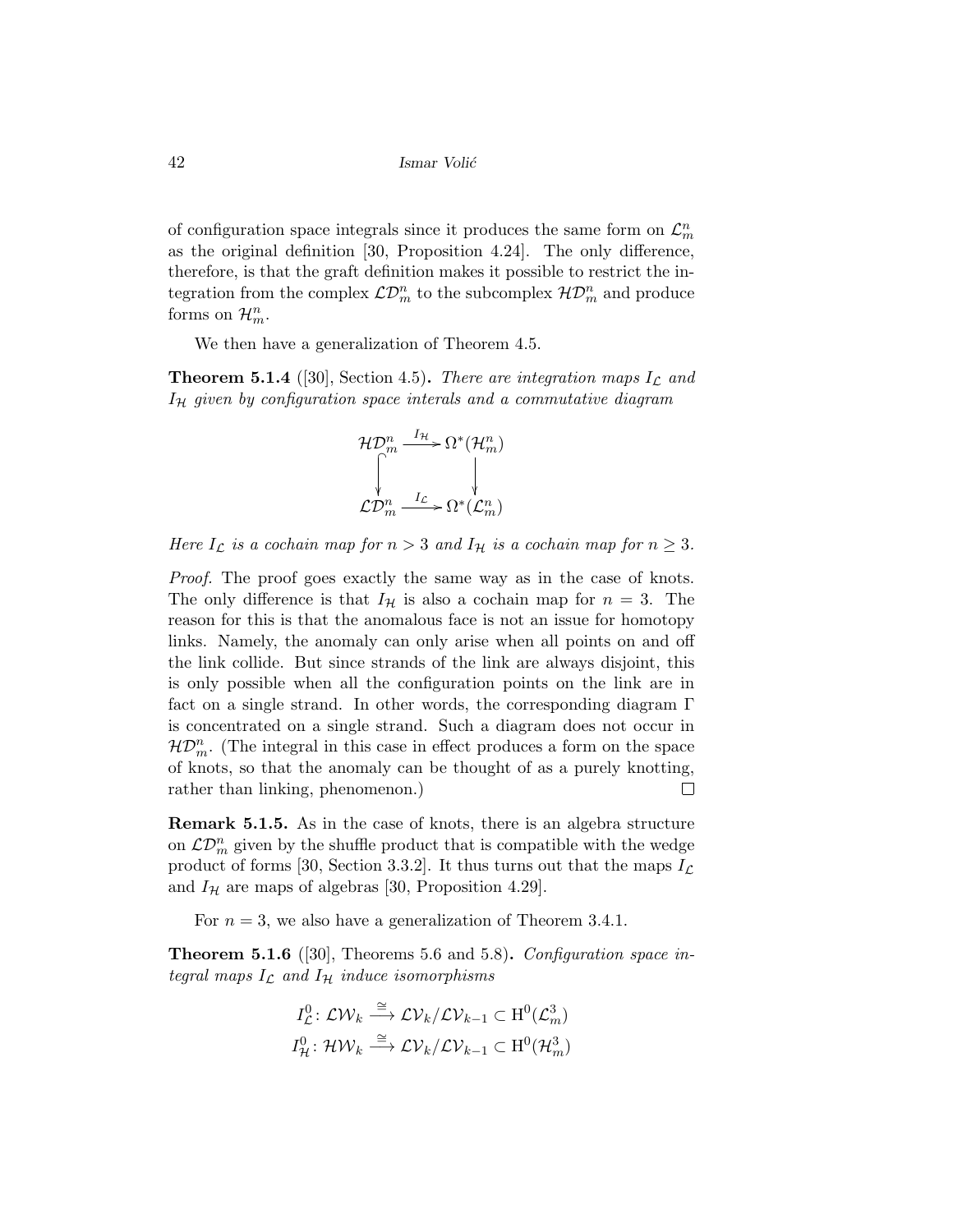The isomorphisms are given exactly as in Theorem 3.4.1. In particular, the anomalous correction has to be introduced for the case of links.

Lastly, we mention an interesting connection to a class of classical homotopy link invariants called *Milnor invariants* [36]. In brief, these invariants live in the lower central series of the link group and essentially measure how far a "longitude" of the link survives in the lower central series. It is known that Milnor invariants of long homotopy links are finite type invariants (and it is important that these are long, rather than closed homotopy links) [6, 32]. Theorem 5.1.6 thus immediately gives us

Corollary 5.1.7. The map  $I_H$  provides configuration space integral expressions for Milnor invariants of  $\mathcal{H}_m^3$ .

For more details about this corollary, see [30, Section 5.4].

Even though we made no explicit mention of braids in the above theorems, everything goes through the same way for this space as well. The complex is still  $\mathcal{LD}_m^n$  but the evaluation now take place on braids, i.e. elements of  $\mathcal{B}_{m}^{n}$ . The integration  $I_{\mathcal{B}}$  would thus produce forms on  $\mathcal{B}_{m}^{n}$ and all finite type invariants of  $\mathcal{B}_{m}^{3}$ . However, this is not very satisfying since we do not yet have a good subcomplex of  $\mathcal{LD}_m^n$  or a modification in the integration procedure that would take into account the definition of braids. For example, since  $\mathcal{B}_m^n \simeq \Omega \text{Conf}(m, \mathbb{R}^{n-1})$ , braids can be thought of as "flowing" at the same rate, and the integration hence might be defined so that it only takes place in "vertical slices" of the braid. In particular, one should be able to connect configuration space integrals for braids to Kohno's work on braids and Chen integrals [24].

### 5.2 Manifold calculus of functors and finite type invariants

Configuration space integrals connect in unexpected ways to the theory of manifold calculus of functors [59, 18]. Before we can state the results, we provide some basic background, but we will assume the reader is familiar with the language of categories and functors. For further details on manifold calculus of functors, the reader might find [40] useful.

For M a smooth manifold, Let Top be the category of topological spaces and let

 $\mathcal{O}(M)$  = category of open subsets of M with inclusions as morphisms.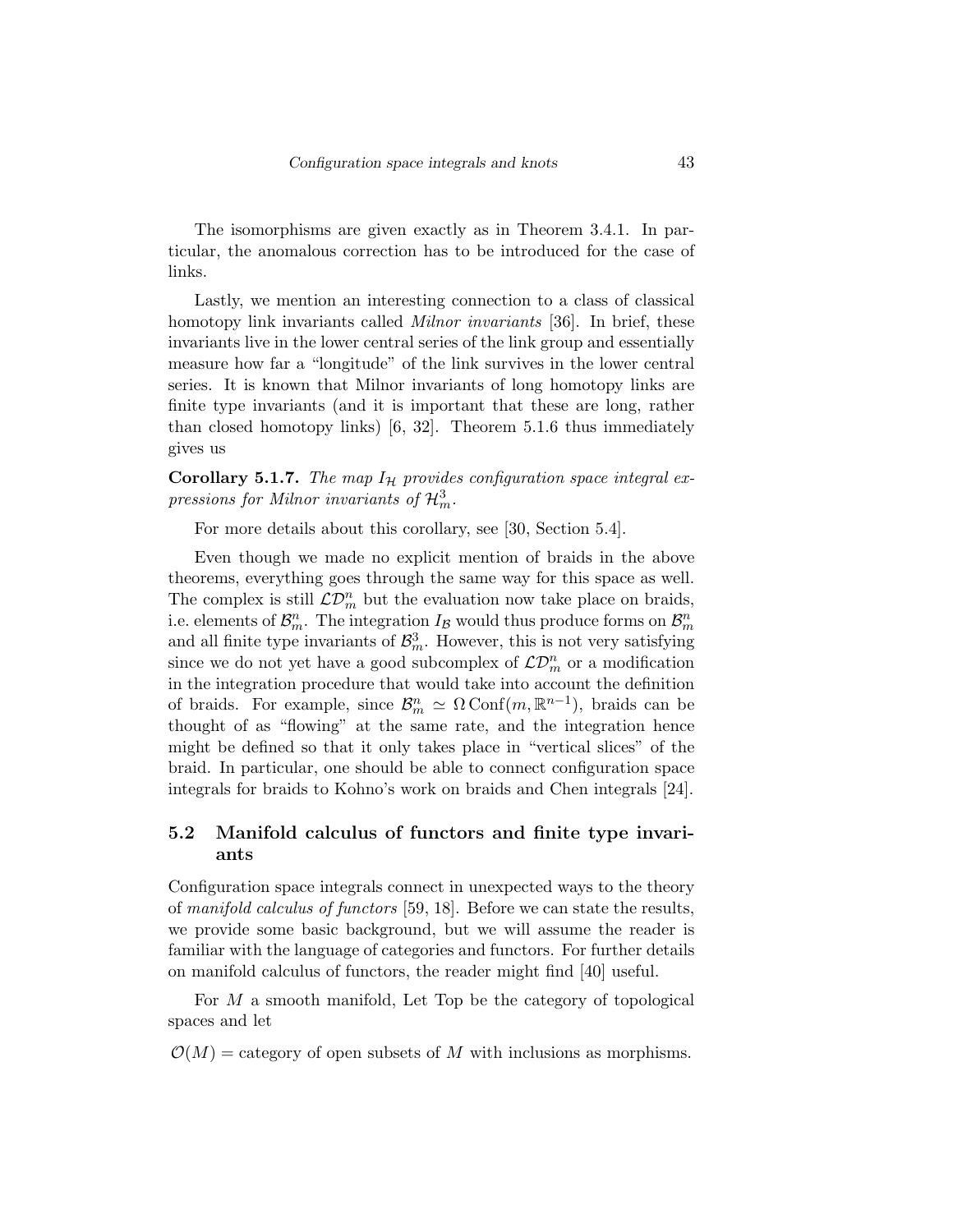Manifold calculus studies functors

$$
F: \mathcal{O}(M)^{op} \longrightarrow \text{Top}
$$

satisfying the conditions:

- 1. F takes isotopy equivalences to homotopy equivalences, and;
- 2. For any sequence of open sets  $U_0 \subset U_1 \subset \cdots$ , the canonical map  $F(\cup_i U_i) \to \text{holim}_i F(U_i)$  is a homotopy equivalence (here "holim" stands for the homotopy limit).

The target category is not limited to topological spaces, but for concreteness and for our purposes we will stick to that case.

One such functor is the space of embeddings  $Emb(-, N)$ , where N is a smooth manifold, since, given an inclusion

$$
O_1 \hookrightarrow O_2
$$

of open subsets of  $M$ , there is a restriction

$$
Emb(O_2, N) \longrightarrow Emb(O_1, N).
$$

In particular, we can specialize to the space of knots  $\mathcal{K}^n$ ,  $n \geq 3$ , and see what manifold calculus has to say about it.

For any functor  $F: \mathcal{O}(M)^{op} \to \text{Top}$ , the theory produces a "Taylor" tower" of approximating functors/fibrations

$$
F(-) \longrightarrow (T_0F(-) \leftarrow \cdots \leftarrow T_kF(-) \leftarrow \cdots \leftarrow T_{\infty}F(-))
$$

where  $T_{\infty}F(-)$  is the inverse limit of the tower.

**Theorem 5.2.1** ([60]). For  $F = \text{Emb}(-, N)$  and for  $2 \dim(M) + 2 \leq$  $\dim(N)$ , the Taylor tower converges on (co)homology (for any coefficients), i.e.

$$
H_*(\mathrm{Emb}(-, N)) \cong H_*(T_{\infty} \mathrm{Emb}(-, N)).
$$

In particular, evaluating at M gives

$$
H_*(\text{Emb}(M, N)) \cong H_*(T_\infty \text{Emb}(M, N)).
$$

**Remark 5.2.2.** For  $dim(M) + 3 \leq dim(N)$ , the same convergence result is true on homotopy groups [17].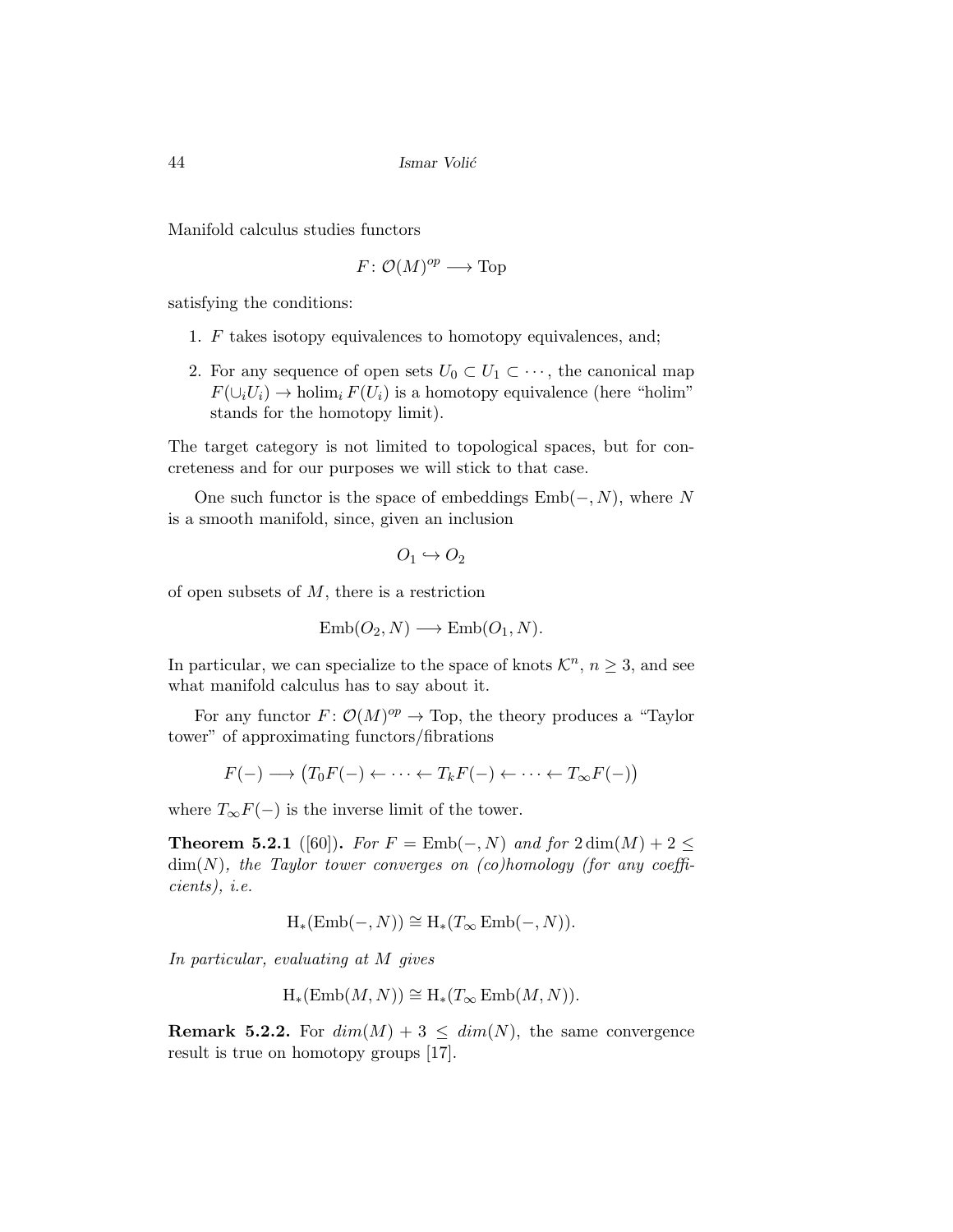Note that when  $M$  is 1-dimensional,  $N$  has to be at least 4-dimensional to guarantee convergence. Hence this says nothing about  $\mathcal{K}^3$ . Nevertheless, the tower can still be constructed in this case and it turns out to contain a lot of information.

To construct  $T_k \mathcal{K}^n$ ,  $n \geq 3$ , let  $I_1, ..., I_{k+1}$  be disjoint closed subintervals of R and let

$$
\emptyset \neq S \subseteq \{1, ..., k+1\}.
$$

Then let

$$
\mathcal{K}_S^n = \mathrm{Emb}_c(\mathbb{R} \setminus \bigcup_{i \in S} I_i, \ \mathbb{R}^n),
$$

where  $Emb<sub>c</sub>$  as usual stands for the space of "compactly supported" embeddings, namely those that are fixed outside some compact set such as I.

Thus  $\mathcal{K}_S^n$  is a space of "punctured knots"; an example is given in Figure 18.



Figure 18: An element of  $\mathcal{K}_{\{1,2,3,4\}}^n$ .

These spaces are not very interesting on their own, and are connected even for  $n = 3$ . However, we have restriction maps  $\mathcal{K}_S^n \to \mathcal{K}_{S \cup \{i\}}^n$  given by "punching another hole", namely restricting an embedding of  $\mathbb R$  with some intervals taken out to an embedding of  $\mathbb R$  with one more interval taken out. These spaces and maps then form a diagram of knots with holes (such a diagram is sometimes called a *punctured cube*).

**Example 5.2.3.** When  $k = 2$ , we get

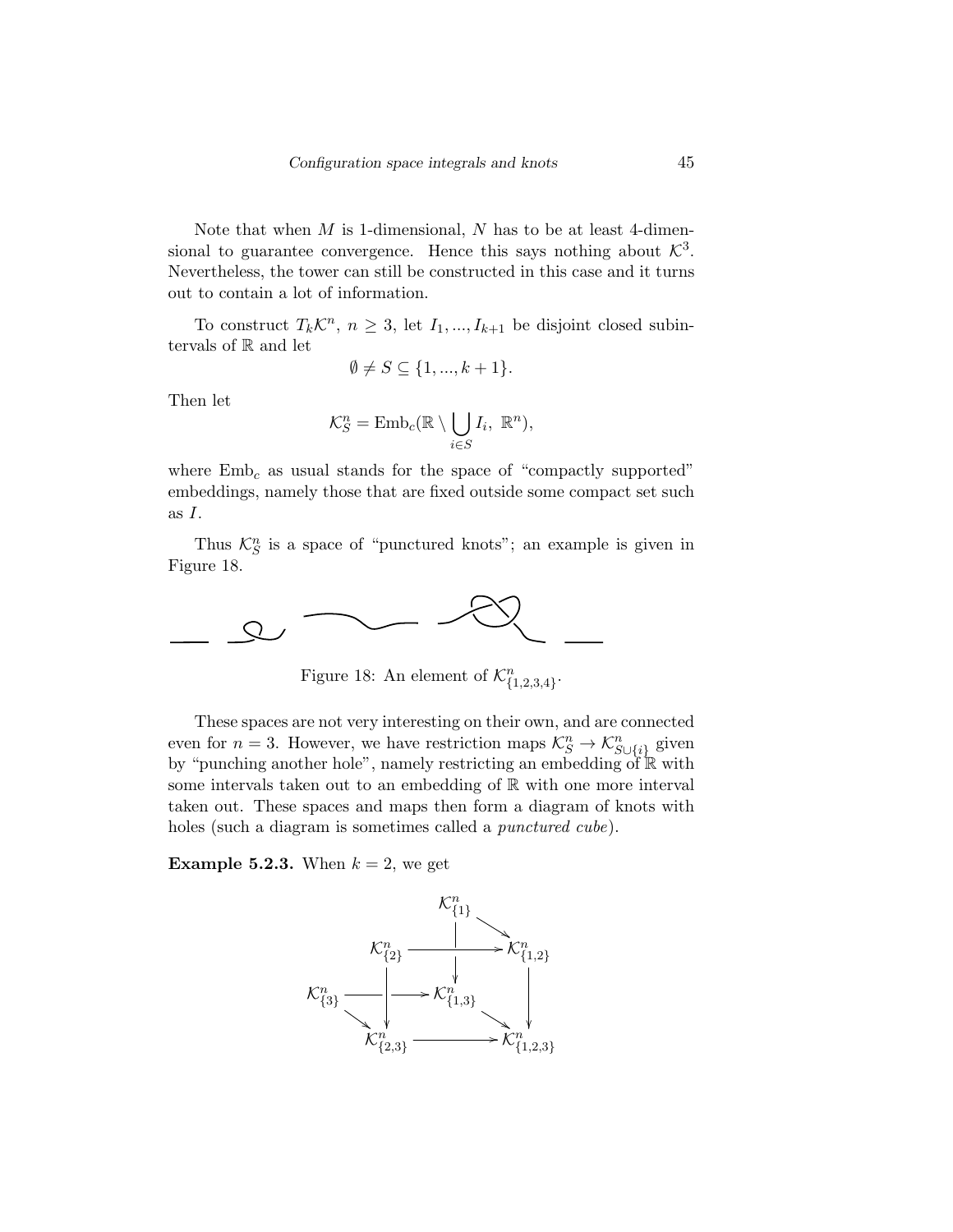**Definition 5.2.4.** The kth stage of the Taylor tower for  $\mathcal{K}^n$ ,  $n \geq 3$ , is the homotopy limit of this punctured cube, i.e.

$$
T_k \mathcal{K}^n = \underset{\emptyset \neq S \subseteq \{1, \dots, k+1\}}{\text{holim}} \mathcal{K}_S^n.
$$

For the reader not familiar with homotopy limits, it is actually not hard to see what this homotopy limit is: For example, the punctured cubical diagram from Example 5.2.3 can be redrawn as



Then a point in  $T_2\mathcal{K}^n$  is

- A point in each  $\mathcal{K}_{\{i\}}^n$  (once-punctured knot);
- A path in each  $\mathcal{K}_{\{i,j\}}^n$  (isotopy of a twice-punctured knot);
- A two-parameter path in  $\mathcal{K}_{\{1,2,3\}}^n$  (two-parameter isotopy of a thrice-punctured knot); and
- Everything is compatible with the restriction maps. Namely, a path in each  $\mathcal{K}_{\{i,j\}}^n$  joins the restrictions of the elements of  $\mathcal{K}_{\{i\}}^n$  and  $\mathcal{K}_{\{i,j\}}^n$  to  $\mathcal{K}_{\{i,j\}}^n$ , and the two-parameter path in  $\mathcal{K}_{\{1,2,3\}}^n$  is really a map of a 2-simplex into  $\mathcal{K}_{\{1,2,3\}}^n$  which, on its edges, is the restriction of the paths in  $\mathcal{K}_{\{i,j\}}^n$  to  $\mathcal{K}_{\{1,2,3\}}^n$ .

The pattern for  $T_k \mathcal{K}^n$ ,  $k \neq 2$ , should be clear.

There is a map

$$
\mathcal{K}^n \longrightarrow T_k\mathcal{K}^n
$$

given by punching holes in the knot (the isotopies in the homotopy limit are thus constant).

**Remark 5.2.5.** It is not hard to see that, for  $k \geq 3$ ,  $\mathcal{K}^n$  is the actual pullback (limit) of the subcubical diagram. So the strategy here is to replace the limit, which is what we really care about, by the homotopy limit, which is hopefully easier to understand.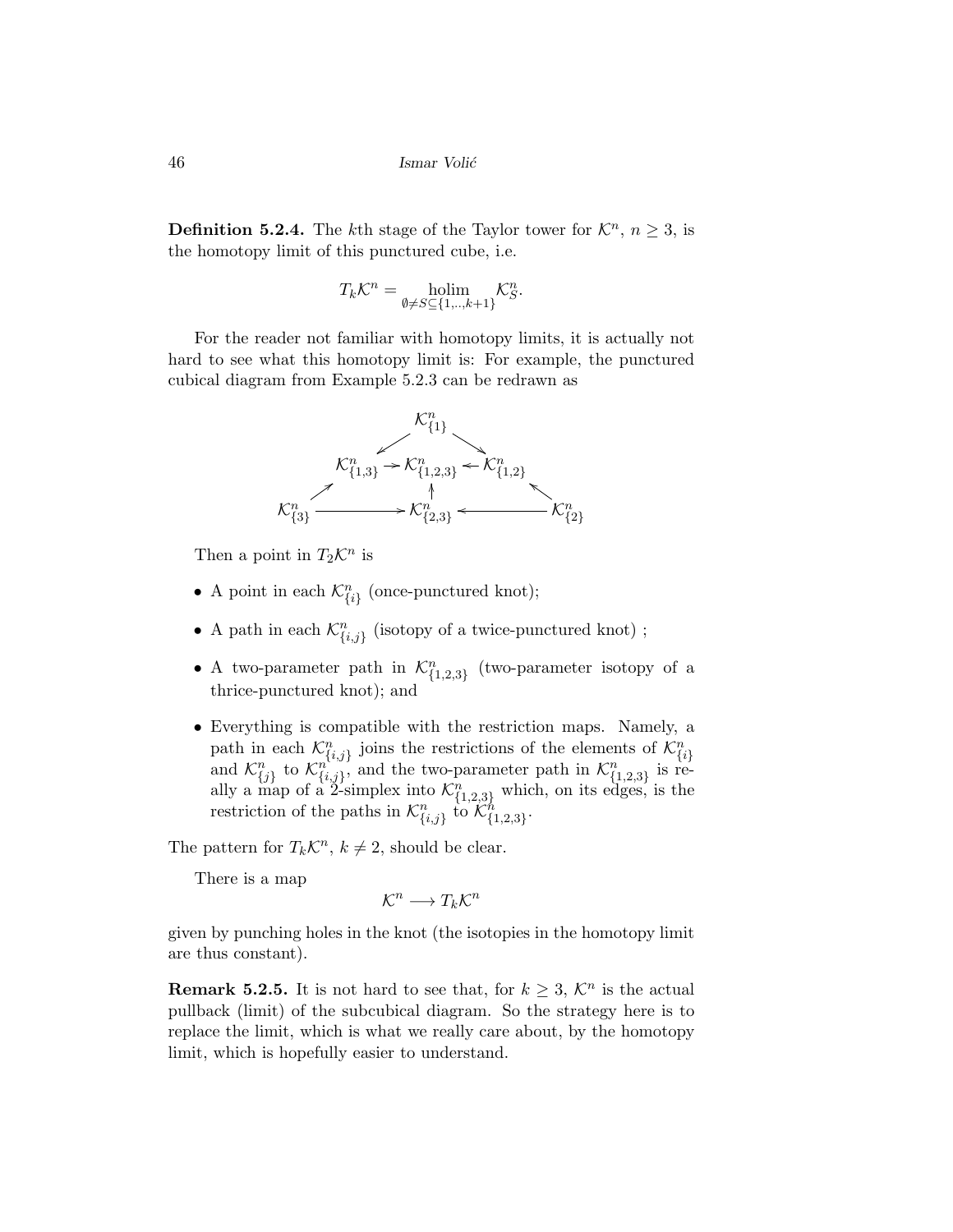There is also a map, for all  $k \geq 1$ ,

$$
T_k\mathcal{K}^n\longrightarrow T_{k-1}\mathcal{K}^n,
$$

since the diagram defining  $T_{k-1} \mathcal{K}^n$  is a subdiagram of the one defining  $T_k\mathcal{K}^n$  (this map is a fibration; this is a general fact about homotopy limits).

Putting these maps and spaces together, we get the Taylor tower for  $\mathcal{K}^n$ ,  $n \geq 3$ :

$$
\mathcal{K}^n \longrightarrow (T_0\mathcal{K}^n \leftarrow \cdots \leftarrow T_k\mathcal{K}^n \leftarrow \cdots \leftarrow T_{\infty}\mathcal{K}^n).
$$

By Theorem 5.2.1, this tower converges on (co)homology for  $n \geq 4$ .

There is a variant of this Taylor tower, the so-called "algebraic Taylor tower", which is a tower of cochain complexs obtained by applying cochains to each space of punctured knots and then letting  $T_k^*(\mathcal{K}^3)$  be the homotopy colimit of the resulting diagram of cochain complexes.

Recall the map  $I_{K^3}^0$  from Theorem 3.4.1. We then have the following theorem, which essentially says that the algebraic Taylor tower classifies finite type invariants.

**Theorem 5.2.6** ([55], Theorem 1.2). The map  $I_{\mathcal{K}^3}^0$  factors through the algebraic Taylor tower for  $K^3$ . Furthermore, we have isomorphisms



 $(and H<sup>0</sup>(T<sub>2k</sub><sup>*</sup>K<sup>3</sup>) \cong H<sup>0</sup>(T<sub>2k+1</sub><sup>*</sup>K<sup>3</sup>) so all stages are accounted for).$ 

The main ingredient in this proof is the extension of configuration space integrals to the stages  $T_{2k}\mathcal{K}^3$  of the space of long knots [54, Theorem 4.5]. The idea of this extension is this: As a configuration point moves around a punctured knot (this corresponds to a point moving on the knot in the usual construction) and approaches a hole, it is made to "jump", via a path in the homotopy limit (this is achieved by an appropriate partition of unity), to another punctured knot which has that hole filled in, thus preventing the evaluation map from being undefined.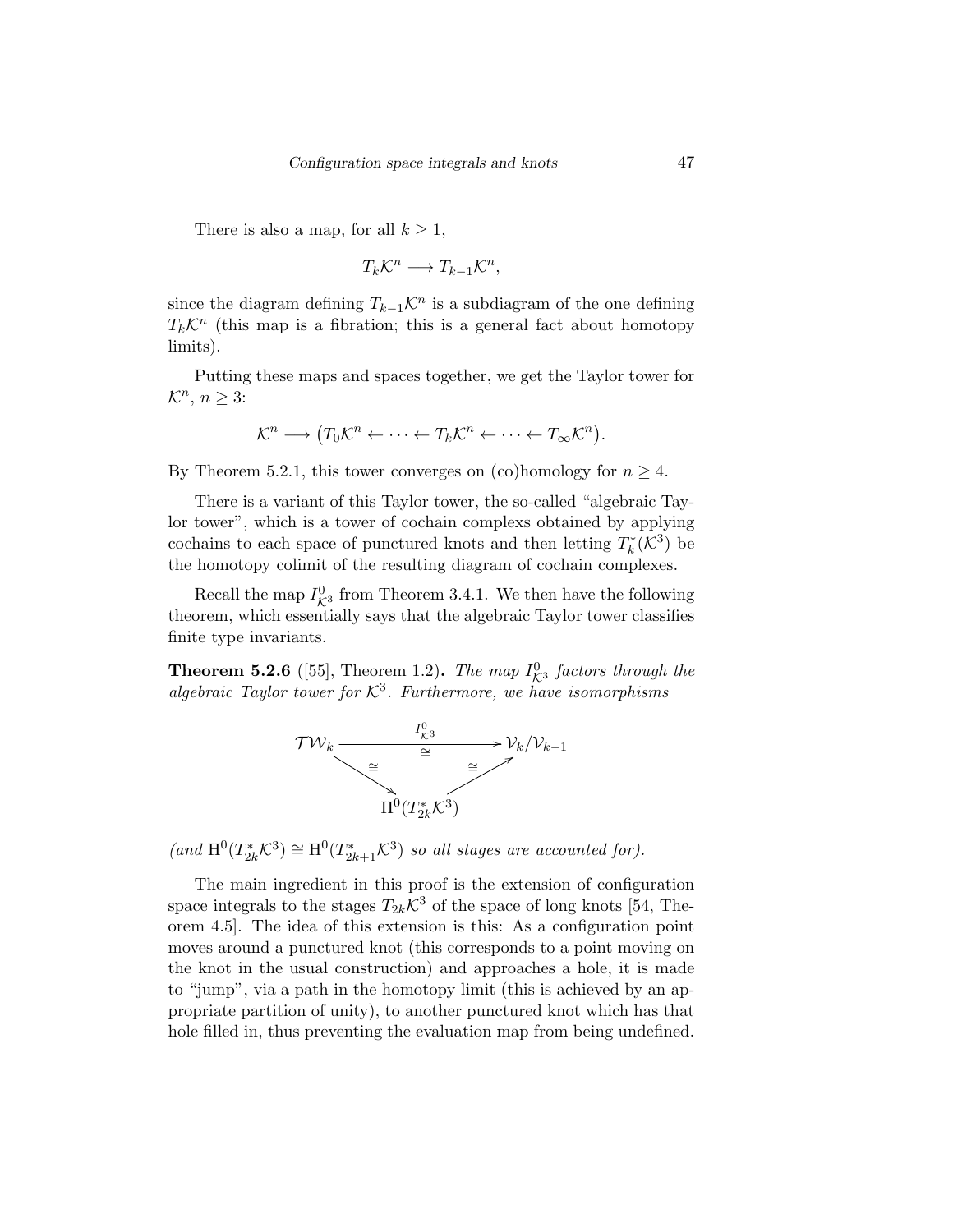Theorem 5.2.6 places finite type theory into a more homotopy-theoretic setting and the hope is that this might give a new strategy for proving the separation conjecture.

Several generalizations of Theorem 5.2.6 should be possible. For example, it should also be possible to extend the entire chain map from Theorem 4.5 to the Taylor tower. It should also be possible to show that the Taylor multitowers for  $\mathcal{L}_m^n$ ,  $\mathcal{H}_m^n$ , and  $\mathcal{B}_m^n$  supplied by the multivariable manifold calculus of functors [41] also admit factorizations of the integration maps  $I_{\mathcal{L}}, I_{\mathcal{H}},$  and  $I_{\mathcal{B}},$  as well as classify finite type invariants of these spaces.

Lastly, it seems likely that finite type invariants are all one finds in the ordinary Taylor tower (and not just its algebraic version). Some progress toward this goal can be found in [11].

### 5.3 Formality of the little balls operad

There is another striking connection between the Taylor tower for knots and configuration space integrals of a slightly different flavor. To explain, we will first modify the space of knots slightly and instead of  $\mathcal{K}^n$ ,  $n > 3$ , use the space

$$
\overline{\mathcal{K}^n} = \text{hofiber}(\text{Emb}_c(\mathbb{R}, \mathbb{R}^n) \hookrightarrow \text{Imm}_c(\mathbb{R}, \mathbb{R}^n)),
$$

where hofiber stands for the homotopy fiber. This is the space of "embeddings modulo immersions" and a point in it is a long knot along with a path, i.e. a regular homotopy, to the long unknot (since this is a natural basepoint in the space of immersions) through compactly supported immersions. This space is easier to work with, but it is not very different from  $K^n$ : the above inclusion is nullhomotopic [46, Proposition 5.17] so that we have a homotopy equivalence

$$
\overline{\mathcal{K}^n} \simeq \mathcal{K}^n \times \Omega^2 S^{n-1}.
$$

The difference between long knots and its version modulo immersions is thus well-undersrtood, especially rationally.

Now let  $\mathcal{B}_n = {\mathcal{B}_n(p)}_{p\geq 0}$  be the little n-discs operad (i.e. little balls in  $\mathbb{R}^n$ ), where  $\mathcal{B}_n(p)$  is the space of configurations of p closed n-discs with disjoint interiors contained in the unit disk of  $\mathbb{R}^n$ . The little *n*discs operad is an important object in homotopy theory, and a good introduction for the reader who is not familiar with it, or with operads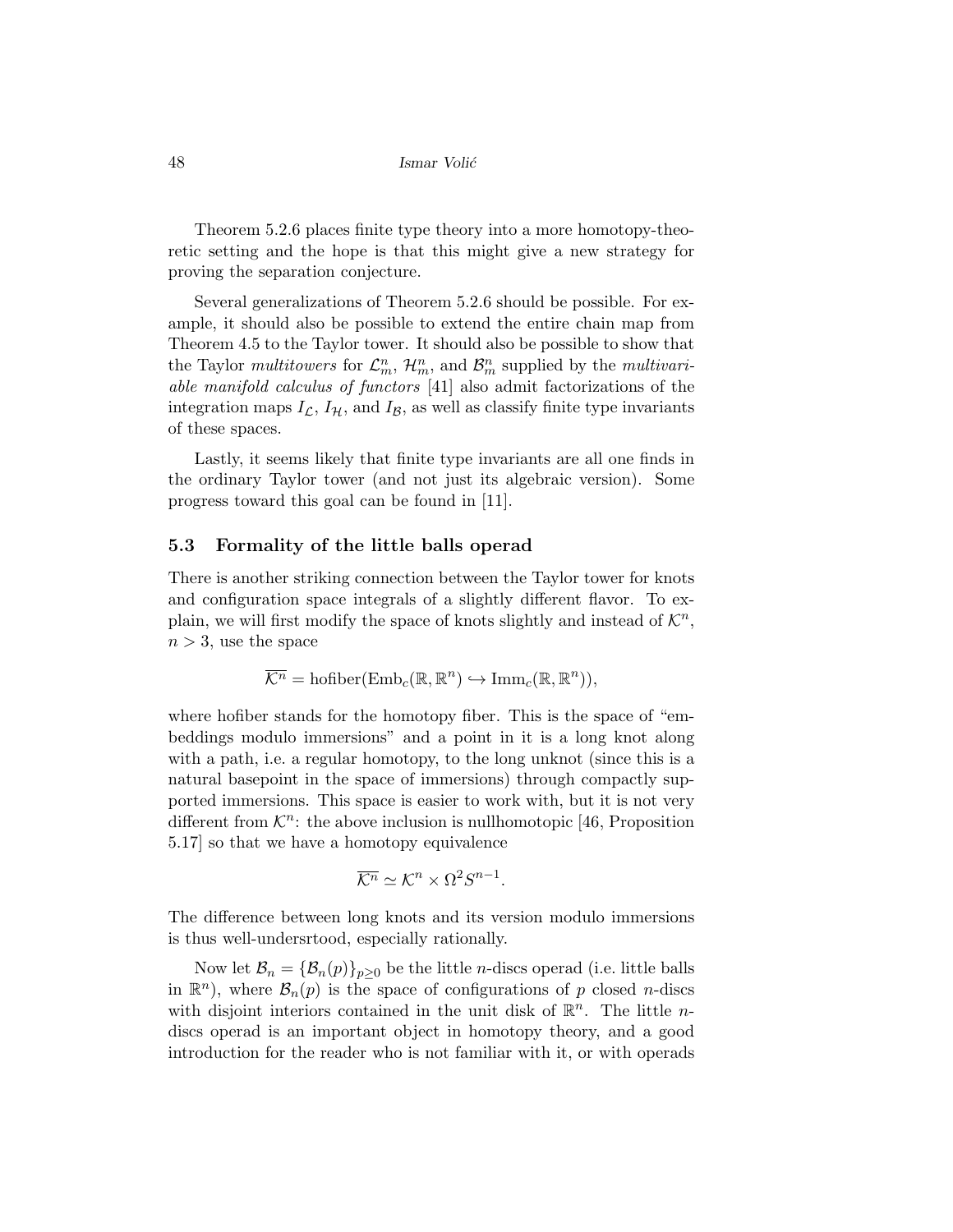in general, is [39]. Taking the chains and the homology of  $\mathcal{B}_n$  gives two operads of chain complexes,  $C_*(\mathcal{B}_n;\mathbb{R})$  and  $H_*(\mathcal{B}_n;\mathbb{R})$  (where the latter is a chain complex with zero differential). Then we have the following formality theorem.

**Theorem 5.3.1** (Kontsevich [28]; Tamarkin for  $n = 2$  [50]). For  $n \ge 2$ , there exists a chain of weak equivalences of operads of chain complexes

$$
C_*(\mathcal{B}_n;\mathbb{R}) \xleftarrow{\simeq} \widetilde{\mathcal{D}^n} \xrightarrow{\simeq} H_*(\mathcal{B}_n;\mathbb{R}),
$$

where  $\widetilde{\mathcal{D}^n}$  is a certain diagram complex. In other words,  $\mathcal{B}_n$  is (stably) formal over R.

For details about the proof of Theorem 5.3.1, the reader should consult [35]. The reason this theorem is relevant here is that  $\mathcal{D}^n$  is a diagram complex (it is in fact a commutative differential graded algebra cooperad) that is essentially the complex  $\mathcal{D}^n$  we encountered in Section 4. The main difference is that loops are not allowed in  $\mathcal{D}^n$ . In addition, the map

$$
\widetilde{\mathcal{D}^n}\longrightarrow \mathrm{C}_*(\mathcal{B}_n;\mathbb{R})
$$

is given by configuration space integrals and is the same as the map  $I_{\mathcal{K}^n}$  we saw before, with one important difference that the bundle we integrate over is different. To explain briefly,  $\mathcal{B}_n$  can be regarded as a collection of configuration spaces Conf[p,  $\mathbb{R}^n$ ]. For a diagram  $\Gamma \in \widetilde{\mathcal{D}^n}$ with  $p$  segment vertices and  $q$  free vertices, consider the projection

$$
\pi\colon \operatorname{Conf}[p+q,\mathbb{R}^n]\longrightarrow \operatorname{Conf}[p,\mathbb{R}^n].
$$

This is a bundle in a suitable sense; see [35, Section 5.9]. The edges of  $\Gamma$ again determine some Gauss maps  $\text{Conf}[p+q,\mathbb{R}^n] \to S^{n-1}$ , so that the product of volume forms can be pulled back to  $\text{Conf}[p+q, \mathbb{R}^n]$  and then pushed forward to Conf $[p, \mathbb{R}^n]$ . This part is completely analogous to what we have seen in Section 4. The bulk of the proof of Theorem 5.3.1 then consist of showing that the map  $\widetilde{\mathcal{D}^n} \to \Omega^*(\mathrm{Conf}[\underline{p}, \mathbb{R}^n])$  is an equivalence (we are liberally passing between cooperad  $\widetilde{\mathcal{D}^n}$  and its dual, as well as chains and cochains on configuration spaces). This again comes down to vanishing arguments, which are the same as in Theorem 4.5.

The map

$$
\widetilde{\mathcal{D}^n} \longrightarrow \mathrm{H}_*(\mathcal{B}_n;\mathbb{R})
$$

is easy, with some obvious diagrams sent to the generators of the (co)homology of configuration spaces and the rest to zero.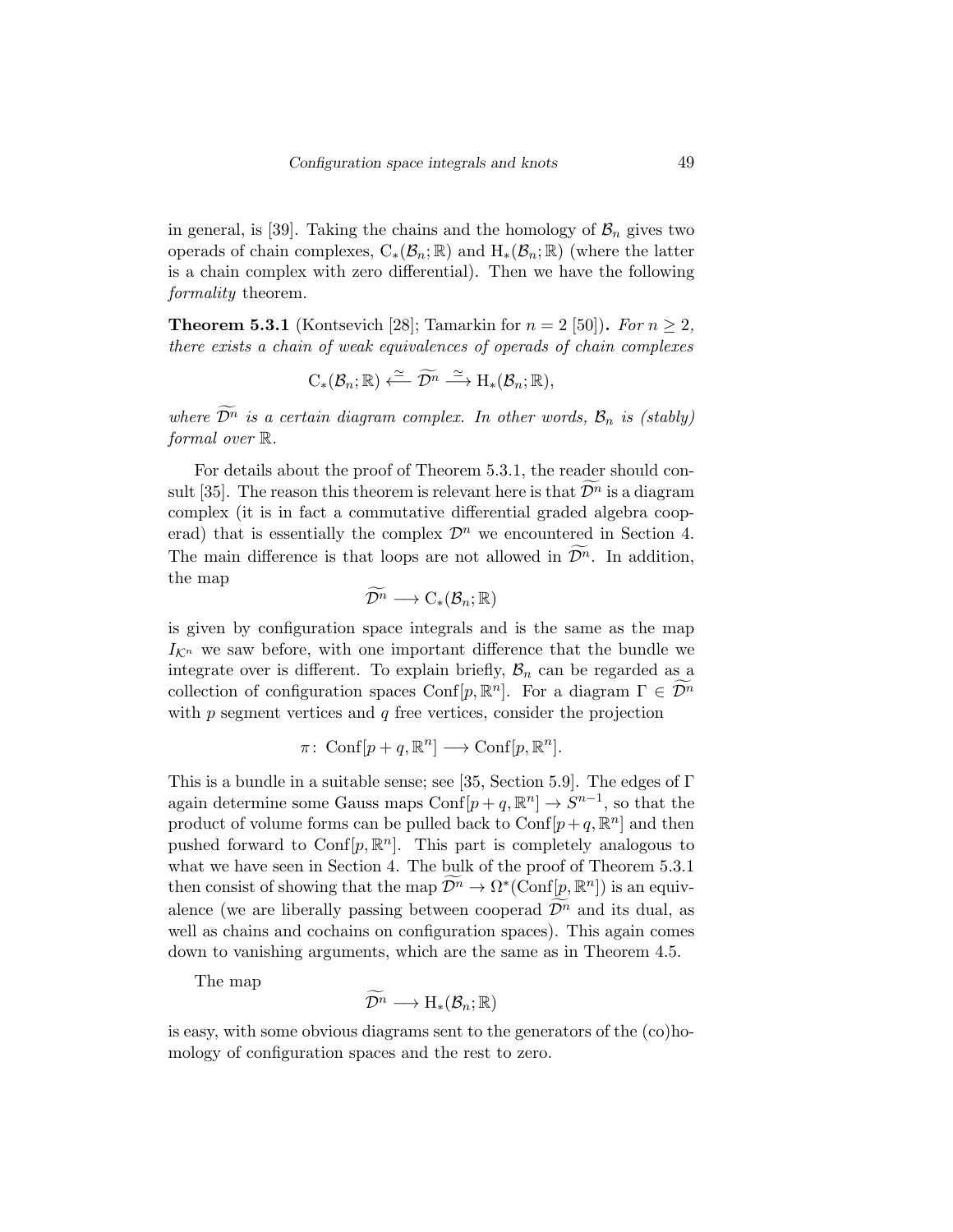Theorem 5.3.1 has been used in a variety of situations, such as McClure-Smith's proof of the Deligne Conjecture and Tamarkin's proof of Kontsevich's deformation quantization theorem. For us, the importance is in that it gives information about the rational homology of  $\overline{\mathcal{K}^n}$ ,  $n > 3$ .

To explain, first observe that the construction of the Taylor tower for  $\mathcal{K}^n$  from Section 5.2 can be carried out in exactly the same way for  $\overline{\mathcal{K}^n}$ . Then, by retracting the arcs of a punctured knot, we get

$$
\mathcal{K}_S^n \simeq \text{Conf}(|S| - 1, \mathbb{R}^n).
$$

If we had used  $\mathcal{K}^n$ , we would also have copies of spheres keeping track of tangential data. In the  $\overline{\mathcal{K}^n}$  version, they are not present since the space of immersions, which carries this data, has been removed.

The restriction maps "add a point", as in Figure 19.



Figure 19: Restriction of punctured knots.

This structure yields a homology spectral sequence that can be associated to the Taylor tower for  $\overline{\mathcal{K}^n}$ ,  $n \geq 3$ . It starts with

$$
E_{-p,q}^1 = \mathcal{H}_q(\mathrm{Conf}(p, \mathbb{R}^n)),
$$

and, for  $n \geq 4$ , converges to  $H_*(T_\infty \overline{\mathcal{K}^n})$ . By Theorem 5.2.1, this spectral sequence hence converges to  $H_*(\overline{\mathcal{K}^n})$ .

Remark 5.3.2. This is the *Bousfield-Kan* spectral sequence that can be associated to any cosimplicial space, and in particular to the cosimplicial space defined by Sinha [47] that models the Taylor tower for  $\overline{\mathcal{K}^n}$ . The spaces in this cosimplicial model are slight modifications of the Fulton-MacPherson compactification of  $Conf(p, \mathbb{R}^n)$  and the maps "double" and "forget" points. In particular, the doubling maps are motivated by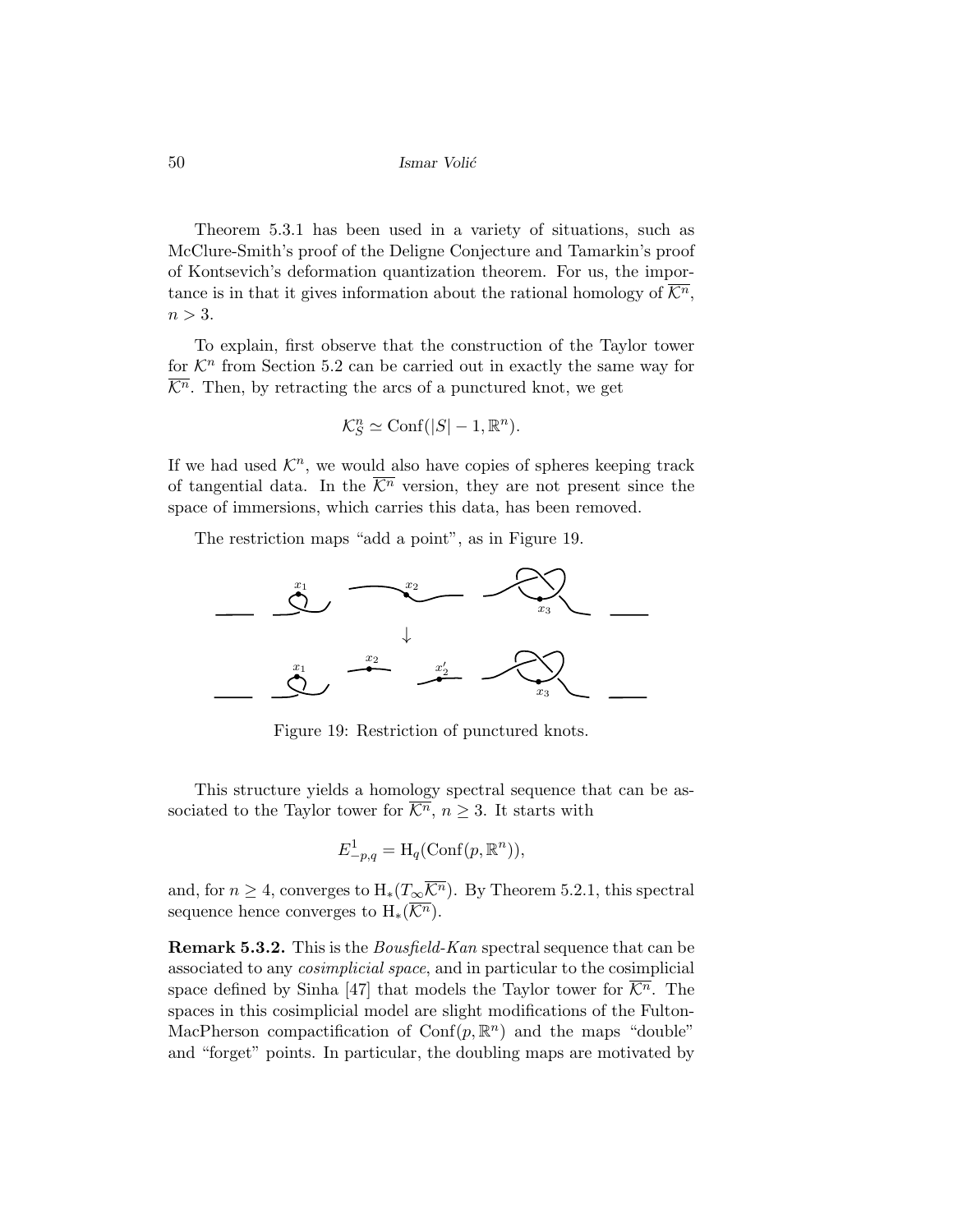the situation from Figure 19. In addition, this turns out to be the same spectral sequence (up to regrading) as the one defined by Vassiliev [53] which motivated the original definition of finite type knot invariants.

Theorem 5.3.3. The homology spectral sequence described above collapses rationally at the  $E^2$  page for  $n > 3$ .

This theorem was proved for  $n \geq 4$  in [34], for  $n = 3$  on the diagonal in [27], and for  $n = 3$  everywhere in [37] and [48]. Theorem 5.2.6 can also be interpreted as the collapse of this spectral sequence on the diagonal for  $n=3$ .

Idea of proof. The vertical differential in the spectral sequence is the ordinary internal differential on the cochain complexes of configuration spaces (the vertical one has to do with doubling configuration points, and this has to do with Figure 19). By Theorem 5.3.1, this differential can be replaced by the zero differential, and hence the spectral sequence collapses. Some more sophisticated model category theory techniques are required for the case  $n = 3$ .  $\Box$ 

Remark 5.3.4. Collapse is also true for the homotopy spectral sequence for  $n \geq 4$  [1].

So for  $n > 4$ , the homology of the  $E^2$  page is the homology of  $\overline{\mathcal{K}^n}$ . A more precise way to say this is

**Theorem 5.3.5.** For  $n \geq 4$ , H<sub>\*</sub>( $\overline{\mathcal{K}^n}$ ;  $\mathbb{Q}$ ) is the Hochschild homology of the Poisson operad of degree  $n-1$ , which is the operad obtained by taking the homology of the little n-cubes operad.

For more details on the Poisson operad of degree  $n-1$ , see [52, Section 1]. Briefly, this is the operad encoding Poisson algebras, i.e. graded commutative algebras with Lie bracket of degree  $n-1$  which is a graded derivation with respect to the multiplication. One can define a differential (the Gerstenhaber bracket), and the homology of the resulting complex is the Hochschild homology of the Poisson operad.

In summary,  $H_*(\overline{\mathcal{K}^n}; \mathbb{Q})$  is built out of  $H_*(\text{Conf}(p, \mathbb{R}^n); \mathbb{Q})$ ,  $p \geq 0$ , which is understood. In fact, this homology can be represented combinatorially with graph complexes of chord diagrams. This therefore gives a nice combinatorial description of  $H_*(\mathcal{K}^n;\mathbb{Q})$ ,  $n \geq 4$ . The case  $n = 3$ is not yet well understood, and the implications of the collapse are yet to be studied. The main impediment is that, even though the spectral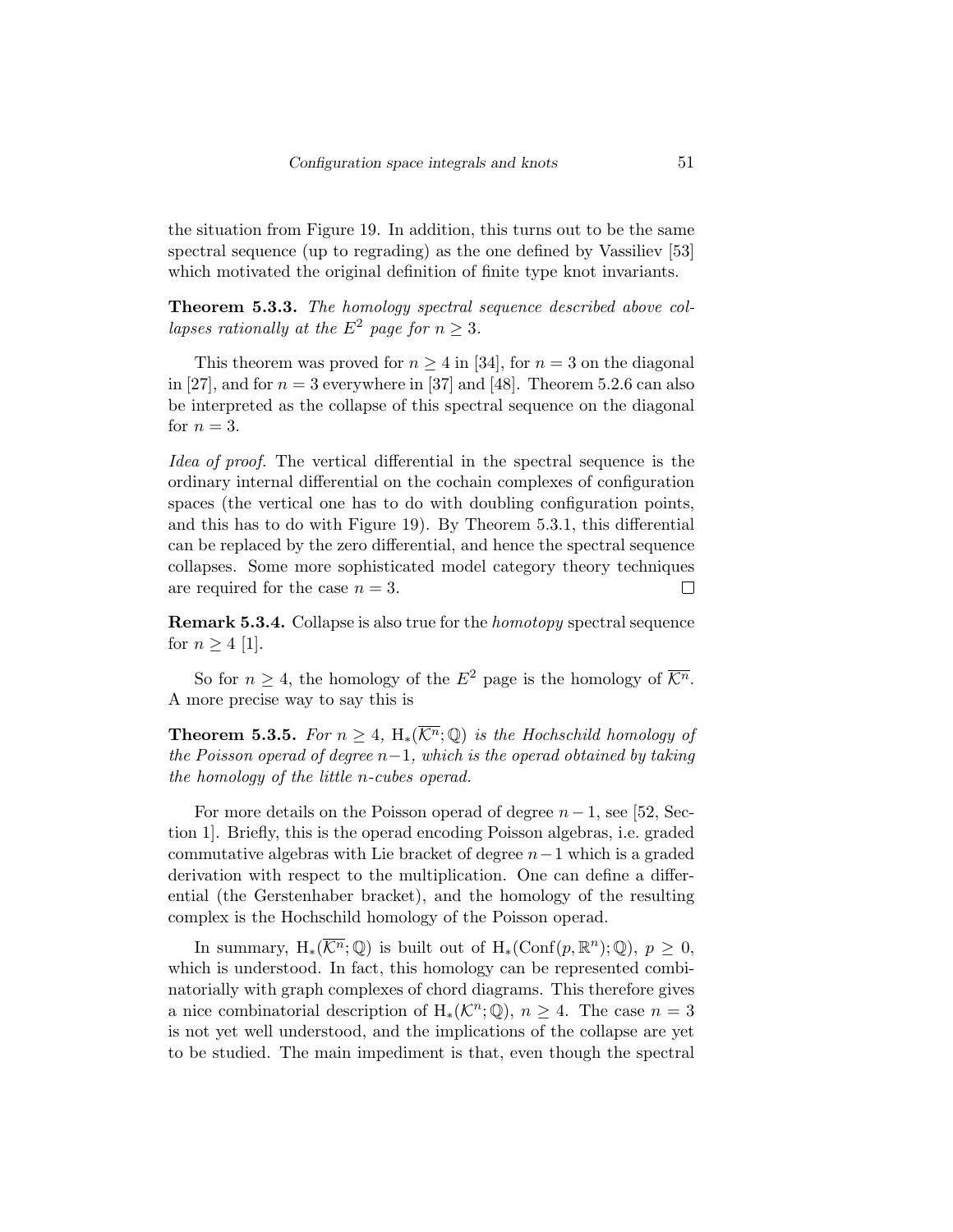sequence collapses, it is not clear what the spectral sequence converges to.

It would be nice to rework the results described in this section for spaces of links. For ordinary embedded links and braids, things should work the same, but homotopy links are more challenging since we do not yet have any sort of a convergence result for the Taylor (multi)tower for this space.

### Acknowledgements

The author would like to thank Sadok Kallel for the invitation to write this article and the referee for a careful reading.

> Ismar Volić Department of Mathematics, Wellesley College, 106 Central Street, Wellesley, MA 02481, ivolic@wellesley.edu

### References

- [1] Arone G.; Lambrechts P.; Turchin V.; Volić I., Coformality and rational homotopy groups of spaces of long knots, Math. Res. Lett. 15:1  $(2008)$ , 1-14.
- [2] Arone G.; Turchin V., On the rational homology of high dimensional analogues of spaces of long knots, arXiv:1105.1576 [math.AT] (26 Mar 2012).
- [3] Axelrod S.; Singer I. M., Chern-Simons perturbation theory, II, J. Differential Geom. 39:1 (1994), 173–213.
- [4] Bar-Natan D., Perturbative aspects of the Chern-Simons topological quantum field theory, Thesis Princeton Univ., 1991.
- [5] Bar-Natan D., On the Vassiliev knot invariants, Topology 34:2 (1995), 423–472.
- [6] Bar-Natan D., Vassiliev homotopy string link invariants, J. Knot Theory Ramifications 4:1 (1995), 13–32.
- [7] Birman J. S.; Lin X. -S., Knot polynomials and Vassiliev's invariants, Invent. Math. 111:2 (1993), 225–270.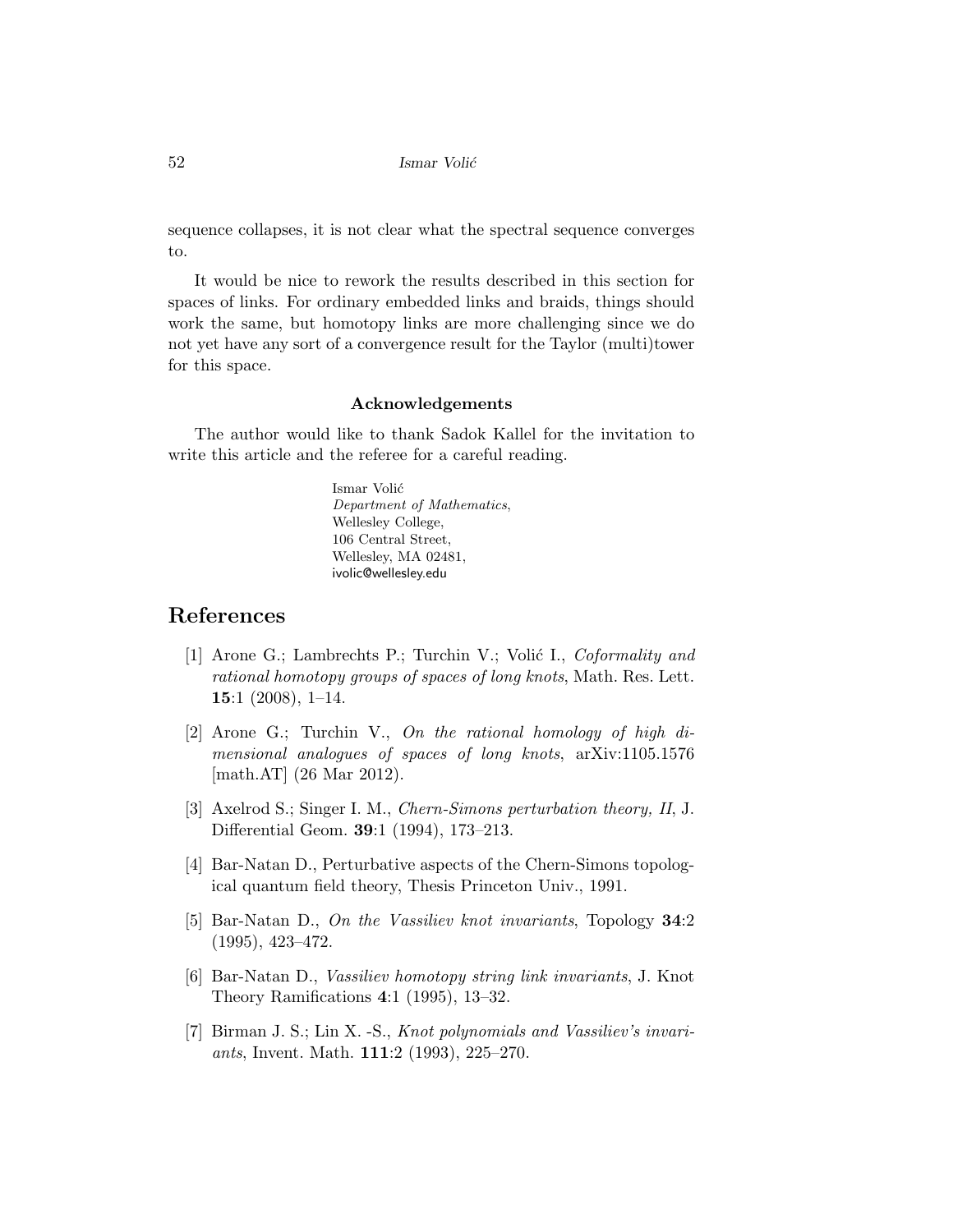- [8] Bott R.; Tu L. W., Differential Forms in Algebraic Topology, Graduate Text in Mathematics 82, Springer, New York, 1992.
- [9] Bott R.; Taubes C., On the self-linking of knots, J. Math. Phys. 35:10 (1994), 5247–5287.
- [10] Budney R., Little cubes and long knots, Topology 46:1 (2007), 1–27.
- [11] Budney R.; Conant J.; Scannell K. P.; Sinha D., New perspectives on self-linking, Adv. Math. 191:1 (2005), 78–113.
- [12] Cattaneo A. S.; Cotta-Ramusino P.; Longoni R., Configuration spaces and Vassiliev classes in any dimension, Algebr. Geom. Topol. 2 (2002), 949–1000.
- [13] Cattaneo A. S.; Cotta-Ramusino P.; Longoni R., Algebraic structures on graph cohomology, J. Knot Theory Ramifications 14:5 (2005), 627–640.
- [14] Cattaneo A. S.; Rossi C. A., Wilson surfaces and higher dimensional knot invariants, Comm. Math. Phys. 256:3 (2005), 513– 537.
- [15] Chmutov S.; Duzhin S.; Mostovoy J., Introduction to Vassiliev Knot Invariants, Cambridge University Press, Cambridge, 2012.
- [16] Fulton W., MacPherson R., A compactification of configuration spaces, Ann. of Math. II 139:1 (1994), 183–225.
- [17] Goodwillie T. G.; Klein J. R., Multiple disjunction for spaces of smooth embeddings, In preparation.
- [18] Goodwillie T. G.; Weiss M., *Embeddings from the point of view of immersion theory II*, Geom. Topol. **3** (1999), 103–118.
- [19] Guadagnini E.; Martellini M.; Mintchev M., Chern-Simons field theory and link invariants, In: Knots, Topology and Quantum Field Theories, Proceedings of the Johns Hopkins Workshop on Current Problems in Particle Theory, Florence (1989), World Scientific 13, 95–145.
- [20] Habegger N.; Lin X. -Song, The classification of links up to linkhomotopy, J. Amer. Math. Soc. 3:2 (1990), 389–419.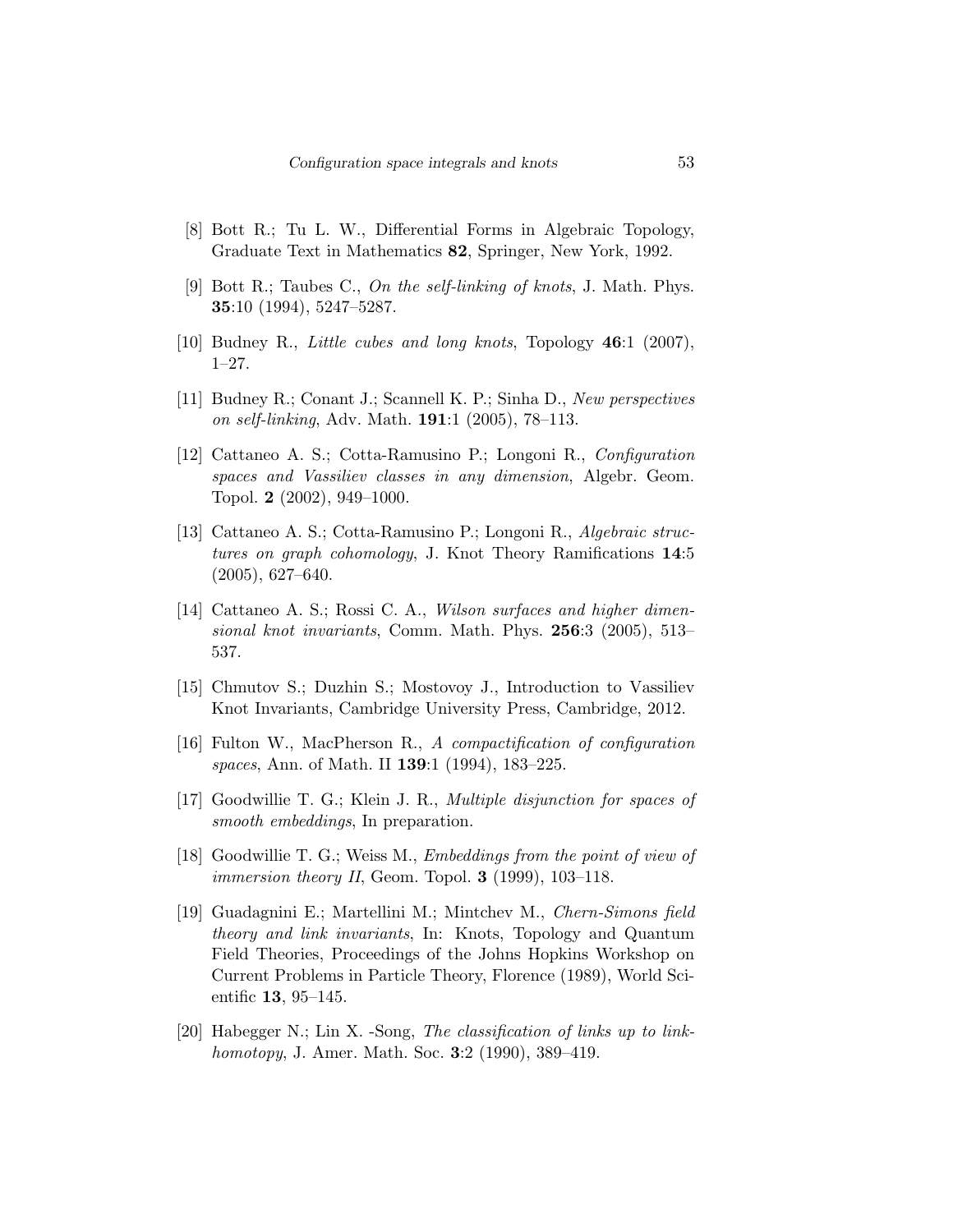- [21] Halperin S.; Greub W. H., Fibre integration and some of its applications, Collect. Math. 23 (1972), 195–212.
- [22] Hirsch M. W., Differential Topology, Graduate Texts in Mathematics, Springer-Verlag, New York, 1994.
- [23] Joyce D., On manifolds with corners, arXiv:0910.3518 [math.DG] (13 Oct 2010).
- [24] Kohno T., Loop spaces of configuration spaces and finite type invariants, In: Invariants of knots and 3-manifolds, Kyoto (2001), Geometry & Topology Monographs, 4 2002, 143–160.
- [25] Komendarczyk, R.; and Volić, I., On volume-preserving vector fields and finite type invariants of knots, In preparation.
- [26] Kontsevich M., Vassiliev's knot invariants, In: I. M. Gelfand Seminar, Adv. Soviet Math., 16 1993, 137–150.
- [27] Kontsevich M., Feynman diagrams and low-dimensional topology, In: First European Congress of Mathematics, Paris (1992), Progr. Math., 120 1994, 97–121.
- [28] Kontsevich M., Operads and motives in deformation quantization, Lett. Math. Phys. 48:1 (1999), 35–72.
- [29] Koytcheff R., A homotopy-theoretic view of Bott-Taubes integrals and knot spaces, Algebr. Geom. Topol. 9:3 (2009), 1467–1501.
- [30] Koytcheff R.; Munson B. A.; Volić I., Configuration space integrals and the cohomology of the space of homotopy string links, J. Knot Theory Ramifications, to appear.
- [31] Lee J. M., Introduction to Smooth Manifolds, Graduate Texts in Mathematics 218, Springer, New York, 2003.
- [32] Lin X. -S., Power series expansions and invariants of links, Geometric Topology, Athens GA (1993), AMS/IP Stud. Adv. Math. 2 1997, 184–202.
- [33] Longoni R., Nontrivial classes in  $H^*(\text{Imb}(S^1,\mathbb{R}^n))$  from nontrivalent graph cocycles, Int. J. Geom. Methods Mod. Phys. 1:5 (2004), 639–650.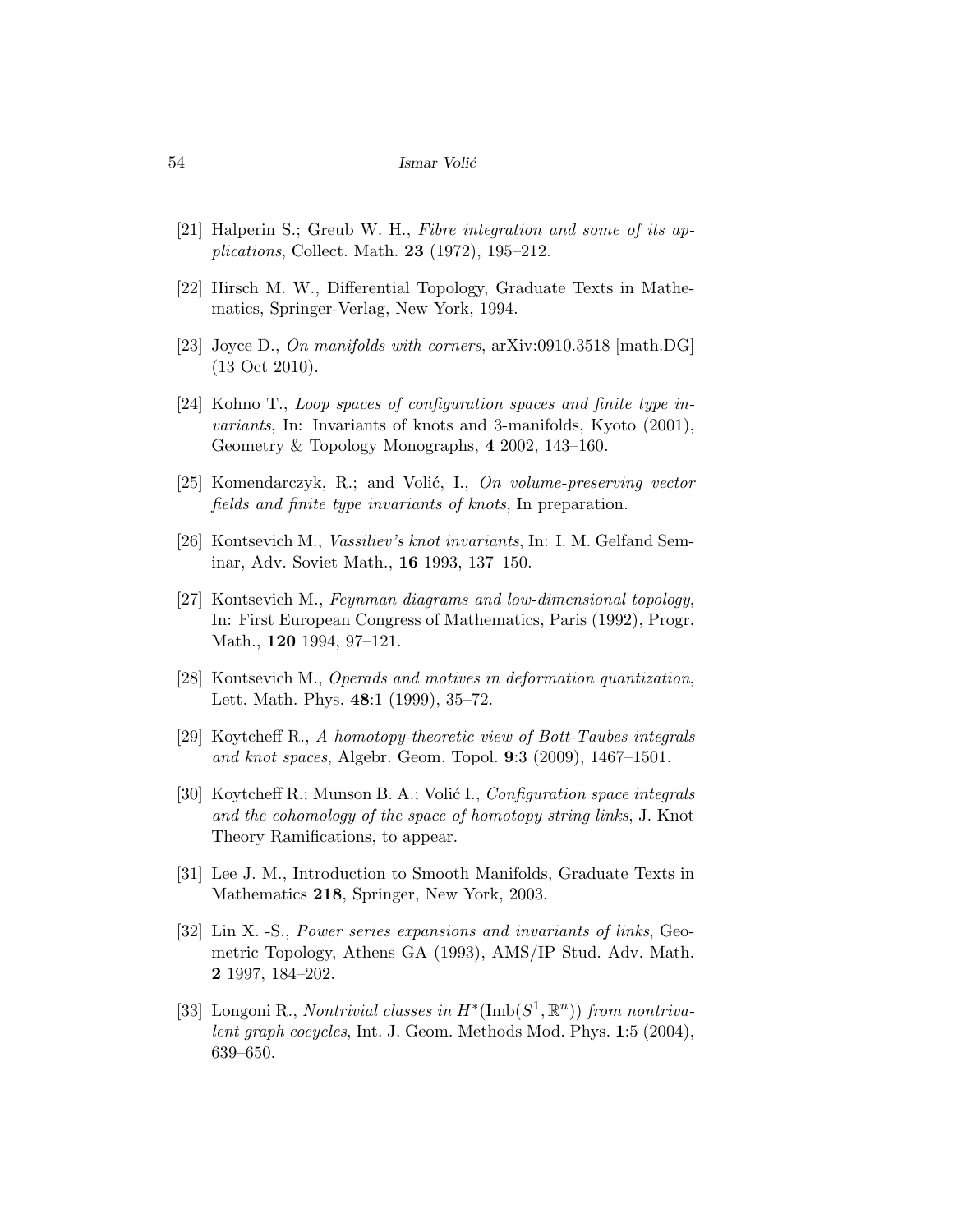- [34] Lambrechts P.; Turchin V.; Volić I., The rational homology of spaces of long knots in codimension  $> 2$ , Geom. Topol. 14 (2010), 2151–2187.
- [35] Lambrechts P.; Volić I., Formality of the little N-discs operad, Memoirs of the AMS, to appear.
- [36] Milnor J., *Link groups*, Ann. of Math. II **59** (1954), 177-195.
- [37] Moriya S., Sinha's spectral sequence and homotopical algebra of operads, arXiv:1210.0996 [math.AT] (3 Oct 2012).
- [38] Moskovich D., Framing and the self-linking integral, Far East J. Math. Sci. 14:2 (2004), 165–183.
- [39] Markl M.; Shnider S.; Stasheff J, Operads in Algebra, Topology and Physics, Mathematical Surveys and Monographs 96, American Mathematical Society, 2002.
- [40] Munson B. A., Introduction to the manifold calculus of Goodwillie-Weiss, Morfismos 14:1 (2010), 1–50.
- [41] Munson B. A.; Volić I., *Multivariable manifold calculus of func*tors, Forum Math. 24:5 (2012), 1023–1066.
- [42] Polyak M.; Viro O., On the Casson knot invariant, J. Knot Theory Ramifications 10:5 (2001), 711–738.
- [43] Sakai K., Nontrivalent graph cocycle and cohomology of the long knot space, Algebr. Geom. Topol. 8:3 (2008), 1499–1522.
- [44] Sakai K., Configuration space integrals for embedding spaces and the Haefliger invariant, J. Knot Theory Ramifications 19:12  $(2010), 1597-1644.$
- [45] Sinha D. P., Manifold-theoretic compactifications of configuration spaces, Selecta Math. 10:3 (2004), 391–428.
- [46] Sinha D. P., Operads and knot spaces, J. Amer. Math. Soc. 19:2 (2006), 461–486.
- [47] Sinha D. P., The topology of spaces of knots: cosimplicial models, Amer. J. Math. 131:4 (2009), 945–980.